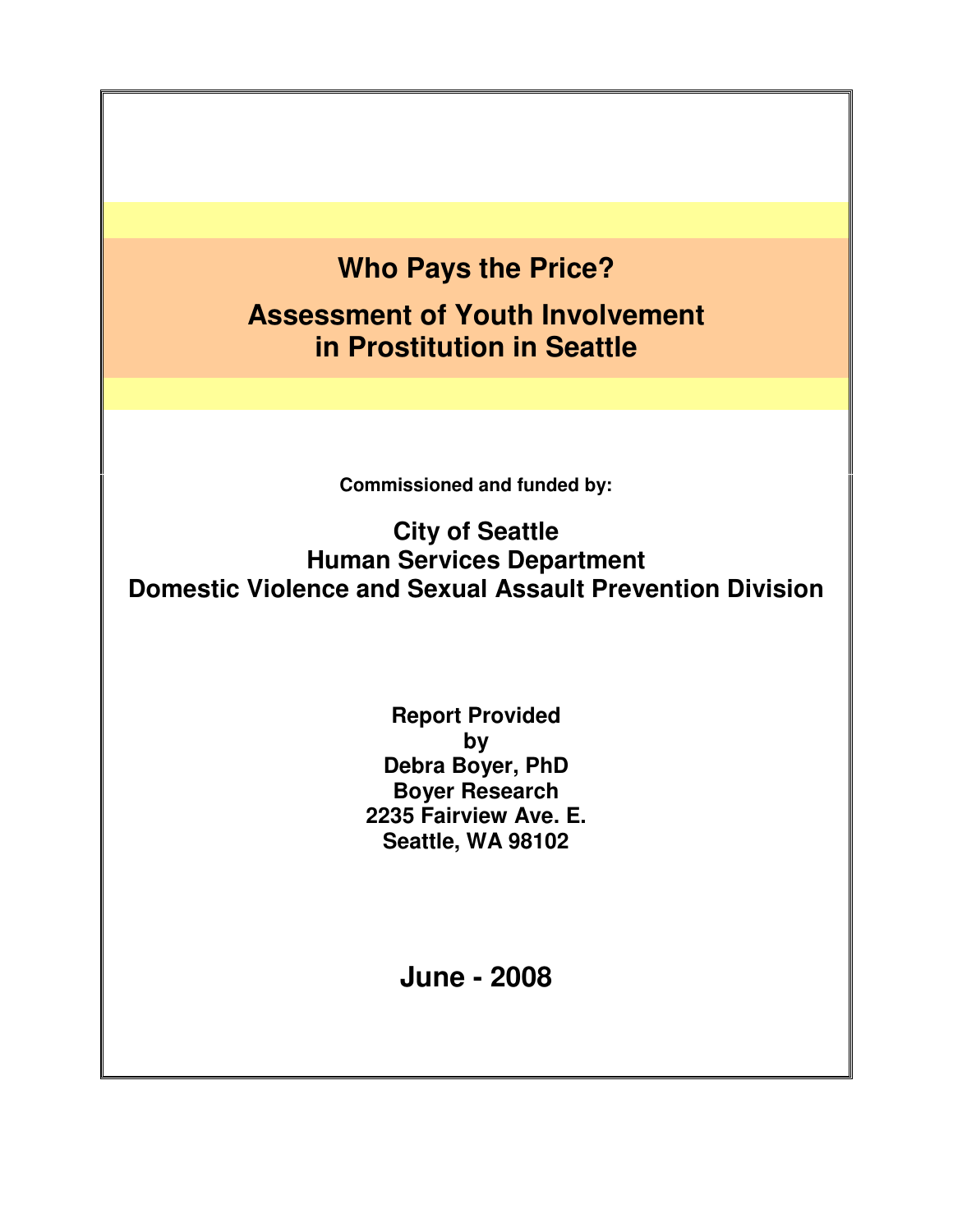# **Foreword**

Tina, at 13, is a typical 8<sup>th</sup> grade Seattle middle school student: she enjoys her classes, plays flute in the school band, plays soccer on the weekends, and worries that she might not do well on her upcoming math test. She still takes comfort from sleeping at night with her old teddy bear, and "really likes" a cute  $8<sup>th</sup>$  grade boy at school who is also in the band.

**Erica** is also 13 and attends 8<sup>th</sup> grade at a Seattle middle school. Erica was "sexualized" at an early age by her stepfather. Now Erica has a pimp. Her pimp is in a gang, and he is 19 years old. She believes he loves her, and he makes her feel important. He also makes her "work" and makes her give him all of her earnings. She works on Aurora Avenue and often has sex for money, with five or six adult men in one day. Erica loves her pimp, but she is also afraid of him. She knows that if she doesn't obey him, he will beat her up, as he has in the past. She has been arrested for the crime of prostitution, but when she leaves juvenile detention, her pimp is waiting.

We can put a name to the 250 "Ericas" ages 13-18, who have engaged in prostitution in the Seattle - King County area over the past 12 months. Just like we could five, 10 and 15 years ago. In spite of raising this issue over the past decades in a variety of ways, and in spite of the many good people who work with and care about these kids, we cannot get ahead of this problem, and little, if anything has changed for most of these youth.

This report provides excellent information about youth, ages 13 to 18, who are involved in prostitution in our region, how they got involved, the trends, the gaps, the needs, and how we improve our response and prevent this in the first place. The report also poses a number of good questions that we, the concerned community, must address.

Here, now, we take this opportunity to pose two questions for all readers of this report: if we don't do something about this issue now, then when? And if it's not us, then who?

We invite you to read this report and to resolve to do something about it.

Together, we can. Thank you.

Terri Kimball City of Seattle Human Services Department Director, Division of Domestic Violence and Sexual Assault Prevention

Melissa Fisher City of Seattle Human Services Department Sr. Grants and Contracts Specialist, Domestic Violence and Sexual Assault Prevention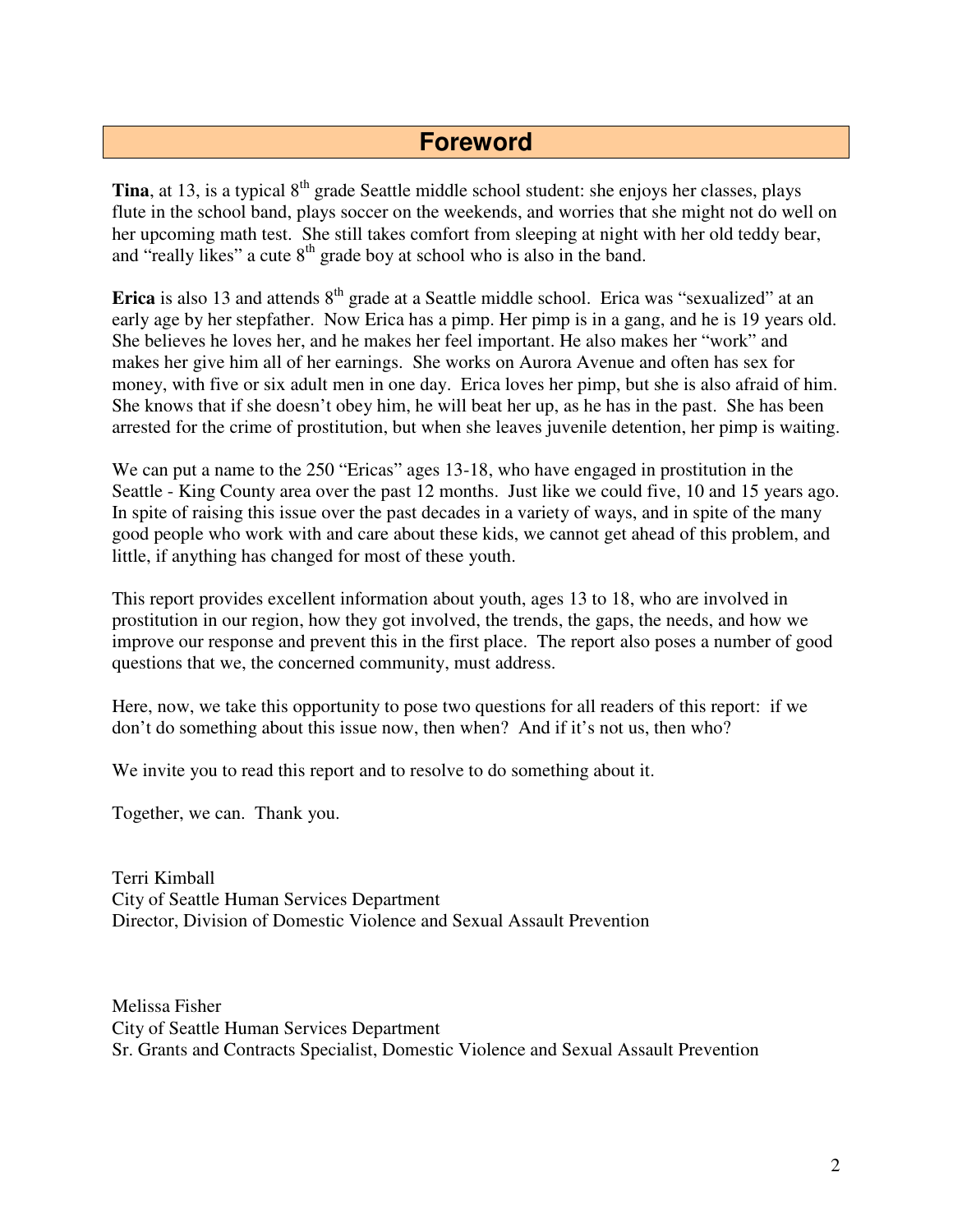# **Assessment Limitations**

The assessment was commissioned by the City of Seattle, Human Services Department's Domestic Violence and Sexual Assault Prevention Division, to inform an upcoming Request for Investment, and to help facilitate a more coordinated community response to youth involvement in prostitution in Seattle. Many aspects of youth sexual exploitation were simply beyond the scope of this report, including a discussion of the cultural context of prostitution. In particular, the report focuses on female youth involved in prostitution. Sexual exploitation is historically gender-based; the prostitution of women and children defines and dominates the sex industry, but young boys and adolescent males are victims of commercial sexual exploitation as well. The research for this report identified 24 local male youths involved in prostitution, the majority of whom were connected to services. Understanding the motivating factors for this aspect of sexual exploitation requires additional lines of inquiry, but training and services should be inclusive of this group.

## **Please Note**

Italicized quotations and passages presented throughout this report are from key stakeholders and service providers interviewed for the project. Descriptions of prostitution experiences are from case studies provided by social service staff and five female survivors of prostitution who agreed to interviews. I have taken care to protect their confidentiality and identity. Any inquiry around sexual exploitation is disturbing, yet the cooperation received for this project was extraordinary. Participants from all arenas were open about strengths and weaknesses in their systems and services. Their honesty was matched by the candor and sincerity of the women who shared their stories. The project itself has precipitated changes within some services and increased motivation to improve the community response to sexually exploited youth. The information presented in this report is intended to support these efforts.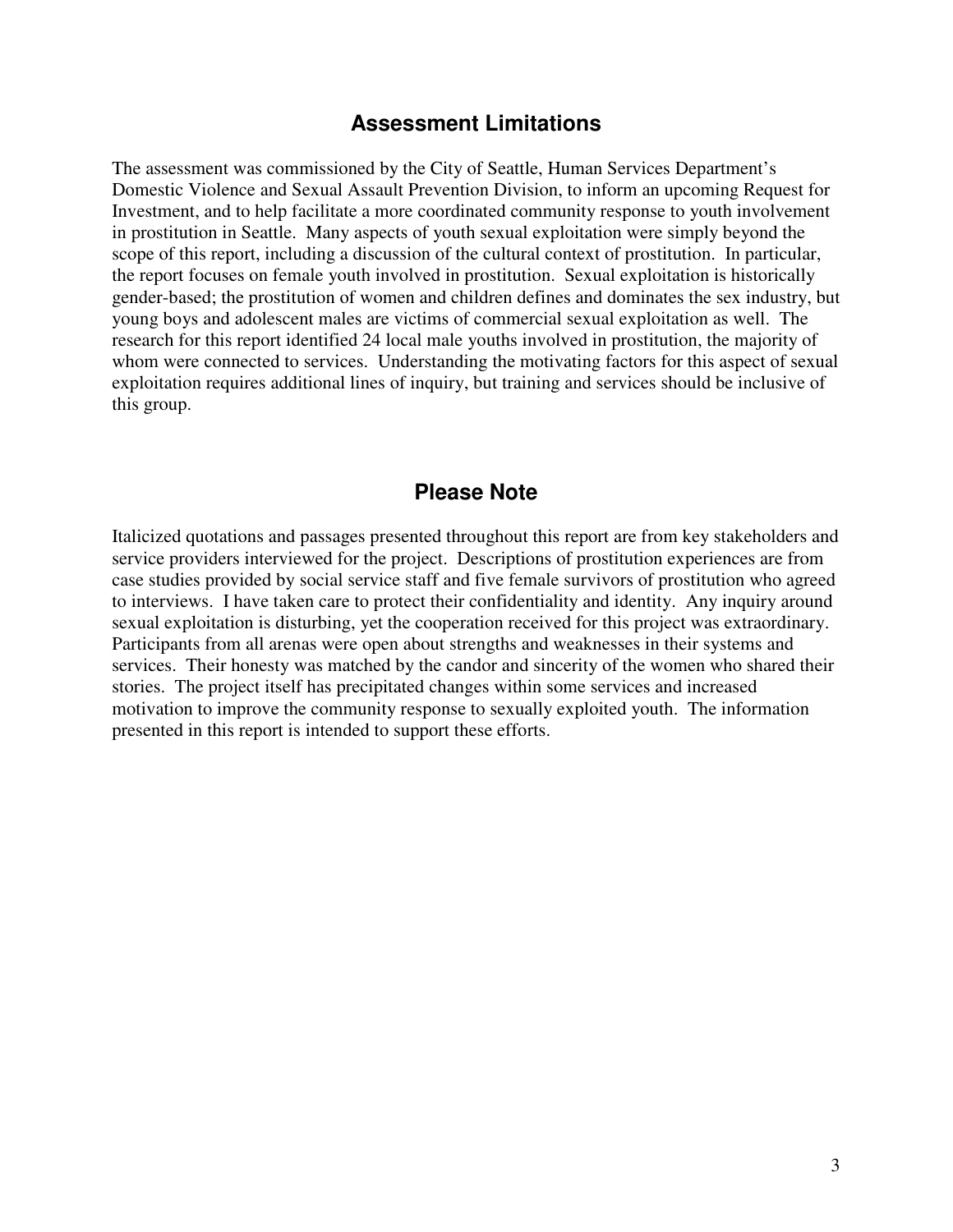# **Table of Contents**

| I.              |                                                                                                                                                        | 5                          |
|-----------------|--------------------------------------------------------------------------------------------------------------------------------------------------------|----------------------------|
| $\mathbf{II}$ . |                                                                                                                                                        | 9                          |
| III.            |                                                                                                                                                        | 10                         |
| IV.             | Local Estimates of Youth Involved in Prostitution ---                                                                                                  | 11                         |
| V.              | Current Responses to Sexually Exploited Youth -----<br>A. Juvenile Justice Response                                                                    | 19                         |
|                 | <b>B. Social Service Response</b>                                                                                                                      |                            |
| VI.             | Patterns in Local Youth Prostitution --------------------                                                                                              | 25                         |
| VII.            |                                                                                                                                                        | 29                         |
| VIII.           | Assessment of Service Utilization and Gaps ---------                                                                                                   | 30                         |
| IX.             |                                                                                                                                                        | 32                         |
| Χ.              |                                                                                                                                                        | 36                         |
| XI.             | a. Key Stakeholders and Systems Interview Schedule and Guide<br>b. Case Management Survey<br>c. Ten Principles of the Wraparound Process<br>d. Endnote | 38<br>38<br>39<br>42<br>43 |
| XII.            |                                                                                                                                                        | 44                         |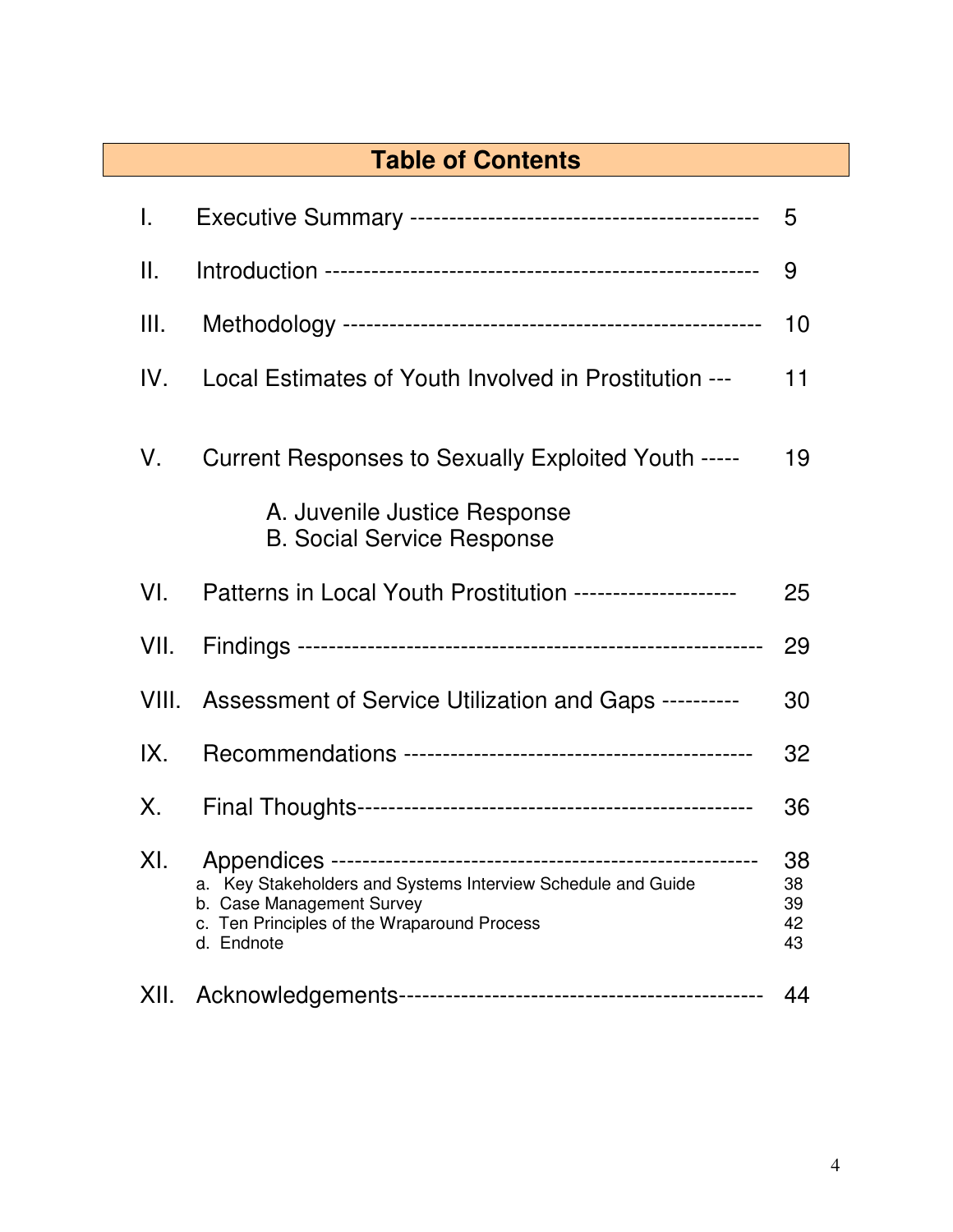# **I. EXECUTIVE SUMMARY**

# **Background**

In 2007 a series of articles about a youth arrested for prostitution in King County appeared in a local publication. Concern about this arrest and the publication's report of the subsequent process caused a group of concerned providers, funders and criminal justice representatives to sit down together to share knowledge and information about these youth, and the community's response to their situation. The group agreed that an improved coordinated community response to assist youth in prostitution is needed and that the solutions involve many players and a strong political will to implement the needed change. The group posed a number of questions and in response, the City of Seattle's Human Services Department's Domestic Violence and Sexual Assault Prevention Division commissioned this Assessment of Youth in Prostitution.

Components of the assessment include:

- 1. Estimates of the number of youth (18 and younger) involved in prostitution and other forms of commercial sexual exploitation in Seattle and the outlying areas,
- 2. Descriptions of trends and patterns in adolescent commercial sexual exploitation,
- 3. Assessment of service utilization and service gaps,
- 4. The degree to which the current system of community-based providers and criminal justice entities coordinate their response to these youth, and
- 5. Recommendations for service models and interventions.

# **Approach**

The methodological approach utilized a Brief Ethnographic Assessment. Data collection methods included observations, key informant interviews, case studies, group interviews, and document and literature reviews. Ethnographic assessment methods generate data in a short time frame, provide a broad overview of a group or subculture, and focus analyses to inform policy and programs. For this assessment, 32 interviews were conducted with service providers, law enforcement, and public officials. Data were also gathered through group interviews, service provider surveys, case file checklists, and key informant interviews with five women who are survivors of prostitution.

# **Findings**

### **Estimates of Youth Involvement**

1. A planning estimate for the number of youth, ages 18 and under, involved in prostitution is **250** annually.

This estimate stems from a review of 1,528 case files from six agencies, which included Spruce Street Secure Crisis Residential Center and Juvenile Detention Case Management, and identified **238** prostitution-involved youth in 2007.

- 2. A prevalence estimate of youth involved in prostitution in the Seattle area is 300-500.
- 3. Law enforcement reports likely underreport youth involvement in prostitution.
- 4. Prostitution-involved youth are often arrested for other charges and prostitution histories may not be known.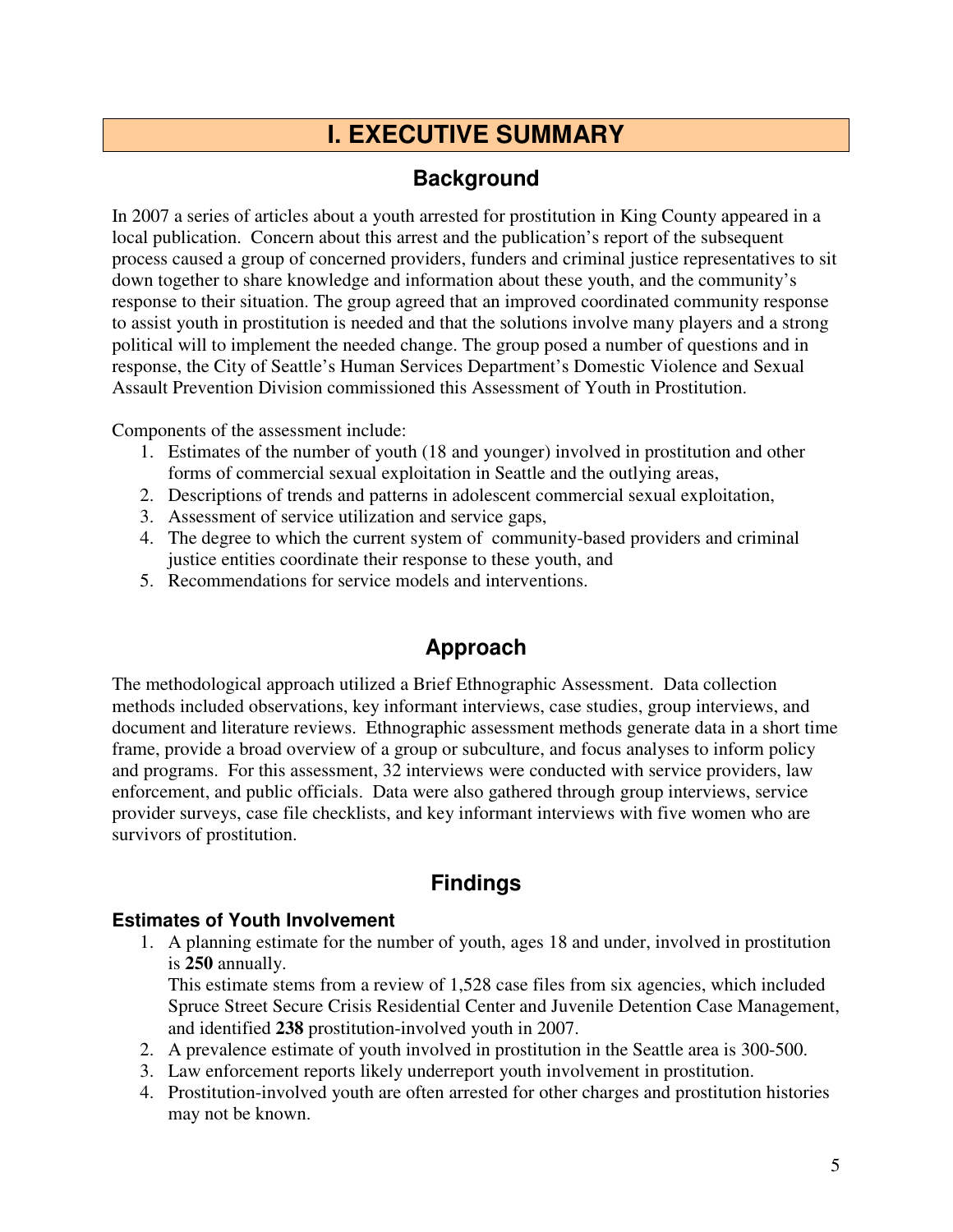- 5. There were only 50 juvenile arrests for prostitution statewide in 2006.
- 6. There were 82 juveniles arrested and referred to King County Juvenile Court for prostitution (Offering  $\&$  Agreeing) and prostitution loitering in 2007, a significant increase from the past year.
- 7. Young women of color are overrepresented in samples of prostitution-involved youth.
- 8. Youth with prostitution convictions reoffend and are seen repeatedly in the court system; 31 youth with prostitution convictions from 2004-2006 had an average of seven additional court referrals.

# **Trends and Patterns in Local Youth Prostitution**

- 1. Service providers reported increased incidents of youth ages 13 and 14 involved in prostitution.
- 2. Police report an increased use of the Internet, particularly craigslist.org, for sexual exploitation.
- 3. Service providers reported an increase in gang-affiliated prostitution.
- 4. Service providers reported an increase in prostitution-related violence including pimp kidnappings.
- 5. Service providers reported increased incidents of trafficking of youth across state lines and an increase in the number of youth moved to Las Vegas for prostitution.

## **Assessment of Service Gaps**

- 1. Early intervention services, such as street outreach provided by several agencies, are understaffed and there is a lack of service coordination and collaboration.
- 2. Key services directed toward street youth and other youth populations at high risk for sexual exploitation readily acknowledge their need for training to be more effective with the sexually exploited youth population.
- 3. Safe and secure housing for youth in prostitution affiliated with pimps and gangs is not available in Seattle or in the state.
- 4. Youth in prostitution may be eligible for existing youth housing, but there are barriers to immediate placement at critical times.
- 5. Youth in prostitution who are released from juvenile detention facilities require dedicated housing with specialized support services. This housing and services are not available in Seattle.
- 6. Reintegration, aftercare, and intensive case management services necessary for prostitution recovery are not available.

# **Recommendations**

# **A. Respond to Critical Needs and Establish Community-Based Treatment Resources**

### **1. Safe Housing is needed statewide.**

- a. Convene a planning group to develop safe and secure housing with appropriate recovery support services available for statewide referrals.
- b. Since a statewide safe housing program will take time and resources to establish, an alternative model for safe housing could be accomplished by providing incentives to current providers to establish housing exchanges across the state for up to 25 youth.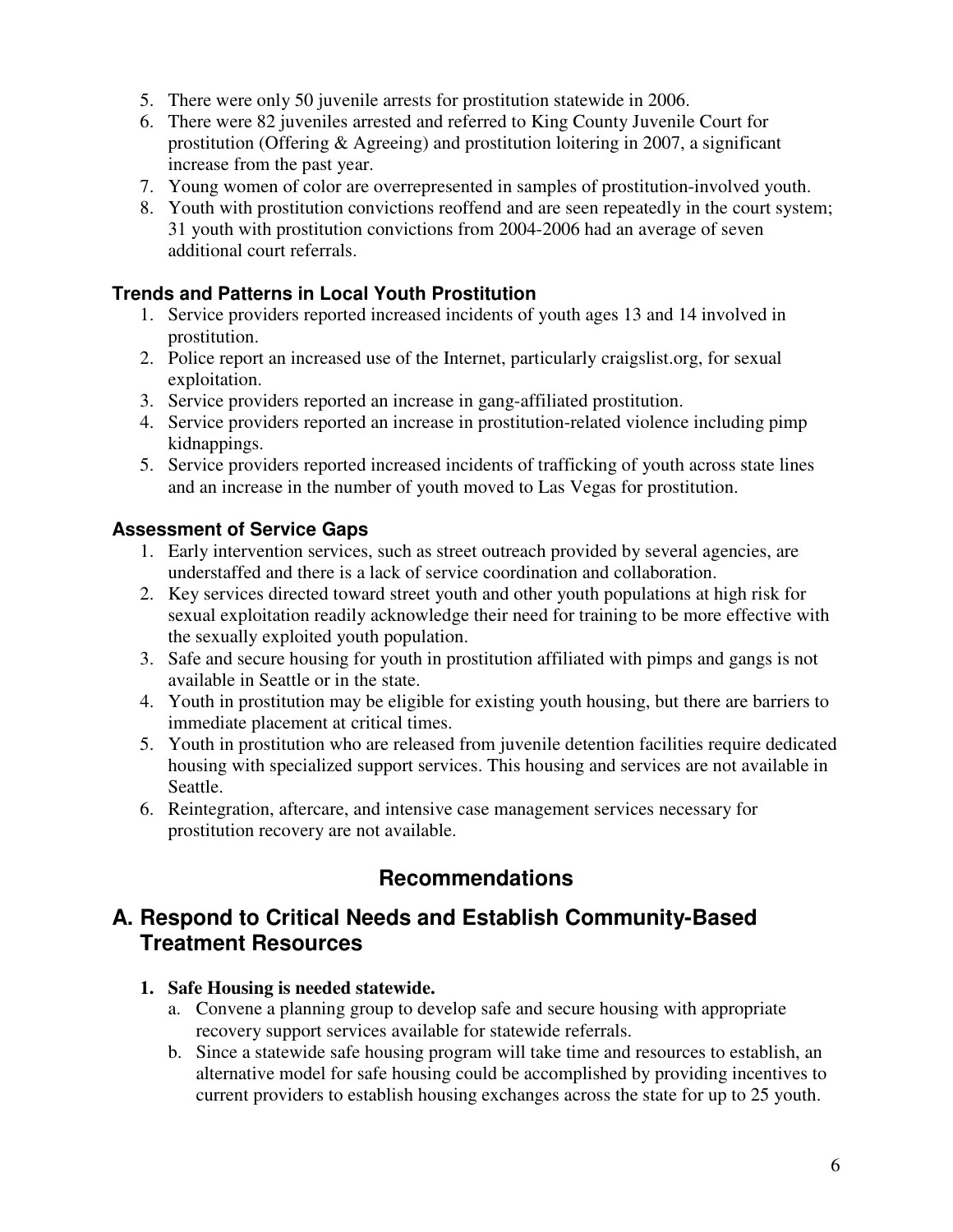## **2. Local Housing**

a. Support up to 25 dedicated housing placements locally among youth housing providers.

## **3. Services and Training:**

- a. Support additional case management by community providers for prostitutioninvolved youth released from juvenile facilities.
- b. Encourage implementation of the Wraparound Case Management Model developed at Portland State University, which is being implemented under a United Way Youth Homelessness Initiative in Seattle/King County. (This model has been used successfully with at-risk youth. The model is currently being implemented by an organization serving runaway and street-involved youth).
- c. Augment all community services with annual community training events to increase provider knowledge and assessment skills across agencies where sexually exploited youth present or are contacted.

# **B. Support Community Collaborations To Develop Community Based Support Services.**

- **1.** Support and expand the current community collaboration and coordination efforts focused on sexually exploited youth and maintain the inclusion of law enforcement in these efforts. Law enforcement has updated knowledge on street trends and they are often the first responders to youth in prostitution.
- **2.** Encourage coordination and collaboration between existing outreach programs across the several agencies providing these services.
- **3**. Explore and support expansion of counseling services for trauma and post-traumatic stress for young women of color in their communities.
- **4.** Encourage development of survivor support groups utilizing survivors and peer workers within structured professional settings.
- **5.** Support dedicated placements of youth with prostitution histories in youth employment programs.
- **6.** Address pimping and prostitution aspects of gang-related behavior by encouraging inclusion of gender-specific programs in gang prevention efforts to address the behavior and attitudes of young men who engage in pimping and associated violence and exploitation of young women.
- **7.** Develop an outcome evaluation plan based on Juvenile Justice data available through King County Office of Management and Budget to monitor and assess the impact of communitybased treatment resources on entry and reentry into the juvenile justice system by prostitution-involved youth.

# **C. Address the Contradictory Legal Status of Youth involved in Prostitution**

**1.** Arrest and conviction of youth under the age of 18 for prostitution or loitering contradicts the status extended to minors under the United Nations protocols on human trafficking, the United States' Trafficking Victims Protection Act, and the Washington State laws on trafficking and commercial sexual abuse of minors. Youth under the age of 18 involved in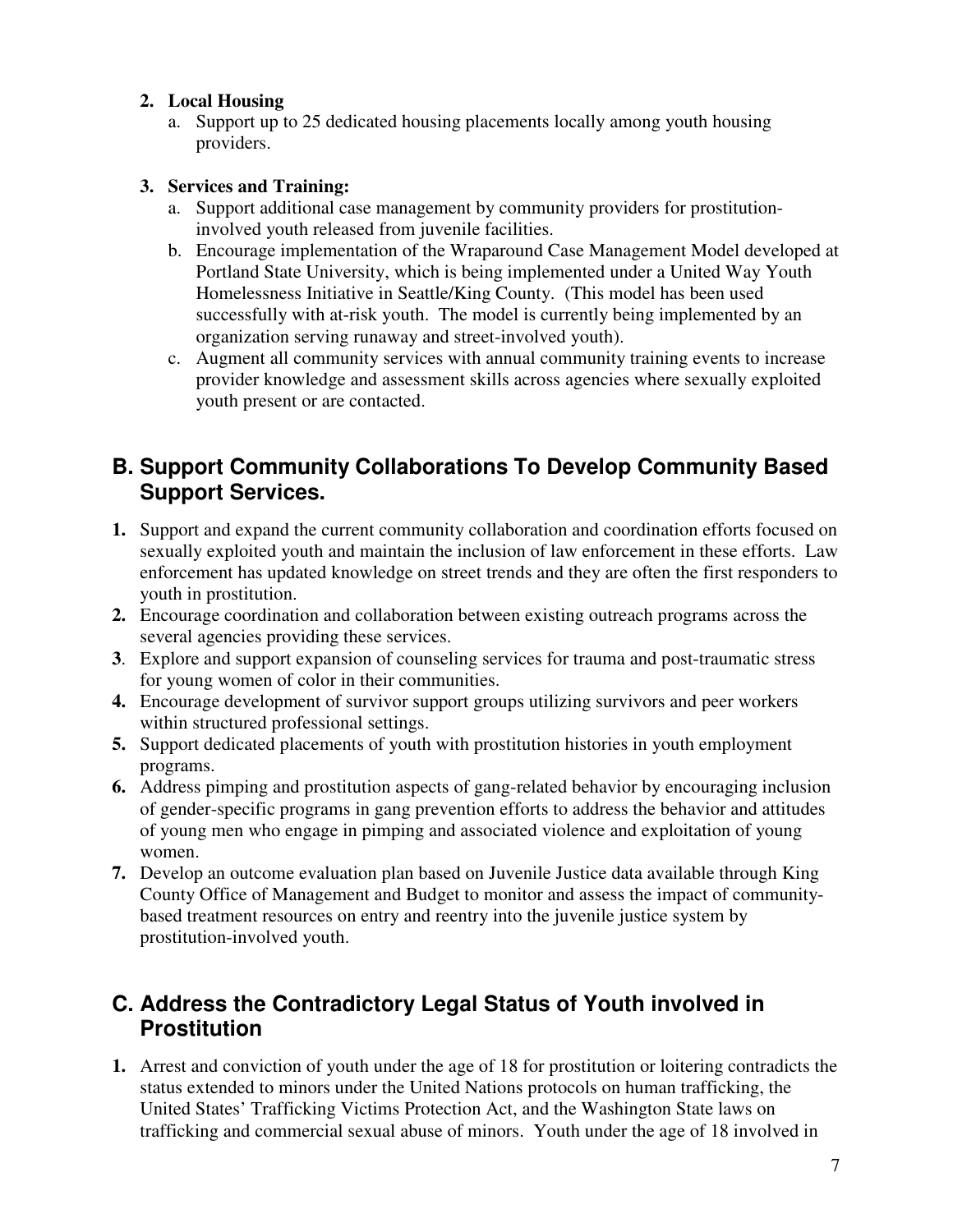prostitution should be considered victims. A working group should be convened to propose legislation to resolve the contradictions in local ordinances, state law, and the juvenile code, which outlines standard range sentencing. The working group could begin planning for alternative response policies and more effective services provided under the Becca Legislation.

**2.** Increase fines for those convicted of patronizing and other related offenses**.** The routine fine for those arrested for "patronizing" is \$500 although the maximum that can be imposed is \$1,000. Additional funds can be used to support victims of sexual exploitation.

# **Conclusions**

With every street cycle and prostitution episode, youth involved in prostitution face extreme threats to their physical and emotional well-being and lengthen their recovery process.

- There is a dedicated core of service providers committed to improving services and collaboration across agencies and institutions for sexually exploited youth.
- Seattle has the capacity to implement a successful community treatment model for youth in prostitution.
- At this time, specialized housing, case management, and prostitution recovery services are not available.
- Prostitution-involved youth are underserved and are often unrecognized in youth services to a surprising degree.
- Recidivism rates among youth in prostitution are apparently high and involve crimes that are more serious.

Although there is an infrastructure for youth services, Seattle does not have specialized housing and recovery services for an adequate community treatment model and referral source. The necessary commitments of will and resources should be made to help youth break out of the isolation, violence, fear, and danger of prostitution that is unimaginable for most of us.

All programs that promote positive youth development, increase awareness of child safety and protection, build social/emotional learning skills, and intervene with high-risk youth have protective effects. We are, however, placing the responsibility for prevention of prostitution on the shoulders of children and youth alone when we fail to address the cultural norms that shield the dynamics of demand and normalize the behavior of buying sex. There is no curriculum that can provide an abused and frightened 14-year-old girl with the cognitive ability and refusal skills to outthink a 26-year old offering love, money, and to take care of her. An honest effort to reduce the sexual exploitation of youth will address the demand for prostitution by increasing penalties, prioritizing enforcement strategies, and providing public education on the harm of prostitution.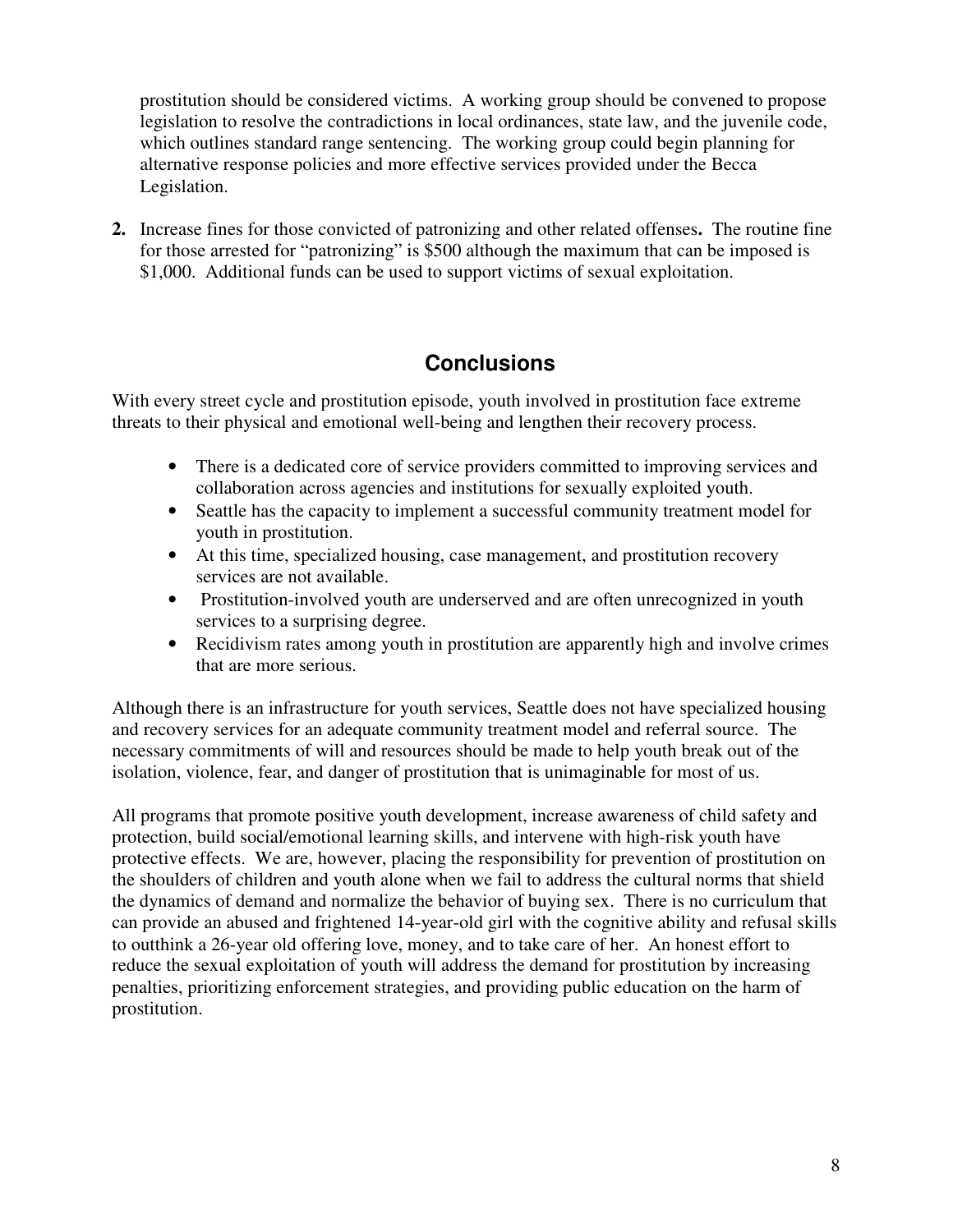# **II. Introduction**

As this report was being written, there were two young women in the King County Juvenile Detention Center:

*Jessie, age 15, is in detention awaiting trial for murder. She stabbed a "customer" in the neck. On a previous prostitution arrest, an individual assessment indicated she needed treatment for both substance abuse and a mental health disorder. She did not receive treatment for either*.

*Bella is 16 and back in detention. She has been arrested multiple times for prostitution and other crimes. She has told her social worker that her pimp makes her work 20 hours a day without food. She says he beats her, spits on her, and does not allow her to look up—ever. To cement his control, he forces her to walk naked in front of his friends. The pimp's name is tattooed on her neck.* 

Prior sexual victimization and poverty are well-established antecedents to prostitution involvement in the scientific literature.<sup>1</sup> The sexual abuse of childhood continues on the street from pimps and exploiters, inanely referred to as "customers." Although the average age of first involvement in prostitution is 14, it is not always recognized as a form of child sexual exploitation. For many, it is simply more convenient to believe that a 14-, 15-, 16-, or 17-yearold has "chosen" to continue their victimization and sexual exploitation in prostitution.

Recent concern over global trafficking of women and children for commercial sexual exploitation has increased awareness and changed perceptions of adolescent prostitution domestically. Under the United States' Trafficking Victims Protection Act, "severe forms of trafficking in persons" includes "sex trafficking in which a commercial sex act is induced by force, fraud, or coercion, **or in which the person induced to perform such acts has not attained 18 years of age."** <sup>ii</sup> The Washington State law on Human Trafficking invokes similar language. It is important to note that a person does not have to be "trafficked" over country or state borders in order to be a victim of trafficking – indeed "domestic" trafficking is the largest trafficking category. The criminal status and lack of services for domestic youth under age 18 who are involved in prostitution is called into question by these laws.

Additionally, the national and global estimates of child trafficking raise concerns regarding the scope of adolescent prostitution in Seattle. Changes in patterns of prostitution such as "outcalls" and increased use of the internet and personal ads have all contributed to concealing commercial sexual exploitation of children locally. Reduced visibility resulting in fewer arrests has made it difficult to estimate the extent of adolescent prostitution in the Seattle area.

In 2007 a series of articles about a youth arrested for prostitution in King County appeared in a local publication. Concern about this arrest and the publication's report of the subsequent process caused a group of concerned providers, funders and criminal justice representatives to sit down together to share knowledge and information about these youth, and the community's response to their situation. The group agreed that there is a lack of a coordinated response to this unacceptable problem, and that the solution involves many players and a strong public and political will to change things. The group posed many questions and in response, the City of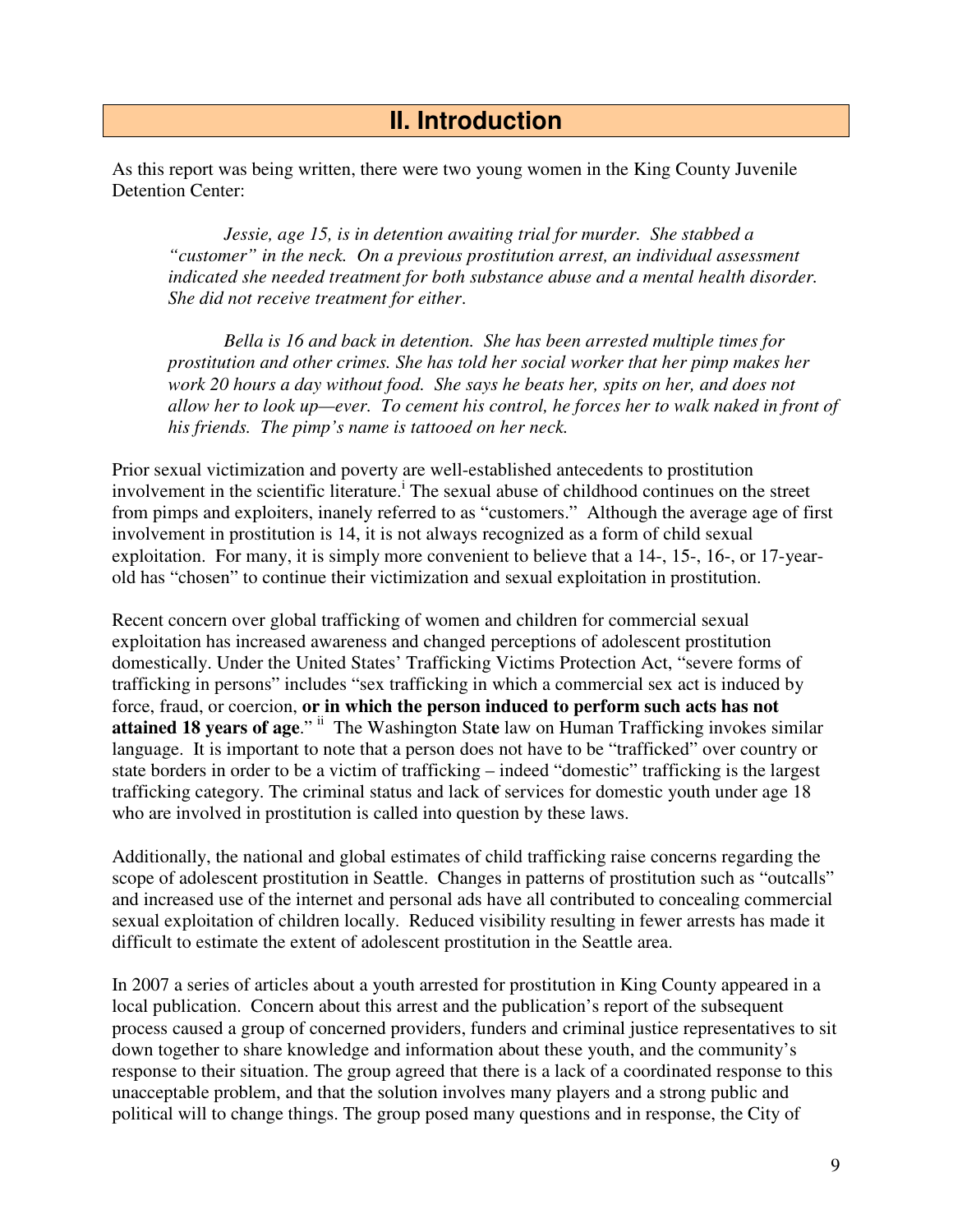Seattle's Human Services Department's Domestic Violence and Sexual Assault Prevention Division commissioned this Assessment of Youth in Prostitution. Components of the assessment include:

- Estimates of the number of youth, ages 18 and under, involved in prostitution and other forms of commercial sexual exploitation,
- Descriptions of trends and patterns in adolescent commercial sexual exploitation,
- Assessment of service utilization and service gaps,
- The degree to which the current system of community-based providers and criminal justice entities coordinate their response to these youth, and
- Recommendations for service models and interventions.

# **III. Methodology**

A Brief Ethnographic Assessment was the primary approach used for this project. Methods for this approach include intensive techniques of observation, key informant interviews, case studies, group discussions, and document and literature reviews. The Brief Ethnographic Assessment allows researchers to explore social conditions and issues in-depth and to identify factors and relationships that may not be elicited through other methods. Ethnographic assessment methods generate data in a short time frame, provide a broad overview of a group or subculture, and offer insights that can inform or modify policies and programs.

The following methods were used to collect data in this assessment:

- Semi-structured interviews were conducted with 32 stakeholders, service providers, juvenile justice personnel, police, and public officials.
- One group interview was held with nine members of the Prostitution Prevention Network, a collaboration of service providers who are attempting to form a response team across agencies for youth in prostitution.
- The author participated in a group meeting hosted by YouthCare and King County Juvenile Court, and this yielded data on the perspectives of more than 25 staff from social services, legal agencies, and juvenile justice.
- Sixteen individuals representing six agencies completed a structured survey. The survey included closed and open-ended questions and a case file checklist. The case file checklist yielded descriptive information on individuals in case management. The case file checklists include information for 1,528 clients. (See appendices for copy of survey.)
- Five interviews were conducted with female survivors of prostitution, their ages ranging from 23-45: three African-American, one Caucasian, and one Hispanic.
- Observation areas included parts of downtown Seattle, Aurora Avenue, and in three youth-serving agencies.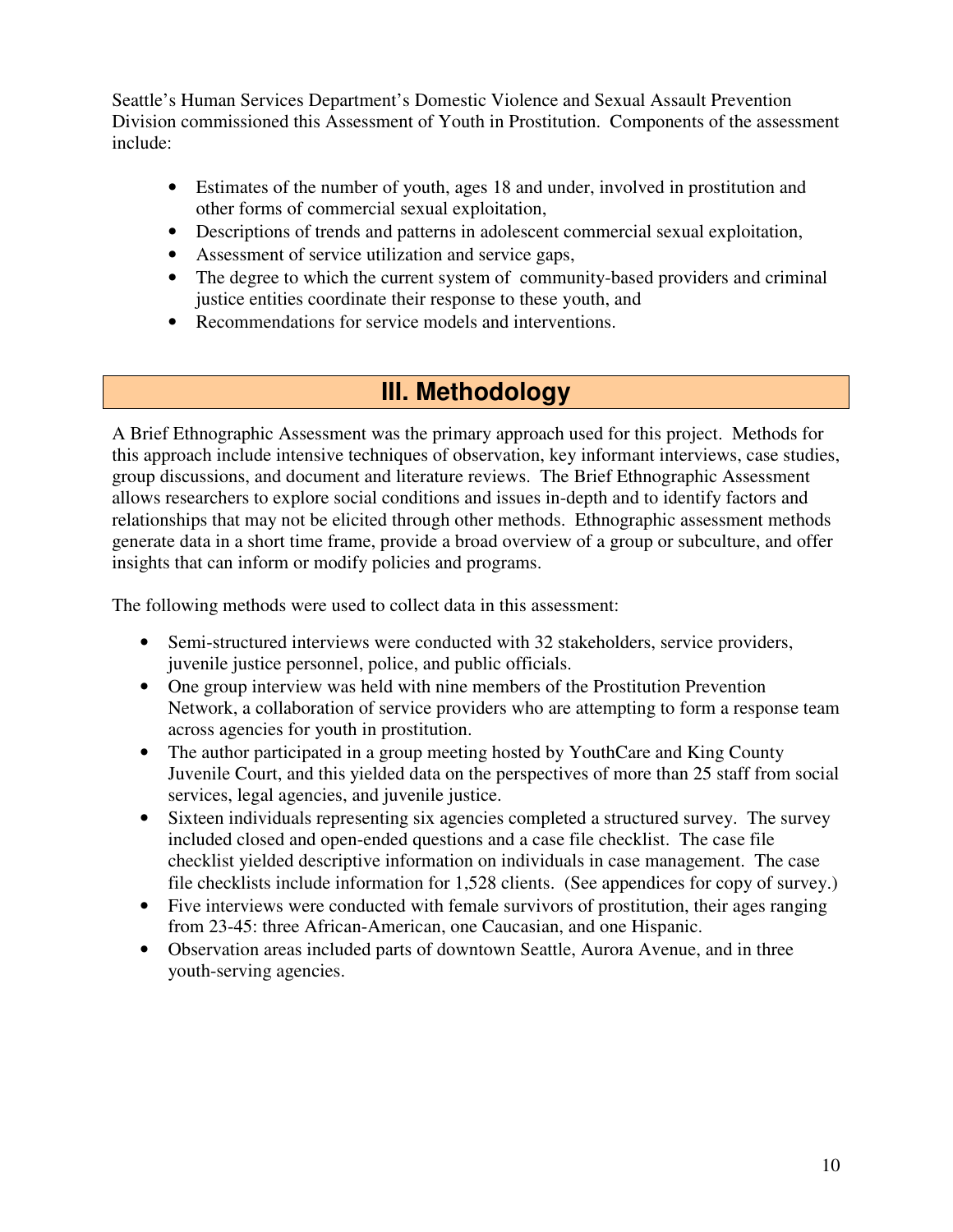# **IV. Local Estimates of Youth Involved in Prostitution**

- We are seeing more girls on the street again and they are younger.
- They are starting younger, age 12 and 13.
- It (prostitution) is more prevalent again and the girls are younger.
- More youth are prostituted through craigslist.org.
- There are excessive amounts of juveniles on Aurora, an amazing number who are barely 18. They work a lot before they are ever arrested.

(Observations of police, and social service outreach and service provider staff)

The numerous estimates of juveniles involved in prostitution in the United States range from 100,000 to 3 million.<sup>iii</sup> The U.S. Department for Health and Human Services cites 300,000 as the number in the U.S. based on estimates of runaways who become involved in prostitution. Unfortunately, these estimates of juvenile prostitution generally do not have a scientificallycredible basis.<sup>iv</sup> There is wide disparity between police reports, social service observations, and global estimates. Prostitution is illegal for all parties involved and is universally under-reported. Given the surreptitious and clandestine nature in which prostitution is conducted, it is impossible to arrive at an exact number of prostituted youth.

Despite the obstacles, estimates are necessary to understand the scope of the problem and to develop an adequate response. Two estimates were generated for this assessment. The first is a "planning" estimate of youth involved in prostitution, grounded in local statistics. A planning estimate can be used to develop target goals for services, determine trends, and evaluate programs. The second is a prevalence estimate based on existing known cases plus estimates of cumulative incidence of prostitution-involved youth. Assuming parameters of annual overlap and new cases, this estimate provides a conservative range for the number of youth potentially involved in prostitution at any given time. The data used to develop these estimates are described in the remainder of this section.

### **Estimated Number of Youth Involved in Prostitution in the Seattle Area**

- **Planning Estimate** 250 youth uniquely identified through law enforcement and social services annually.
- **Prevalence Estimate –** 300-500 youth involved in prostitution in the Seattle/King County area.

# **Law Enforcement Data**

### **2006 – 50 Arrests Statewide.**

In 2006, there were 50 juveniles arrested for prostitution statewide and 49 of these were from King County. Nineteen of those arrests were from the Seattle Police Department, and 30 arrests were from other police agencies in King County. Of those arrested, 72 percent (36) were Caucasian and 28 percent (14) were African-American. Although this is a small sample, it should be noted that it is consistent with a pattern of over-representation of African-Americans in juvenile justice populations.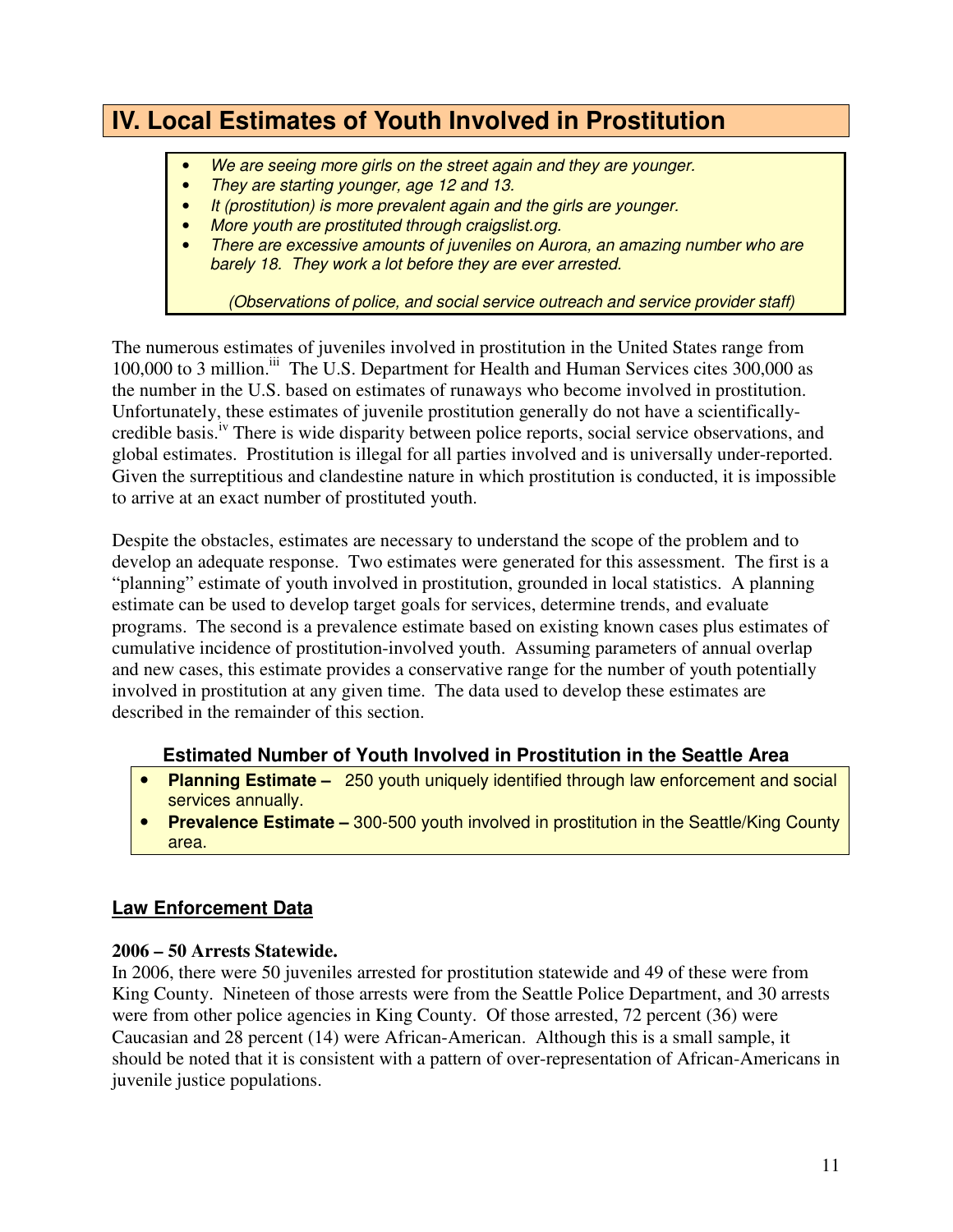**2007 -- 82 referrals for prostitution-related charges to King County Juvenile Court.** Data provided by the King County Prosecutor's office show a 40% increase from 2006 in the number of youth with initial prostitution-related charges referred to King County Juvenile Court in 2007. There were 82 referrals for prostitution (Offering & Agreeing) and Loitering in 2007. Of these 82 referrals, 46 were prostitution referrals and 36 were for loitering and included two males. Eighty percent (n=66) of these referrals were filed and the cases were prosecuted.

The mean age of youth referred was **15.5 years,** confirming observations of involvement of adolescents at younger ages; 11 youth aged 14 were referred in 2007. Table 1, below, shows the age distribution of the 82 youth referred.

| Age                                                                                             | Age 14   Age 15   Age 16   Age 17   Age 18 |  |  |
|-------------------------------------------------------------------------------------------------|--------------------------------------------|--|--|
| $\mid$ % (N = 82) $\mid$ 13% (11) $\mid$ 37% (30) $\mid$ 31% (25) $\mid$ 18% (15) $\mid$ 1% (1) |                                            |  |  |

**Table 1: Age Distribution of Juvenile Prostitution Referrals -2007** 

Table 2 shows juvenile arrests for prostitution from 2000-2006 for Seattle, King County, and Washington State. The increased arrests for juvenile prostitution in 2007 for King County are a significant departure from past years. It is difficult to assess if the increase in juvenile arrests reflect an increase in youth involvement or a change in policing priorities and arrest patterns. Youth may be arrested but referred for charges other than prostitution, which is up to the discretion of officers if multiple crimes are involved. Youth who are involved in prostitution are often referred on drug or theft charges, for example. These arrests are not included in the prostitution category, and their involvement may or may not surface as a part of their social history. We do know that King County police agencies identified at least 82 youth in 2007. Surely, the 82 youth identified in 2007 more realistically reflect the local problem than arrest data from prior years suggest.

|      |             | Juvenile arrests for "Prostitution and Commercial Vice": | Data Source: | <b>WASPC, WUCR Program</b> |                    |              |             |                     |              |  |  |  |
|------|-------------|----------------------------------------------------------|--------------|----------------------------|--------------------|--------------|-------------|---------------------|--------------|--|--|--|
|      |             | <b>Statewide</b>                                         |              |                            | <b>King County</b> |              |             | <b>Seattle P.D.</b> |              |  |  |  |
|      | <b>Male</b> | Female                                                   | <b>Total</b> | Male                       | Female             | <b>Total</b> | <b>Male</b> | Female              | <b>Total</b> |  |  |  |
| 2000 | 10          | 24                                                       | 34           |                            | 16                 | 17           |             | 14                  | 15           |  |  |  |
| 2001 | 8           | 31                                                       | 39           | 4                          | 15                 | 19           |             | 11                  | 12           |  |  |  |
| 2002 | <b>Data</b> | not                                                      | available    |                            |                    |              |             |                     |              |  |  |  |
| 2003 | 9           | 26                                                       | 35           | 2                          | 14                 | 16           |             | 11                  | 12           |  |  |  |
| 2004 | 2           | 30                                                       | 32           |                            | 21                 | 22           |             | 7                   | 8            |  |  |  |
| 2005 | 6           | 32                                                       | 38           | $\Omega$                   | 23                 | 23           | 0           | 17                  | 17           |  |  |  |
| 2006 | 4           | 46                                                       | 50           |                            | 29                 | 30           | 0           | 19                  | 19           |  |  |  |

**Table 2 Juvenile Prostitution Arrests 2000-2006** 

### **National Data on Juveniles in Prostitution**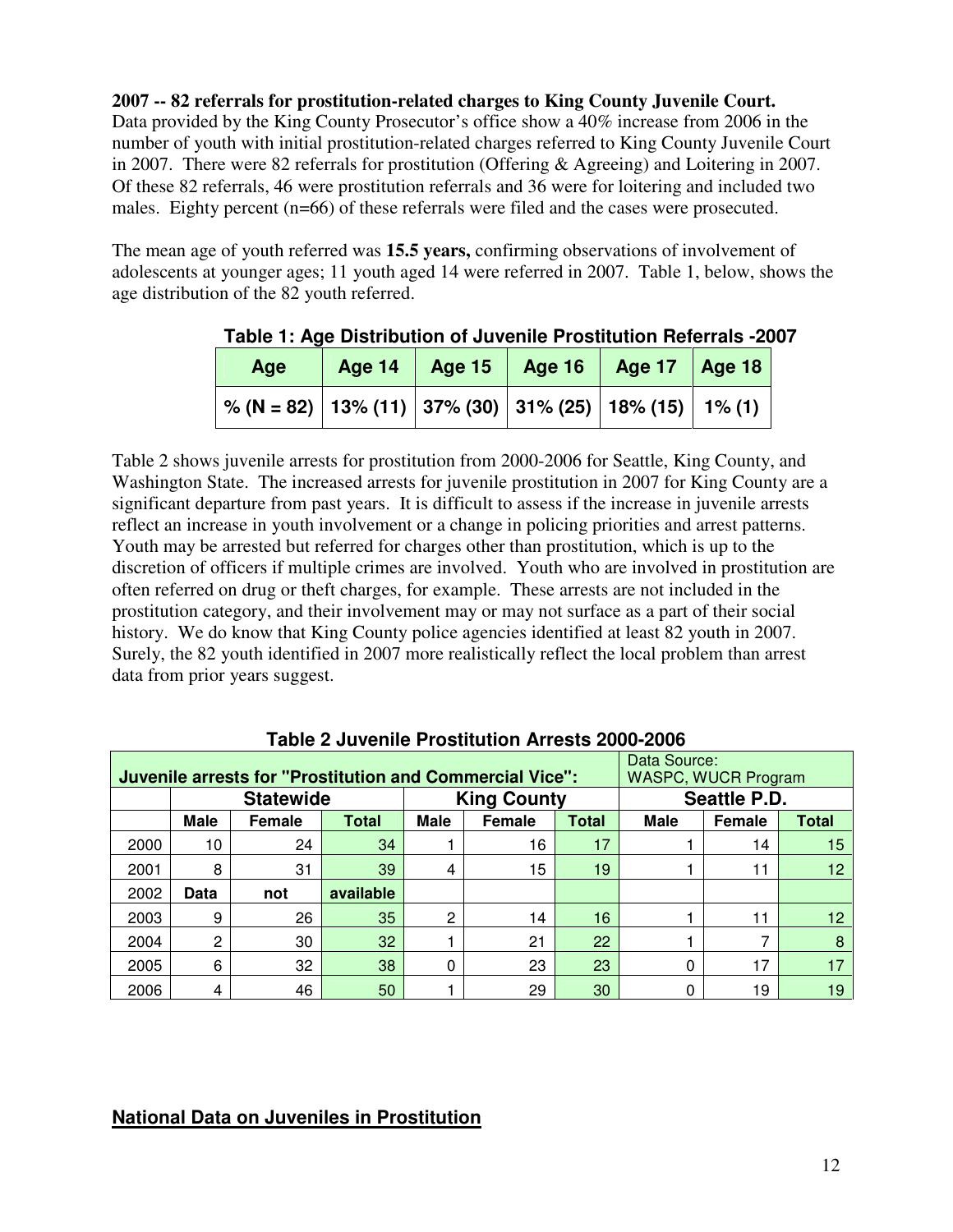Washington state data are similar to national data regarding the low number of prostitution arrests involving juveniles. The Office of Juvenile Justice and Delinquency Prevention has supported studies to increase statistical and research information on the prostitution of juveniles. David Finkelhor and Richard Ormrod have analyzed data from 76 agencies in thirteen states on juvenile prostitution based on the National Incident-Based Reporting System (NIBRS).<sup>v</sup>

Finkelhor and Ormrod found that prostitution offenses are scarce in police reports. The investigators reviewed 14,230 prostitution incidents recorded in NIBRS data from 1997 through 2000, which represents only 0.17 percent of all crime incidents known to police (2 out of every 1,000 incidents known to police involved prostitution). The NIBRS data for 1997–2000 identify only 241 prostitution incidents with juvenile offenders, juvenile victims, or both (five percent of incidents). Of these incidents, 229 individuals are identified as juvenile offenders and 61 as juvenile victims. Analyses of the small data set are complicated because prostitution arrest categories may combine categories including patronizing and promoting with offering and agreeing to prostitution. **It can be concluded that police reports are not reliable indicators of the scope of juvenile involvement in prostitution.** The scarcity of juvenile prostitution reports suggests it is a low-priority crime.

## **Social Service Data**

- Prostitution is on the down low.
- Youth do not bring it up and we only learn through gossip.
- Prostitution gets talked about last. I have a client that strips but does not admit to prostitution.
- We do not talk about it: there is a lot of shame.
- We see the signs of survival sex, sex for protection, or a new boyfriend every week.
- I had two clients involved in prostitution, but it was a caseworker from another agency that told me.

(Responses from interviews with social services providers)

### **A review of 1,528 local youth case management files identified 15 percent (n=238) involved in prostitution.**

A second strategy was used to estimate the number of youth involved in prostitution locally. Data from structured surveys and case file reviews were collected from 16 staff representing six social service agencies and institutions for youth. Staff were asked to extract information from their case files on youth who were involved in survival sex, prostitution, or other forms of commercial sexual exploitation. Staff provided anonymous information on clients if they met at least one of the following criteria:

- 1. Knowledge that youth were engaged in survival or barter sex for a place to stay, drugs, food, or other needs,
- 2. Knowledge that youth had exchanged sex for money,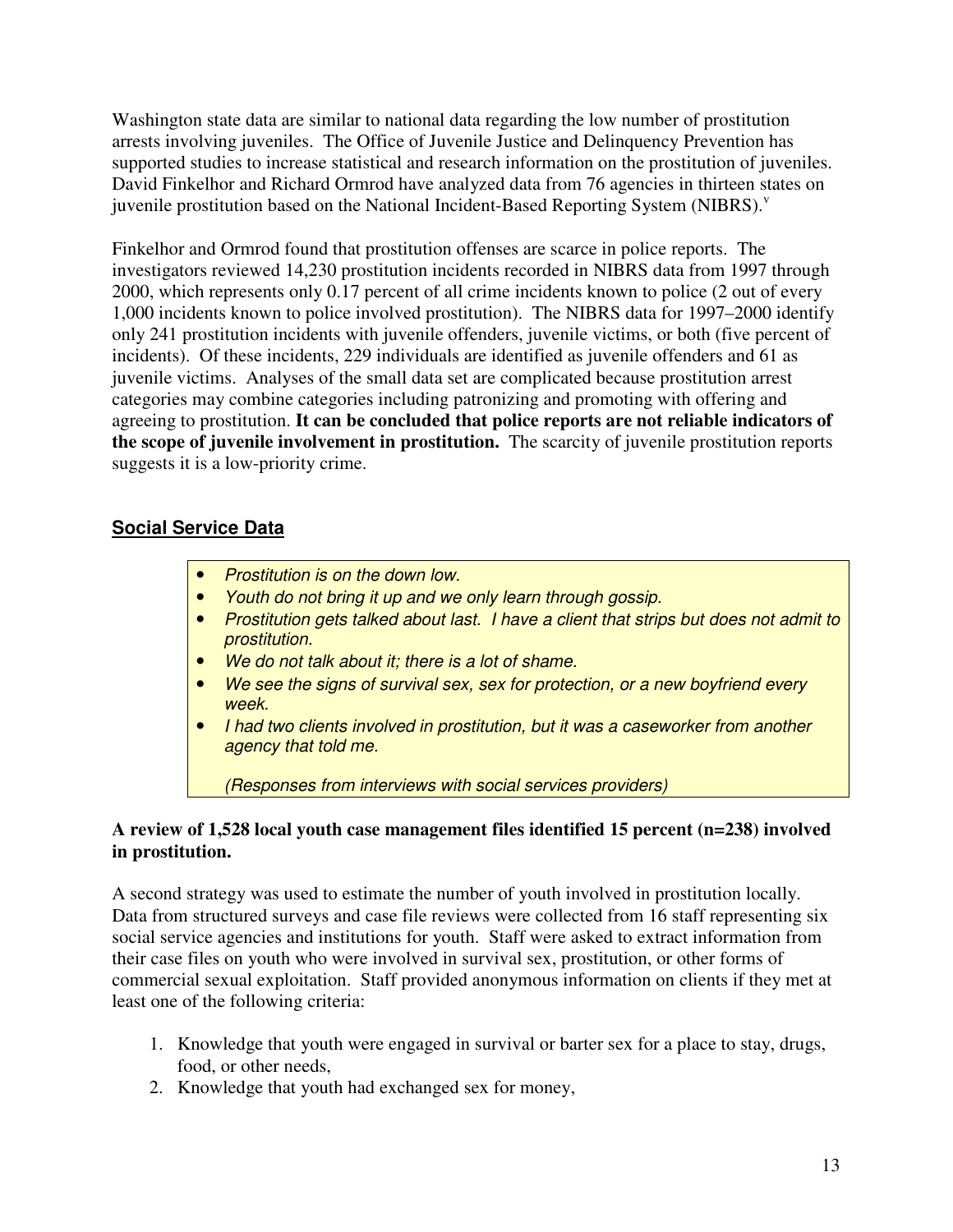- 3. Knowledge that youth had engaged in forms of commercial sexual exploitation such as street prostitution, escort services, dance clubs, internet contacts, gang- or pimpinvolved prostitution, and/or
- 4. Knowledge that youth had been arrested on prostitution or prostitution-related charges.

Although the sample size of agencies is small (six), it included key agencies and institutions where youth in prostitution appear: King County Juvenile Detention, Spruce Street Secure Crisis Residential Center (CRC) for status offenders, and programs of agencies serving high-risk youth in the north end, downtown, and central areas of Seattle. A status offender is someone charged with an offense that would not be a crime if committed by an adult, such as running away from home, being truant from school, and being beyond parental control.

Agencies participating in the survey included University District Youth Center, YouthCare, YMCA Working Zone, Southeast Youth & Family Services, and representatives for Juvenile Detention and Spruce Street Secure CRC . YouthCare contracts with King County to provide case management in the detention center for young women. A review of this caseload provided information on nearly all of the female youth referred to detention in the past year. The Director of Spruce Street Secure CRC reviewed the case files of all youth entering the facility for 2007, which was 687 youth. Additional information was provided by agencies working with street populations who track data but do not maintain specific case files, such as New Horizons Ministries. Summary information from these sources helped confirm estimates.

We were able to estimate that duplication in the case file sample was likely less than five percent. The participating programs serve relatively discreet populations, which assists estimates within specific timeframes. The At-Risk/Runaway Youth Act enacted in 1995 authorized the creation of "Secure" Crisis Residential Centers (CRC). Known as the "Becca Bill" legislation, law enforcement officers can take runaway and at-risk youth, truants, and children in need of mental health and substance abuse treatment to the CRC, where they can be held for a maximum of five days. Youth may appear first at Spruce Street, but if there are repeated arrests, youth are taken to detention. Thus, in a short period, there would be little overlap with the detention population surveyed, although it is not uncommon for youth taken to the secure CRC to have had some prior involvement with law enforcement. $\overline{v}$  Duplication is also limited within agency programs. Youth in the Orion Drop-in Center for example, are not generally housed in the YouthCare Shelter due to age. Youth on the detention case manager's caseload are, for the most part, a separate group of youth from those in YouthCare's residential programs.

Table 3 below summarizes information gathered from the sample of agency case management files. In all, agency staff reviewed 1,528 case files. Staff reported that 15 percent (238) were involved in some form of prostitution in 2007.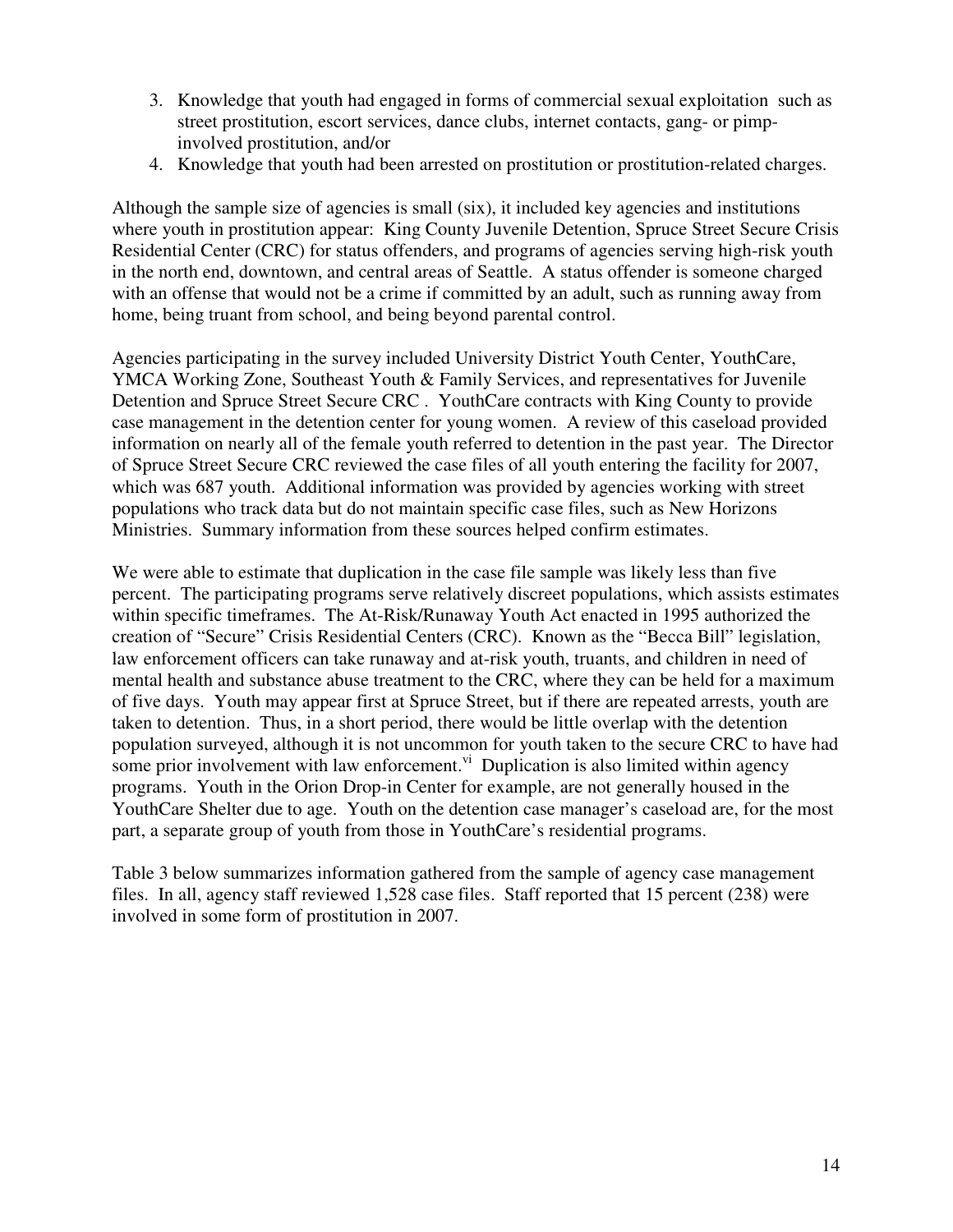| Agency /                                  | 2007                    | 2007                |
|-------------------------------------------|-------------------------|---------------------|
| Program                                   | Jan - Dec               | <b>Jan-Dec</b>      |
| <b>Case Manager</b>                       | <b>Total # Caseload</b> | # Youth Involved    |
|                                           |                         | <b>Prostitution</b> |
| <b>YC Juvenile Detention Case Manager</b> | 118                     | 58                  |
| YC HIV Case Mgr.                          | 23                      | 9                   |
| <b>YC Home of Hope</b>                    | 36                      | 3                   |
| <b>YC Orion Case Mgr. 1</b>               | 34                      | 4                   |
| <b>YC Isis</b>                            | 30                      | 4                   |
| <b>YC Orion Case Mgr. 2</b>               | 50                      | 15                  |
| <b>YC Pathways</b>                        | 25                      |                     |
| <b>YC Passages</b>                        | 35                      | 6                   |
| <b>UDYC Case Mgr. 1</b>                   | 45                      | 8                   |
| <b>UDYC Case Manager</b>                  | 75                      | 24                  |
| <b>YMCA WZ</b>                            | 35                      | 4                   |
| <b>SEYFS</b>                              | 150                     | 13                  |
| <b>Spruce St CRC</b>                      | 687                     | 66                  |
| <b>YC Straley</b>                         | 40                      | 3                   |
| <b>YC Casa/ORR</b>                        | 27                      | 0                   |
| <b>YC Shelter</b>                         | 118                     | 20                  |
| <b>TOTALS</b>                             | 1,528                   | 238                 |

**Table 3 Frequency of Prostitution among Youth in Case Management** 

**Agency Key - YC**=YouthCare, **UDYC**=University District Youth Center, **YMCA WZ**= YMCA Working Zone, **SEYFS** =Southeast Youth and Family Services

Of the 238 youth involved in prostitution in 2007**,** the specific ages of 166 youth were available in the social service sample above. The age range was 12-24 due to funding guidelines and definitions of "adolescent" by some funders. The mean age was 16 years for the whole group and 14.9 years for a subgroup of youth ages 12-18. Of the 166 youth for which data were available, 84 percent (139) were female, 14 percent (24) were male, and three were identified as transgender. The male and transgender youth were identified in transitional living programs, a YouthCare HIV case management program, and through Spruce Street Secure CRC. Case managers were asked to review their files for the past six months of 2007 in order to support a reliable estimate of youth in prostitution. Sixteen percent (146) of youth in case management in the past six months were involved and 77 percent of these were aged 18 or younger.

Of the 238 youth involved, 52 percent (124) were identified from the case files of Spruce Street CRC and the YouthCare Detention Case Manager. Thus, 48 percent of the sample were involved in community youth service programs. Based on staff knowledge of youth, they reported there were very few duplicated youth in these numbers. For the time examined for this assessment, staff agreed they were not identifying the same youth.

There are several indications that the number of youth in prostitution identified through case file reviews may also be under-reported. The number of youth involved in prostitution reported by the YouthCare Detention Case Manager, for example, approximates the number of police referrals for 2007. However, there is not a perfect correlation between youth arrested for prostitution and youth referred to the case manager as: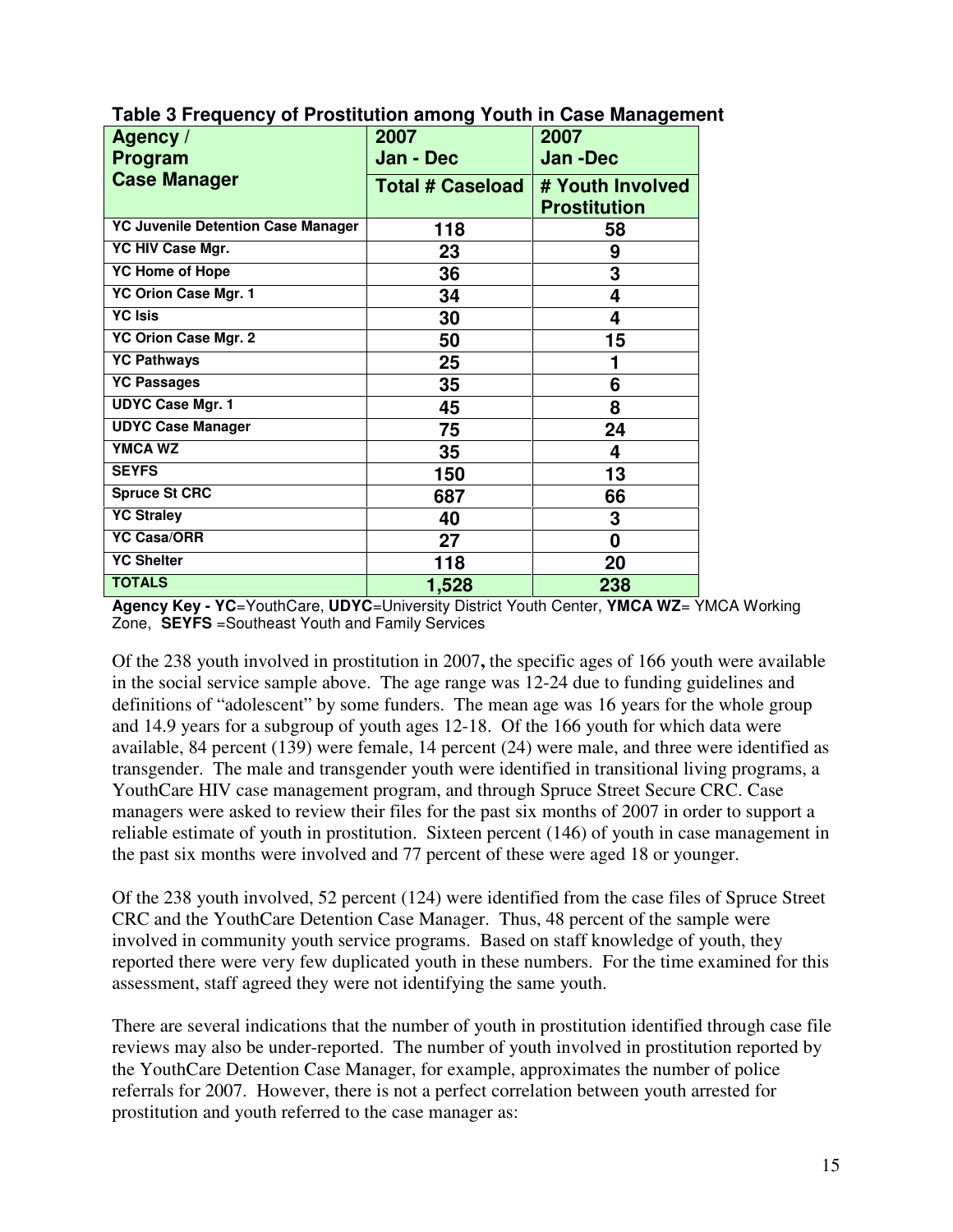- Youth are not always held in detention, and are not always referred to the case manager,
- Youth are arrested for offenses other than prostitution,
- Prostitution involvement may only be known informally or ascertained through assessments, and
- Prostitution involvement may not become part of their formal record.

Finally, interviews with social service providers revealed a lack of training on prostitution and a hesitancy to approach youth about their involvement or risky behavior.

- I do not know how to talk about this.
- We do not know how to have the conversation.
- We do not know how to find out.
- We are just unaware.
	- (Interview responses with Social Service Providers)

As providers increase their competencies, it would be reasonable to anticipate that more youth would disclose involvement and more providers would recognize the signs of prostitution. Completing the case file checklist was an instructive experience for many social service staff. Surprisingly, many do not ask youth about prostitution experiences and they do not track these data. Spruce Street Secure CRC does track social history data, but staff were not expecting to find one in ten youth entering their facility had prostitution histories once they examined all of the case files.

# **Perspectives from Additional Agencies**

The planning estimate of 250 is based on a purposive sample of key agencies serving the highestrisk youth and local juvenile justice institutions. This estimate also allows for some underreporting. Information on youth involved in prostitution was gathered from several additional agencies that provide street outreach services in the Seattle/King County. These agencies provided their perspectives on the scope of the problem as well as an opportunity to evaluate the reliability of the estimates given in this assessment.

- New Horizons Ministries identifies individuals aged 23 and younger in their Late Night Outreach program. In 2006, they provided outreach to 249 women in two geographical areas: Pacific Highway South, and a specific area on Aurora Avenue North. They estimate that of 249 women who are 23 or younger, 30 percent (75) are under age 18.
- Teen Hope Outreach uses rotating volunteers and covers several areas in King and Snohomish counties. Outreach contacts approximately 170 unduplicated youth annually and provides early intervention services to runaways. They estimate about 10 percent of the youth they see annually are involved in prostitution.
- Auburn Youth Resources provides outreach two nights per week on Pacific Highway South. With limited staff and outreach coverage, they are only able to work with about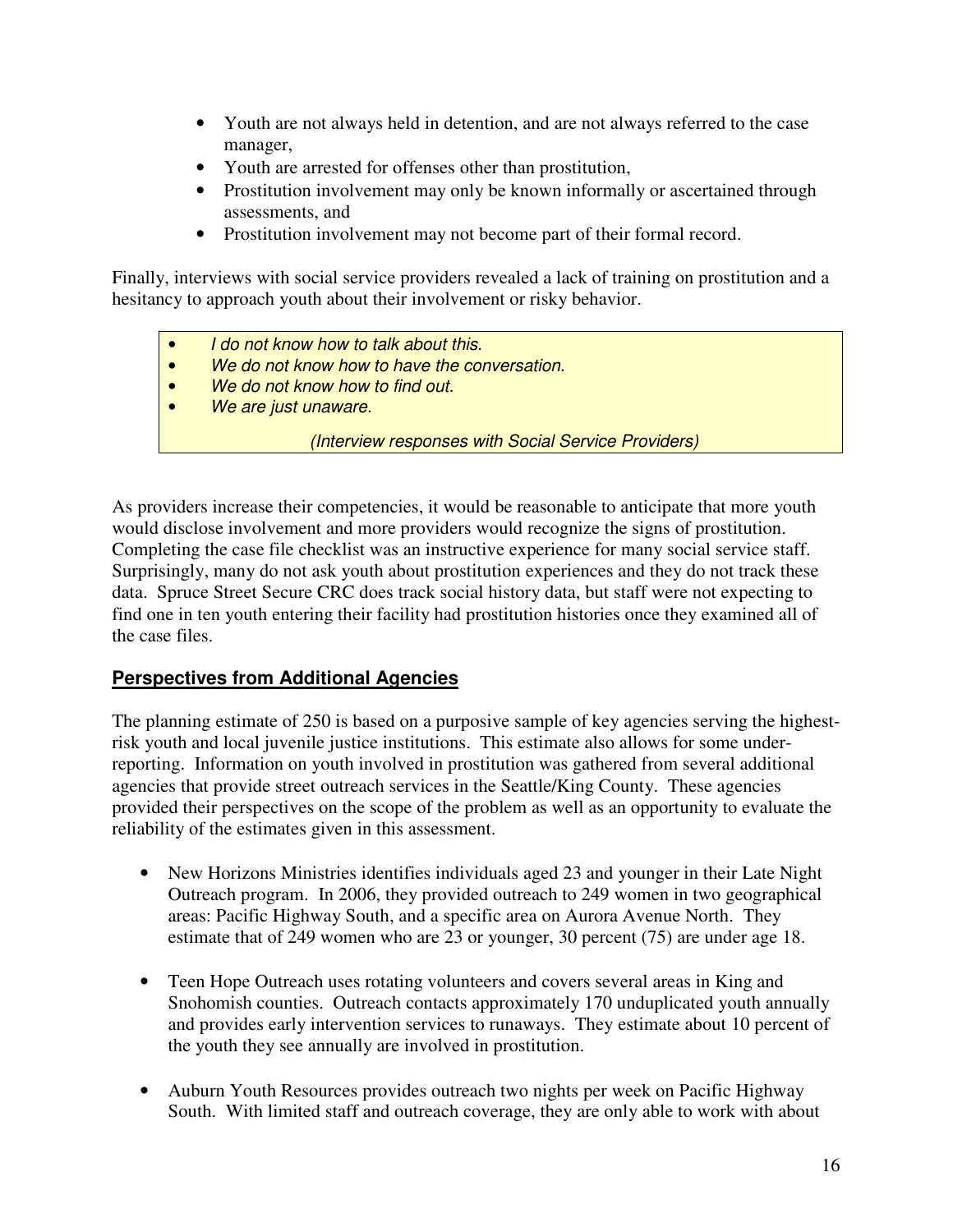20 youth annually. This is a low number for an area known for a high volume of prostitution activity.

• A review of data collected for the Street Outreach Services HIV Prevention program from August 2006 through August 2007 included contacts with 51 juveniles in prostitution. These 51 represent 33 percent of 154 individuals seen in the program.<sup>vii</sup> Data on ethnicity was available for only 21 of the cases. Of these, 57 percent (12) were Caucasian, 24 percent (5) African American., the remainder was Hispanic (2), one mixed ethnicity, and one Pacific Islander. Thirty-two youth (63 percent) were homeless, and 14 (27 percent) were in a transitional housing status. The average age of the 51 juveniles was 15.6, the age range was 13 -22. This sample included young women up to age 22 because of federal funding guidelines. There were two youth aged 13 years and 10 youth aged 14 in this street sample.

**Table 4: Age Distribution of Street Outreach Services' Life Empowerment Program- Sample of Youth in Prostitution** 

| Age        | 13     | 14       | 15          | 16      |             | 18-22  |
|------------|--------|----------|-------------|---------|-------------|--------|
| $% (N=51)$ | 4% (2) | 20% (10) | $27\%$ (14) | 24% (12 | $22\%$ (11) | 4% (2) |

Table 5 provides age data for all prostitution arrests statewide in 2006.

| <b>AGE</b> | $13-$<br>14 | 15 | 16 | 17 | <b>Total</b><br><b>Juvenile</b> | 18 | 19 | 20 | 21 | $22 -$<br>24 | $25 -$<br>29 | $30-$<br>44 | 45-<br>$65+$ | <b>Total</b> |
|------------|-------------|----|----|----|---------------------------------|----|----|----|----|--------------|--------------|-------------|--------------|--------------|
| Female     |             | 9  |    | 14 | 46*                             | 52 | 87 | 50 | 58 | 157          | 133          | 357         | 113          | 1,046        |

**Table 5: Age at time of Prostitution Arrest Statewide – 2006** 

**\*Age data on four males arrested are not included in this table.**

# **System Changes**

Several agencies reported implementing systematic changes to improve their capacity to identify youth in prostitution:

- Youth with prostitution and prostitution-related offenses are now screened in to detention. Until about two years ago, prostitution cases were not included in criteria for detention admission.
- A system is currently being implemented in Juvenile Court to count prostitution involved youth via caseloads to obtain accurate information on youth.
- Youth held in detention are no longer released to "themselves."
- Key service providers have moved forward providing training to staff on prostitution and trafficking during the course of this assessment.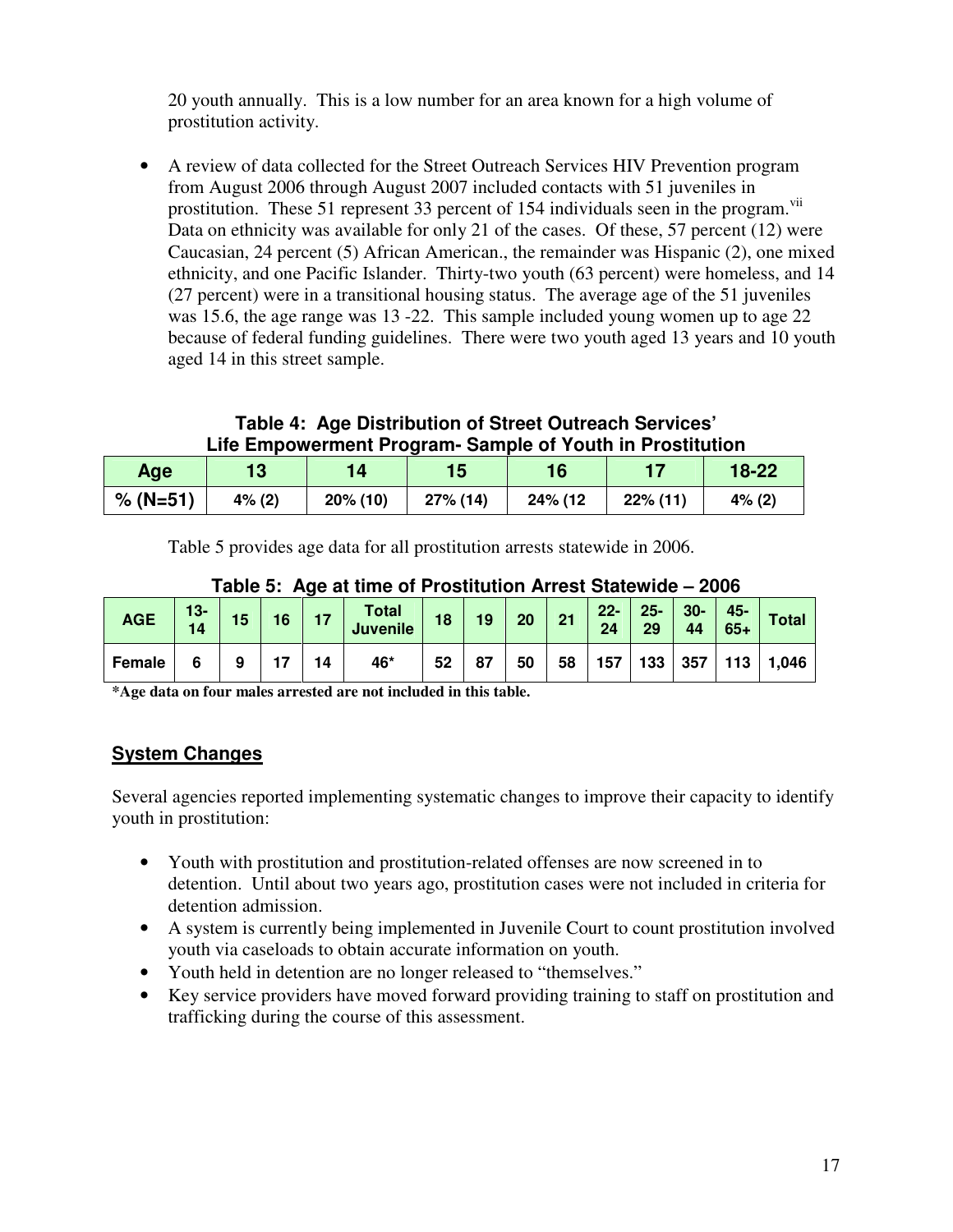# **Summary**

- **1.** King County Juvenile Detention, Spruce Street Secure CRC, and a sample of community agencies serving high-risk youth in 2007 saw approximately 238 prostitution-involved youth.
- **2.** An annual planning estimate of youth involved in prostitution for service providers is 250.
- **3.** A prevalence estimate of youth (age 18 and younger) involved in prostitution is 300- 500.
- **4.** The data available for this assessment indicates that girls as young as 13 and 14 are involved in prostitution.
- **5.** Youth become involved at around ages 14-15 and many stay involved as is apparent in the age data through many decades.
- **6.** Arrest data and social service data are likely to under-represent the number of youth involved in prostitution:
	- **a.** Arrests rates for juveniles are low compared to adults, although research indicates most women in prostitution began in their teens.
	- **b.** Many youth are arrested and detained for charges other than prostitution-related offenses. If drugs are found during the arrest, for example, they are much more likely to be charged with drug offenses**.**
	- **c.** Social service providers require more training and support to identify youth in prostitution and at risk for prostitution.
	- **d.** Youth involved in the more hidden forms of prostitution are even less likely to be arrested.
- **7.** Estimates examined in this report likely underrepresented youth exploited in escort services, Internet and personal ads, or who are called out and managed by pimps and exploiters off the street. These youth avoid arrest and the attention of social services.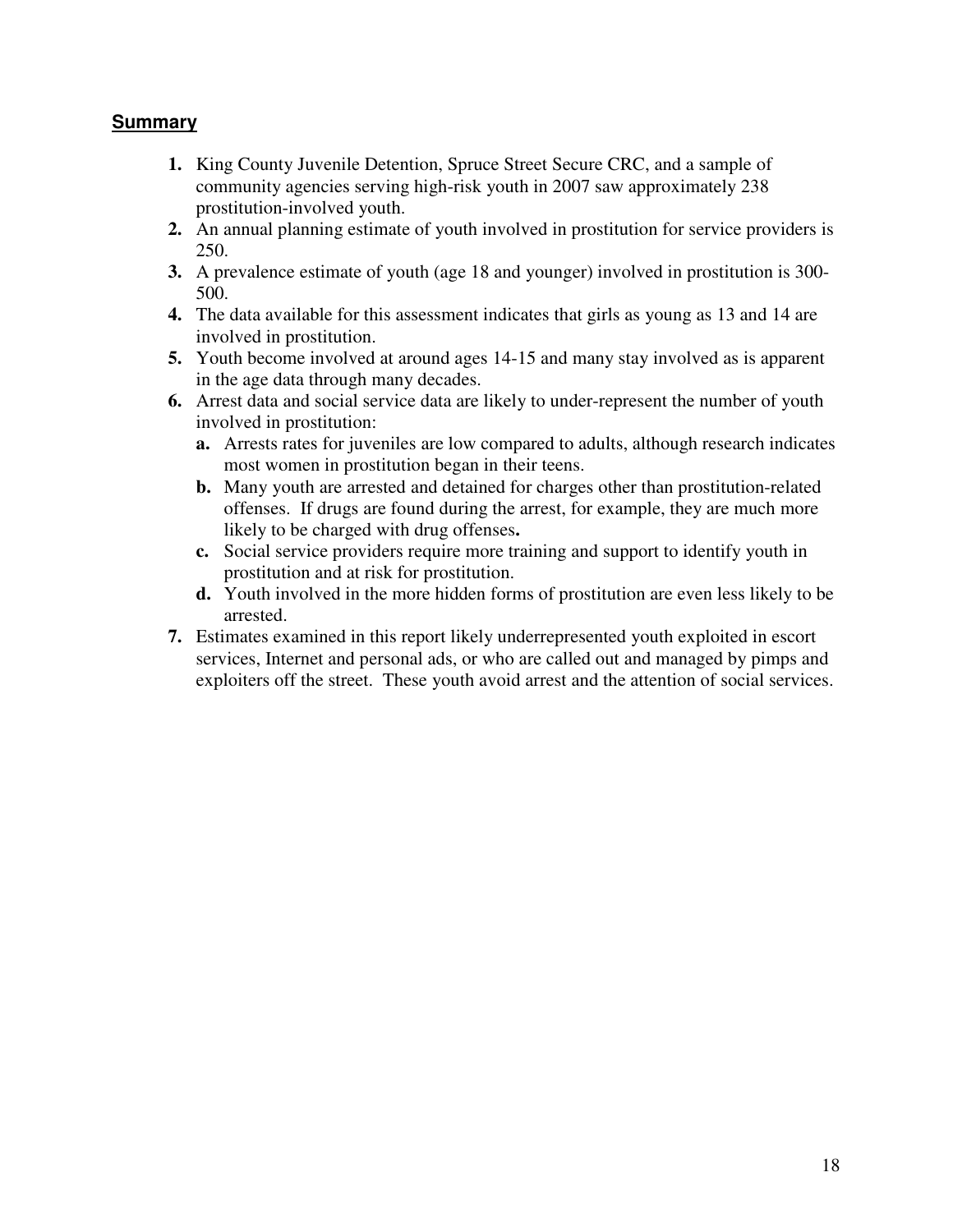# **V. Current Responses to Sexually Exploited Youth**

### **A. Juvenile Justice System Response**

There are few trials. Most girls want to plea and get out. Often they have come in under other charges such as drug offenses or a stolen car and have previous arrests. If they are brought into detention, we would only learn about prostitution from their social history if it came up. (Social Worker)

-Youth are no longer released to "themselves" and must have an address and person for release.

-I have seen youth released to "uncles" who were pimps.

-I have seen girls' pimps in the courtroom.

-Youth are held "illegally" because they have no place to go.

(Responses from court social workers and defense attorneys)

A youth arrested for the crime of prostitution, like any other juvenile arrest without a warrant, must be brought to court by the next court day. The first day in court is for a judicial determination that there is reason to believe a crime was committed. The court may hold the youth in detention or release them on court-ordered conditions. They will be ordered to return to court for an arraignment. After the arraignment, negotiations often take place between attorneys to reduce or dismiss charges, or go to trial.

On a first prostitution charge, a youth would generally be released. If the case was filed, the result is low-level probation. If the youth is not "compliant," they are terminated from probation because they will not accept services. New charges ignite a repeat of this process. If youth were deferred on the first charge and there is a new arrest, the deferred sentence is revoked and they will have two charges. Charges begin to stack up.

Once charges begin to stack up and youth are not compliant, there is talk of Manifest Injustice (a sentence imposed that is longer than the standard range.). It is an ethical dilemma because no one can guarantee the safety of prostitution involved youth in the community.

(Social Worker)

### **King County Juvenile Justice Data Disposition for Prostitution Offenses from 2004 -2006**

An analysis of 31 youth responsible for 35 prostitution and prostitution loitering charges from 2004-2006 was provided for this report by the King County Office of Management and Budget.<sup>viii</sup> This analysis provides the best tracking record of youth through the local juvenile court system and speaks to the need for community-based treatment. Of these 31 juvenile females, 58 percent (18) were Caucasian, 32 percent (10) were African-American, 6 percent (2) were Asian/Pacific Islander, and one was Native American.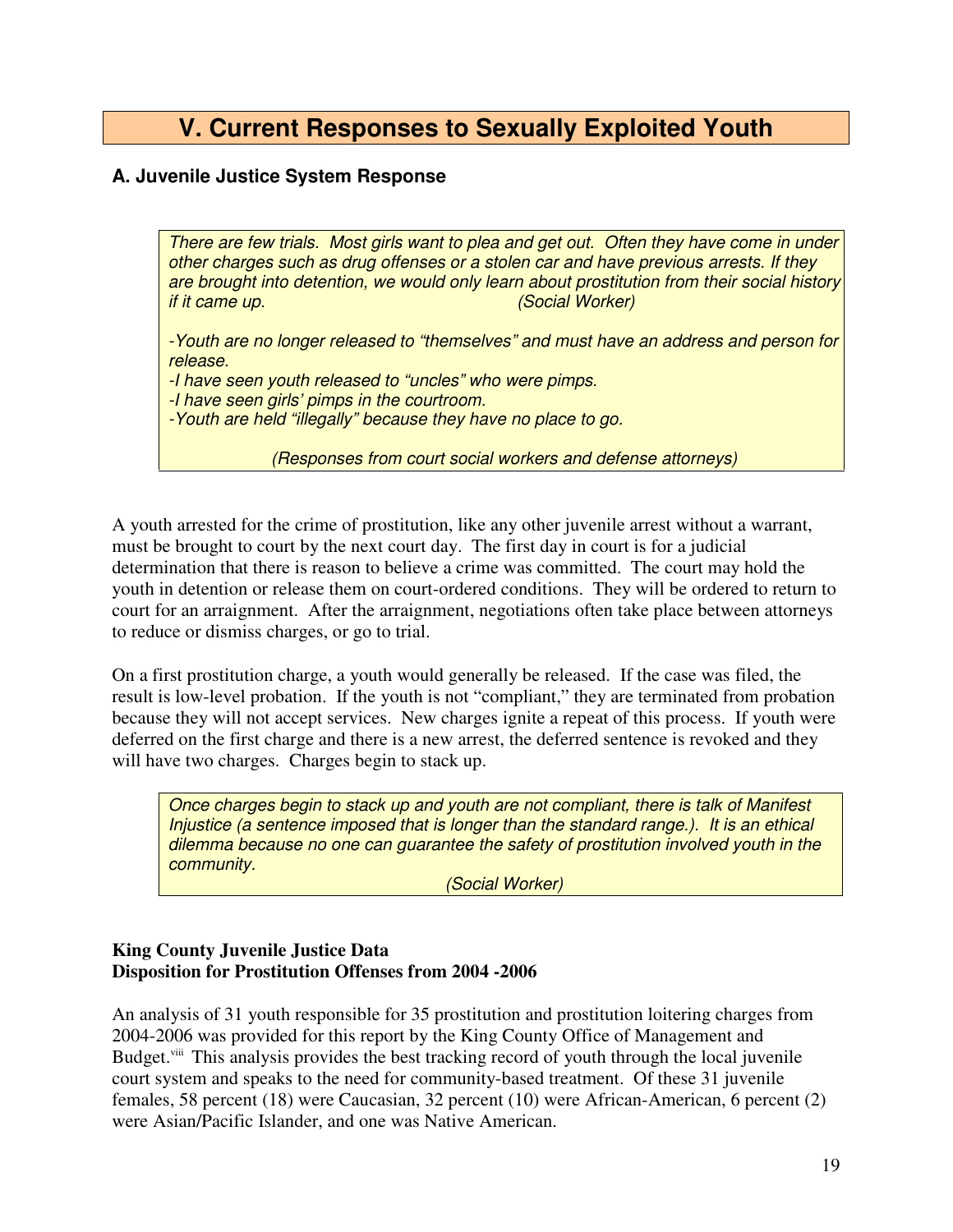The 31 youth were responsible for a total of 211 charges in Juvenile Court. The number of referrals ranged from two to 23 within the group. These youth were referred to Juvenile Court an average of seven times each.

| Table 6: Study Group Referrals to Juvenile Court |  |  |  |  |  |  |  |  |  |                            |  |
|--------------------------------------------------|--|--|--|--|--|--|--|--|--|----------------------------|--|
| # of Referrals                                   |  |  |  |  |  |  |  |  |  | 2 3 4 5 7 9 11 12 14 17 23 |  |
| # of Individuals (N=31) $ 4 4 8 4 1 2 2 $        |  |  |  |  |  |  |  |  |  |                            |  |

**Table 6: Study Group Referrals to Juvenile Court** 

- Of the 93 prostitution/prostitution-loitering charges, 15 were dismissed, 41 were filed on, and 37 pled guilty.
- The total detention time for this group was 2,467 days, or about 80 days per youth. Depending on a risk assessment, some youth may await their trials in detention, or be sentenced to at-home detention with electronic monitoring. If youth are in the detention facility, basic services including medical services and schooling are required by law. Youth may also participate in programming offered in detention by community agencies such as Powerful Voices, and it is mandated that an attorney and a probation counselor contact them.
- Of the 211 charges, the primary arresting agency was Seattle (104) followed by Kent (26), Federal Way (25), and the King County Sheriff (24).
- The study group  $(N=31)$  were arrested on multiple offenses multiple times as shown in the chart below:

| <b>Arresting Offense</b>                                                               | # of Charges<br><b>Within</b> |
|----------------------------------------------------------------------------------------|-------------------------------|
|                                                                                        | <b>Study Group *</b>          |
| <b>Prostitution/Prostitution Loitering</b>                                             | 102                           |
| <b>Theft</b>                                                                           | 31                            |
| <b>Obstruction / Resisting / Escape / False Statement</b>                              | 27                            |
| <b>Assault</b>                                                                         | 23                            |
| <b>VUCSA Controlled Substance Violation</b>                                            | 21                            |
| Firearms/Weapon                                                                        | 8                             |
| <b>Criminal Trespass</b>                                                               |                               |
| <b>Kidnapping/Intimidating Witness</b>                                                 | 3                             |
| <b>Robbery</b>                                                                         | $\overline{2}$                |
| <b>Domestic Violence Call</b>                                                          | $\overline{2}$                |
| Motor Vehicle Violations/Possession/Taking a Motor Vehicle /<br><b>Stolen Property</b> | 21                            |

# **Table 7: Study Group Arresting Crimes**

\*A filing may have multiple charges.

There is nowhere to send them.

(Interview responses from juvenile probation officers, attorneys, and social service providers)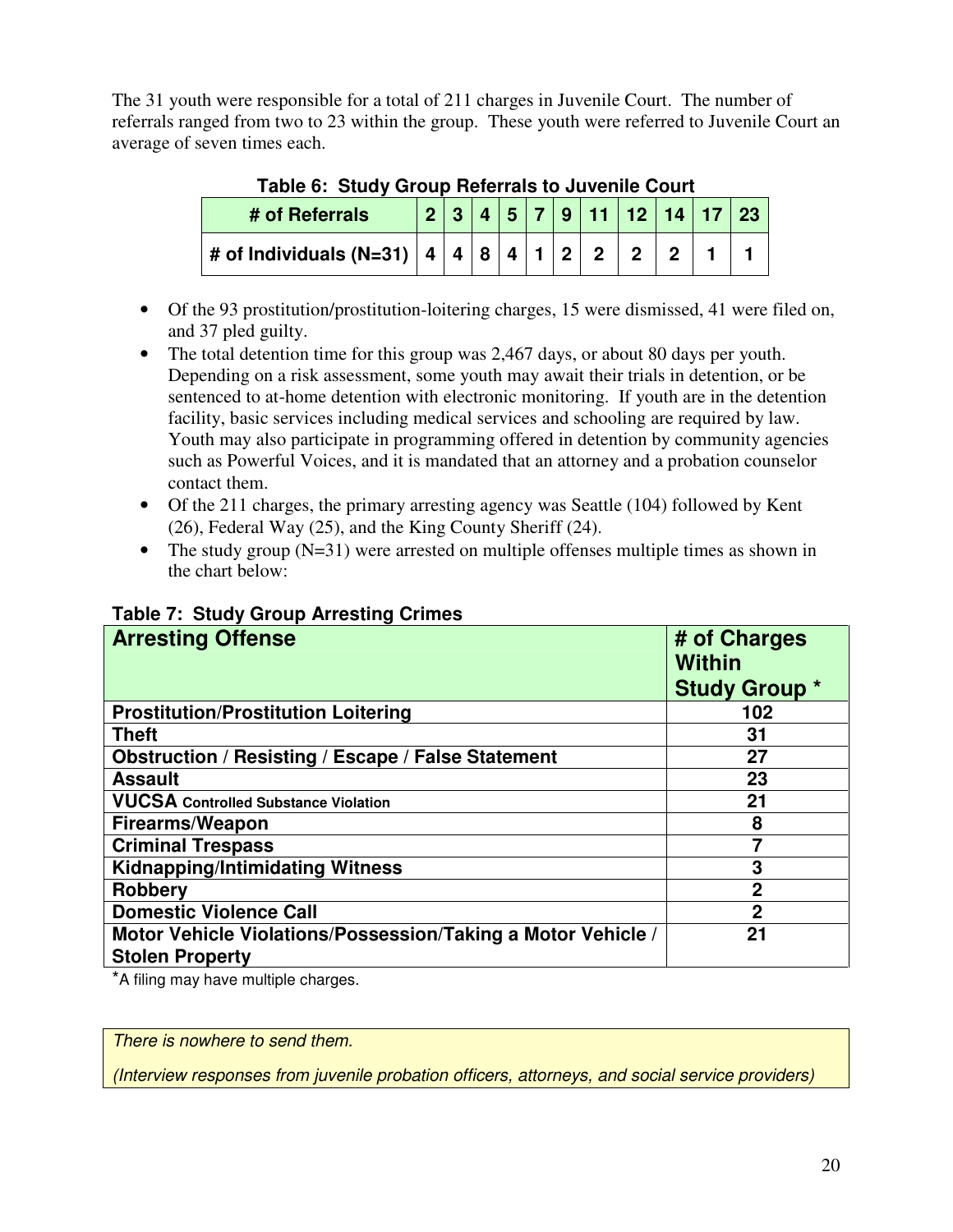Youth arrested for prostitution typically cycle through the court and probation system. Typically, arrests are made through police sting operations in which officers pose as potential customers and make the arrest once there is an offer and agreement to an act of prostitution. Youth may also be arrested for loitering if they have a previous arrest or for probation violations. Youth are arrested and given a penalty that may include a fine and/or community service hours. Repeat arrests will result in probation and detention time. Probation may be terminated if they do not comply with conditions imposed. A follow-up arrest will trigger more detention time and so on as the chart below illustrates.



**Manifest Injustice -** Juvenile Courts in Washington State have the authority to impose sentences outside of the Standard Range through a finding called Manifest Injustice (MI). The court may find the Standard Range sentence too lenient for the seriousness of the offense and order a longer term of confinement known as "Manifest Injustice **Up."** Exact data are not available at this time, but Manifest Injustice has been imposed on approximately seven youth with prostitution histories in the past six to seven years. An "MI" may be sought because of the increasing seriousness of criminal involvement and/or combined with increasingly selfdestructive and dangerous behavior engaged in by youth. This means that females with prostitution histories are sent to the Juvenile Rehabilitation Administration's Echo Glen facility for up to a year. Although the legal ethics are in question, representatives from all sides concede this as a last resort and the result of a lack of alternative safe placements.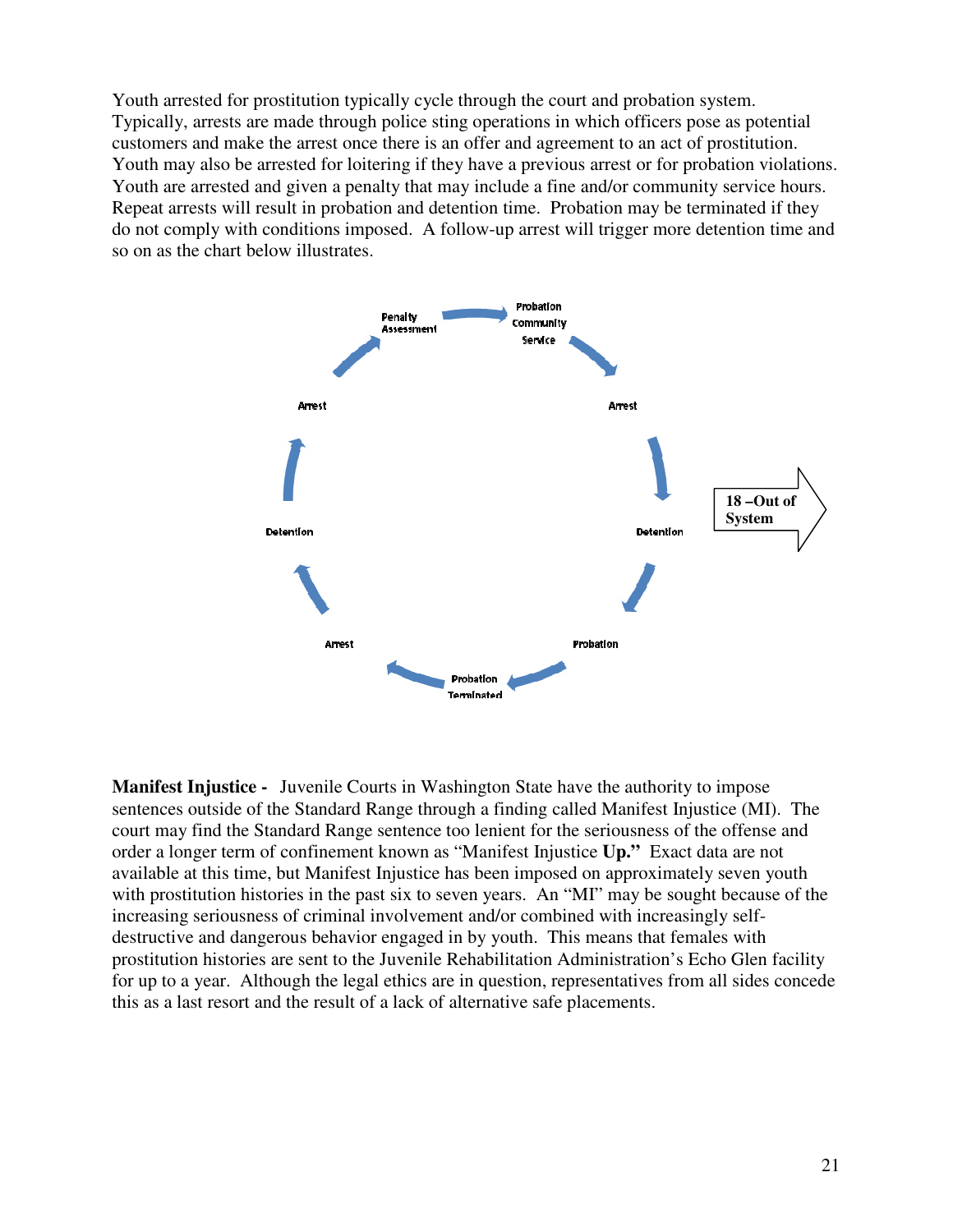#### **Manifest Injustice Example**

 A Caucasian female who is now 16 was first arrested at age 14 for prostitution. She has been arrested 12 times: five times for drug violations including intent or possession, three arrests for weapons charges, two escapes, and two prostitution charges. Her sentencing has included fines, community service hours, and probation with SOAP (Stay Out of Areas of Prostitution) and SODA (Stay Out of Drug Areas) orders. She has been in detention nine times.

There is genuine concern on the part of juvenile court and social service providers regarding youth arrested for prostitution. Probation officers, attorneys (both prosecutors and defenders), and social workers, all feel powerless in the face of the overwhelming and seemingly unmanageable problems and the behavior of youth in prostitution. The inadequacy of community services for the population of youth who have come to the attention of the juvenile justice system is nothing less than shocking. Many agree their safety cannot be guaranteed in the community, and long-term confinement is the only answer they have.

 Tanya is described by the social worker as a "very bright" 12-year-old girl, who "presented as much older" when she first appeared in court. There were a series of CPS reports filed on the family; she was abused and very afraid of her father. Tanya's first arrest was for domestic violence with her parents. She also had a truancy, was not going to school, and had a subsequent arrest on a drug possession charge. She started running away, and was prostituting by age 12. Soon Tanya was selling crack and prostituting on Pacific Highway South. Tanya was sent to Echo Glen on a manifest injustice sentence. According to the court social worker, her parents were "relieved" when she was locked up.

 Tanya was out of Echo Glen in a few months and on three months parole. With nowhere to go, she disappeared and it was learned she was in Las Vegas being prostituted. She came back to Seattle and had contact with a court worker who was trying to find her a place to live. Tanya was afraid to stay in any housing program: "They will get me and take me back down there." She was afraid there were many people looking for her and would kidnap her and take her back to Vegas.

(Case Study provided by juvenile court social worker)

# **B. Social Service Response**

Laura told her family she was pregnant when she was 15 and her parents told her to leave. Unemployable at 15, she struggled with minimal help from the state and friends until, at age 17 she met a pimp:

 "I was on the track for a lot of years. I was scared to death of him; I believed he would kill me. He beat me and burned me. Then one night I was almost killed by a trick; my last customer of the night. He was strangling me and I fought him off. I heard a dog bark and followed the sound. I ran to a house; my clothes were nearly all ripped off, but the people called the police for me. The police told me, 'You are going to die out there.' One day the pimp left for a while and I just left. I called an old customer who gave me money for a taxi and a plane ticket."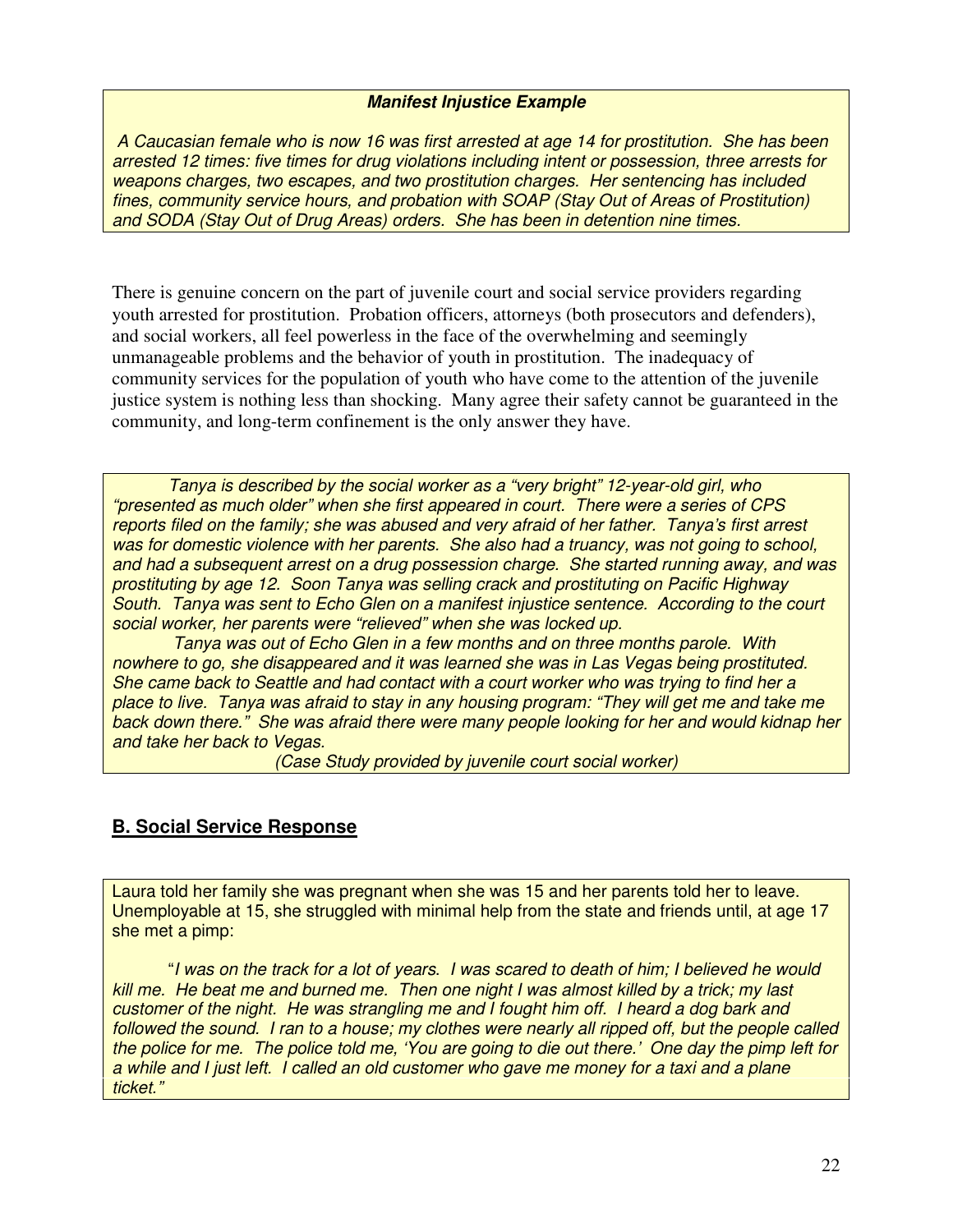Like many women, Laura left the "track" for dance clubs and escort services because she thought it would be safer and she would have a little more control. As she neared 25, she managed to get a job and has been "out of the life" for a year or so.

Laura did not ask for help or use services: "I was so afraid, the pimp would say don't tell anyone about me. Someone would have had to convince me they could keep me safe and I would never have to go back. Your self-esteem is ripped apart."

(Interview with Survivor of Prostitution)

**Two subsets of youth involved in prostitution:** The case file checklist, although based on an available sample, does allow for examination of two subsets of prostitution-involved youth.

- One group is characterized by their involvement with the juvenile justice system. Their behavior has drawn the attention of the police; they have prostitution arrests, escalated criminal involvement, drug addiction, and affiliation with pimps. Less is known about the subsequent system involvement of a subset of this group identified through the Spruce Street Secure CRC.
- The second group of youth is characterized by their current involvement with services including case management and housing services.

Although the correlations are not perfect, it may be helpful to look at these two groups as subsets of youth involved in prostitution for the purpose of understanding services needed based on levels of involvement in prostitution.

## **Youth In the Juvenile Justice System**

Youth cycling through the juvenile justice system are more likely to be involved with a pimp or gang, and will need safe and secure housing when they are released. It is within this group that youth whose lives are in danger from pimps and gang affiliation are most likely to emerge. Youth with prostitution arrests are developing their identity based on their life in prostitution**.**  They need more focused prostitution and trauma recovery services.

Youth are not released from detention if they do not have a place to go. Since there is seldom family to pick them up, youth, with the assistance of a probation counselor or case manager, may go to a DCFS group home, back to foster care, or to shelters if there are any of the few beds available such as YouthCare Shelter, Dove House, or Teen Hope. None of these are permanent placements; the only transitional independent living program for youth under age 18 is YouthCare's eight-bed Pathways programs.

"Their families are just not there." (Social Worker)

"I believed I had to accept this life; this is what was dealt me. Someone would have to prove I could go somewhere he couldn't get at me. Do you really have somewhere I could go?" (Prostitution Survivor)

"Girls with pimps or with gangs need out of here!" (Prostitution Survivor)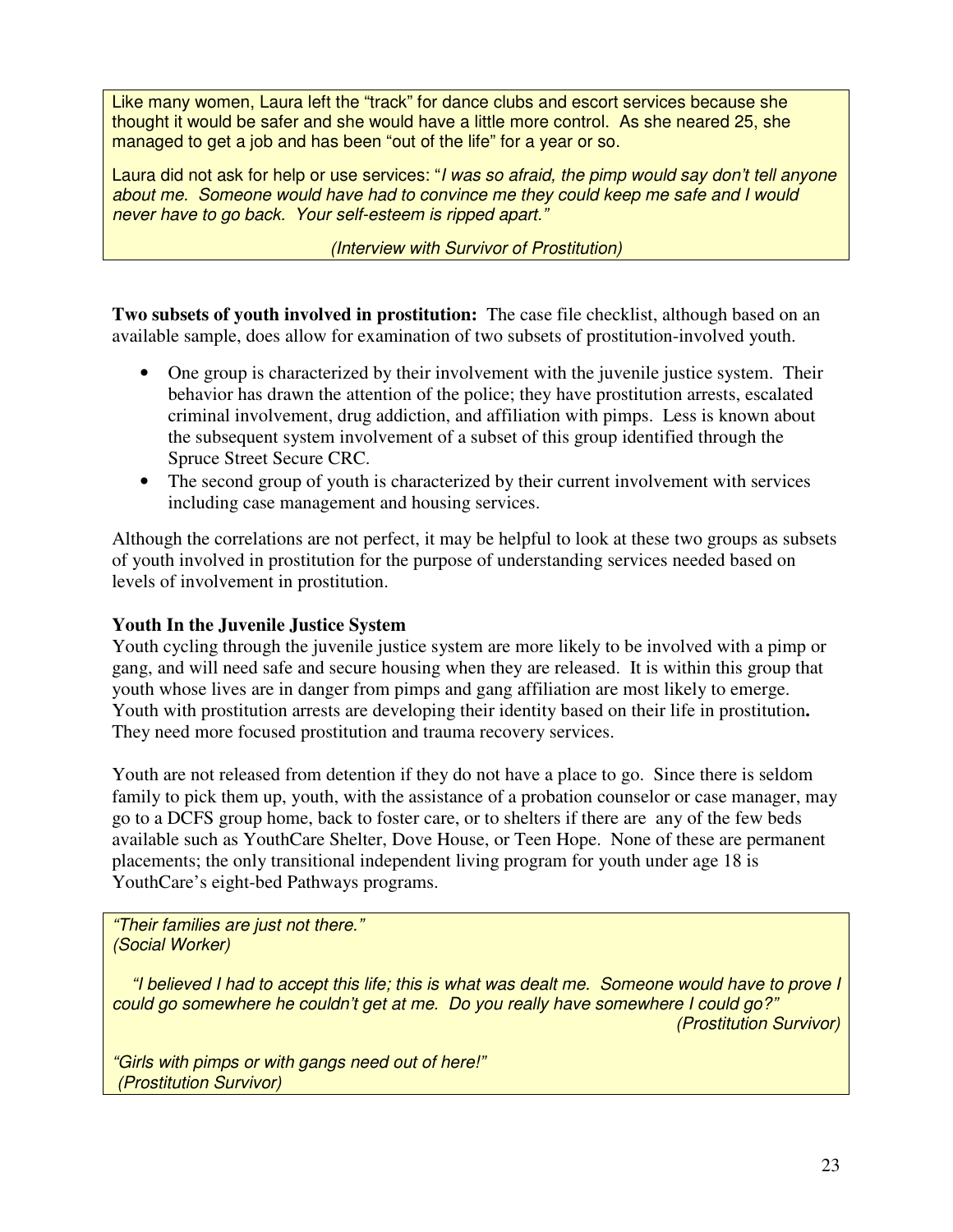One has to conclude that the most severely underserved population are youth who have been brought to the attention of the juvenile justice system. There is no concerted intervention until youth are finally perceived as in extreme danger, but by then there is no other alternative to lock up.

### **Youth Currently in Community Services**

Youth with histories of prostitution involvement appear in programs across the spectrum of youth services. It should be noted that 114 youth (48 percent of the 238 identified in prostitution) were involved with housing and case management services. Depending on their degree of involvement, many youth can be safely and effectively served within the community with an increased capacity in housing and support services.

For some youth, prostitution is episodic and has not become their primary identity. For another subset of youth who are street-wise, prostitution is for survival; they are less afraid to leave pimps if they are involved because they know it is **not** about love.

Although there are significant gaps in existing youth services, we should not overlook the strengths and potential building blocks of the successful aspects of the current service configurations. The current infrastructure of youth services in Seattle includes street outreach services, drop-in centers, youth employment programs, alternative schools, case management programs, and emergency shelter and housing programs.

Youth with prostitution histories are often successfully integrated with other at-risk and homeless youth and thus are not separated and further stigmatized by their sexual exploitation experience. Service integration provides youth with opportunities to form new social networks and connect with supportive adults, who model healthy relationships. There was a time in the history of Seattle youth services when youth with street and prostitution involvement were barred from shelters and service for fear they would corrupt and recruit others; this attitude should remain in the past.

Gina was adopted at around age nine from an eastern European country. The relationship between Gina and her adoptive parents did not thrive. The parents may not have been aware that their daughter was sexually abused in her biological family and had been on the streets in her home country at a very young age. Gina ran away from her home and started prostituting in Seattle to survive. She was first contacted by a faith-based outreach program under a bridge where she had set up a camp. The outreach staff connected her with a case management and employment program. She took advantage of all the services including transitional housing. She is now working, in college, and out of prostitution.

(Case study provided by youth service provider)

Although the young woman described above was from a different culture and may have had a very different perspective than other youth, she was found by outreach services, connected to housing and other support services, and is currently out of prostitution. Given her history, it would be safe to say that she could benefit from additional counseling for sexual trauma and abandonment for example, to reinforce her exit from prostitution now that she is in a stable and supportive environment.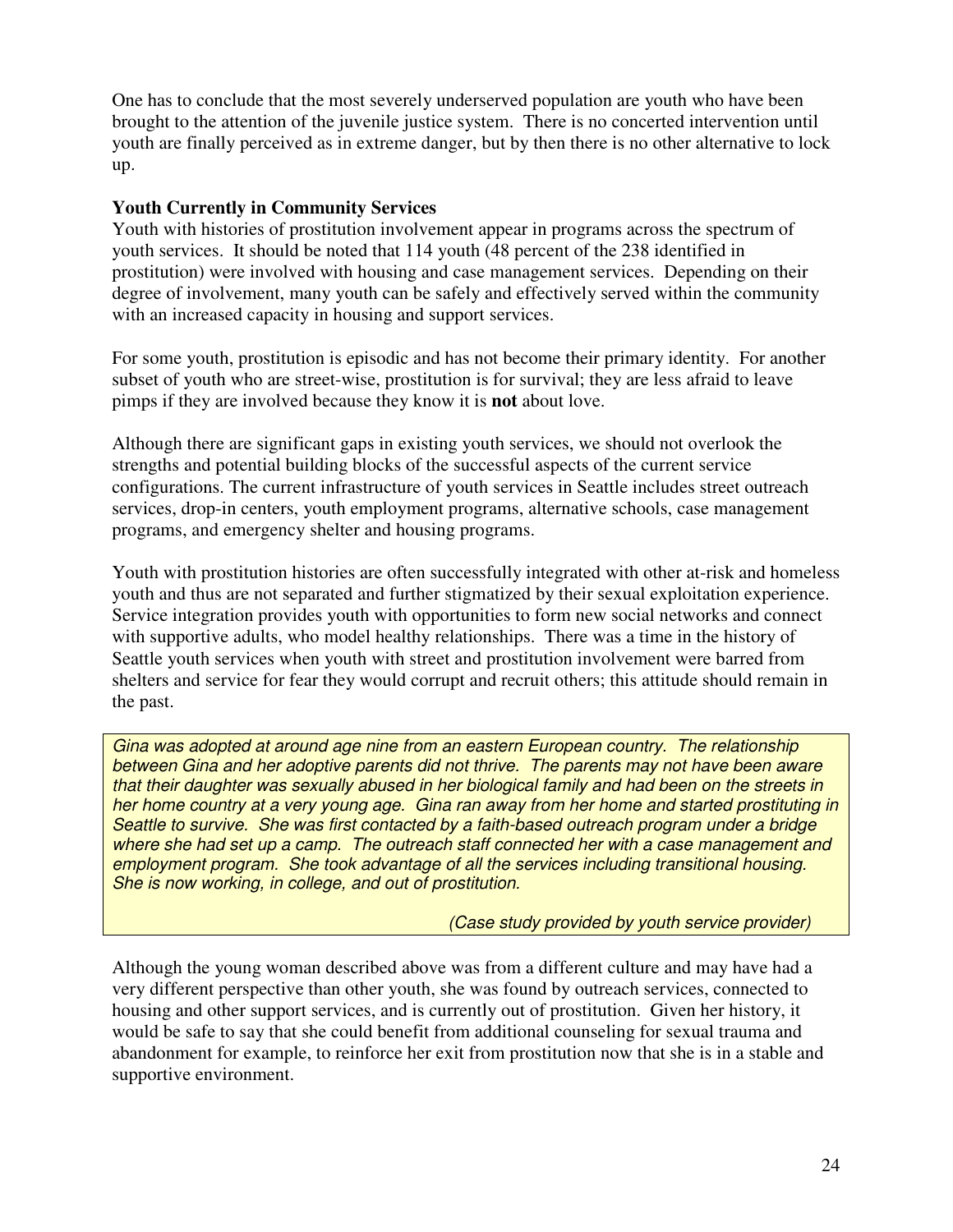## **Training Needs:**

Staff from programs who participated in the survey identified the areas of training that would enhance their ability to locate and serve youth in prostitution:

- Prostitution and Street Subcultures to recognize and identify youth
- Sexual trauma and recovery
- Exit process from street life and prostitution
- Successful intervention approaches
- Providing safety and building trust
- Advocacy in the legal system
- Addressing the cultural context of prostitution and pimp culture

It is crucial that training prepare providers to assess the level of involvement of youth in prostitution and to recognize the characteristics of acculturation.

# **VI. Patterns in Local Youth Prostitution & Sexual Exploitation**

- "It seems like it is back to the old school of pimps. Girls do not work by themselves."
- "Pimps do not like their girls to use drugs because the drug becomes the pimp. They want all the money to go to them."
- "They look for the young ones, the naïve ones. They will do anything for love."

(Responses from service providers and survivors of prostitution)

# **Modes of Prostitution and Commercial Sexual Exploitation of Youth**

Interview and survey participants were asked to list the most common modes of sexual exploitation they were aware of among their clients with prostitution involvement. Service providers reported street ("track" or "blade") prostitution most frequently, followed by gangaffiliated prostitution and then prostitution via the Internet. Youth were also reportedly involved in escort service, massage parlors, personal ads, and dance clubs, and exchanging sex for basic survival needs and drugs. Youth tended to be involved in more than one type of sexual exploitation, but street prostitution was most prevalent. The combined factors of age and addiction likely drive the predominant mode of street prostitution. The data in Table 8 below is based on survey responses from 16 service providers in six social service agencies.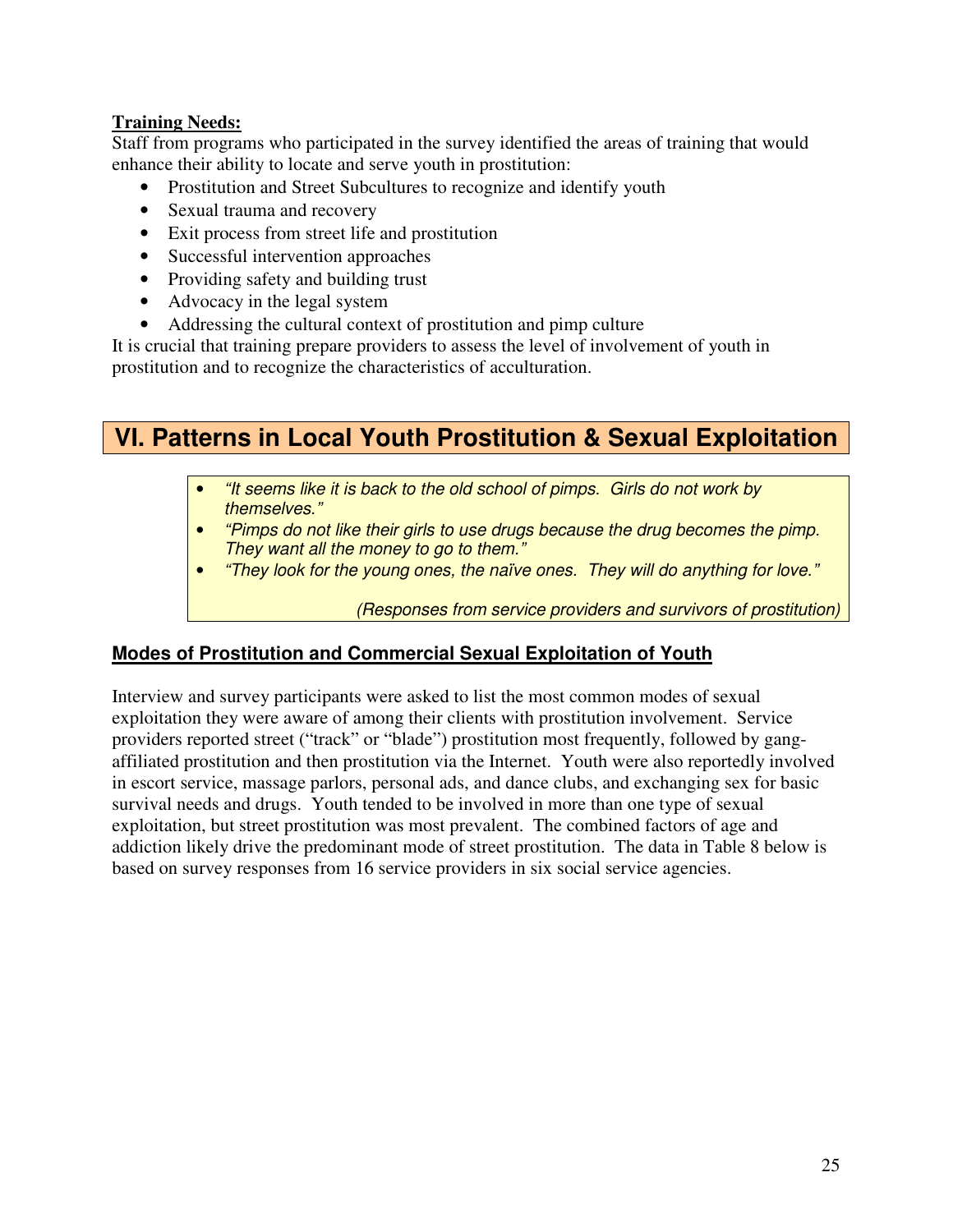| <b>Method of Exploitation</b>   | <b>Survey Participants</b><br><b>Reporting Mode</b><br>$(N=16)$ |
|---------------------------------|-----------------------------------------------------------------|
| <b>Street</b>                   | 11                                                              |
| Gang                            | 8                                                               |
| <b>Internet</b>                 | 5                                                               |
| <b>Escort</b>                   | Δ                                                               |
| Dance clubs                     | 4                                                               |
| <b>Massage</b>                  | 2                                                               |
| <b>Personal ads</b>             |                                                                 |
| <b>Brothel</b>                  |                                                                 |
| <b>Other /Survival / Barter</b> | 5                                                               |

## **Table 8 Modes of Sexual Exploitation**

The full range of sexual exploitation is apparently available to youth once they are involved at any level. Providers were aware of the various types of prostitution their clients were involved with as shown in the two responses below:

"I have clients who work for pimps, dance clubs, on the street with a pimp, for survival with a sugar daddy, escort service, survival for housing, and online." (Service Provider)

"Most of my clients are involved with gangs and work for gangs on the internet. Anyone can get on the Internet. Also for survival, for drugs, for shelter, food, and for protection from other gang members."

(Service Provider)

### **Local trends observed in the sexual exploitation of youth over the past year.**

"For a while, it seemed like girls were more independent and working for escort services. But it has changed; they seem to start working younger now, around age 14, especially if they are affiliated with a gang."

(Court Social Worker)

Prostitution and commercial sexual exploitation patterns are historically well-established. With limited data, it is difficult to assess if the trends identified by service providers denote qualitative changes or are recognizable variations. Their observations are valuable descriptions of current local characteristics, raise questions for further study, and point to needed interventions.

### **Trend 1 – Age of involvement in prostitution is decreasing.**

There is no way to verify downward trends in the age of youth in prostitution. Virtually everyone interviewed who works with youth directly brought up individual cases of youth aged 13 and 14 observed on the street and in services. There were 22 youth identified in the case file checklist between the ages of 12 and 14 (two 12-year-olds, six 13-year-olds, and 14 14-yearolds). Interviews with members of the Seattle Police Department generally confirmed the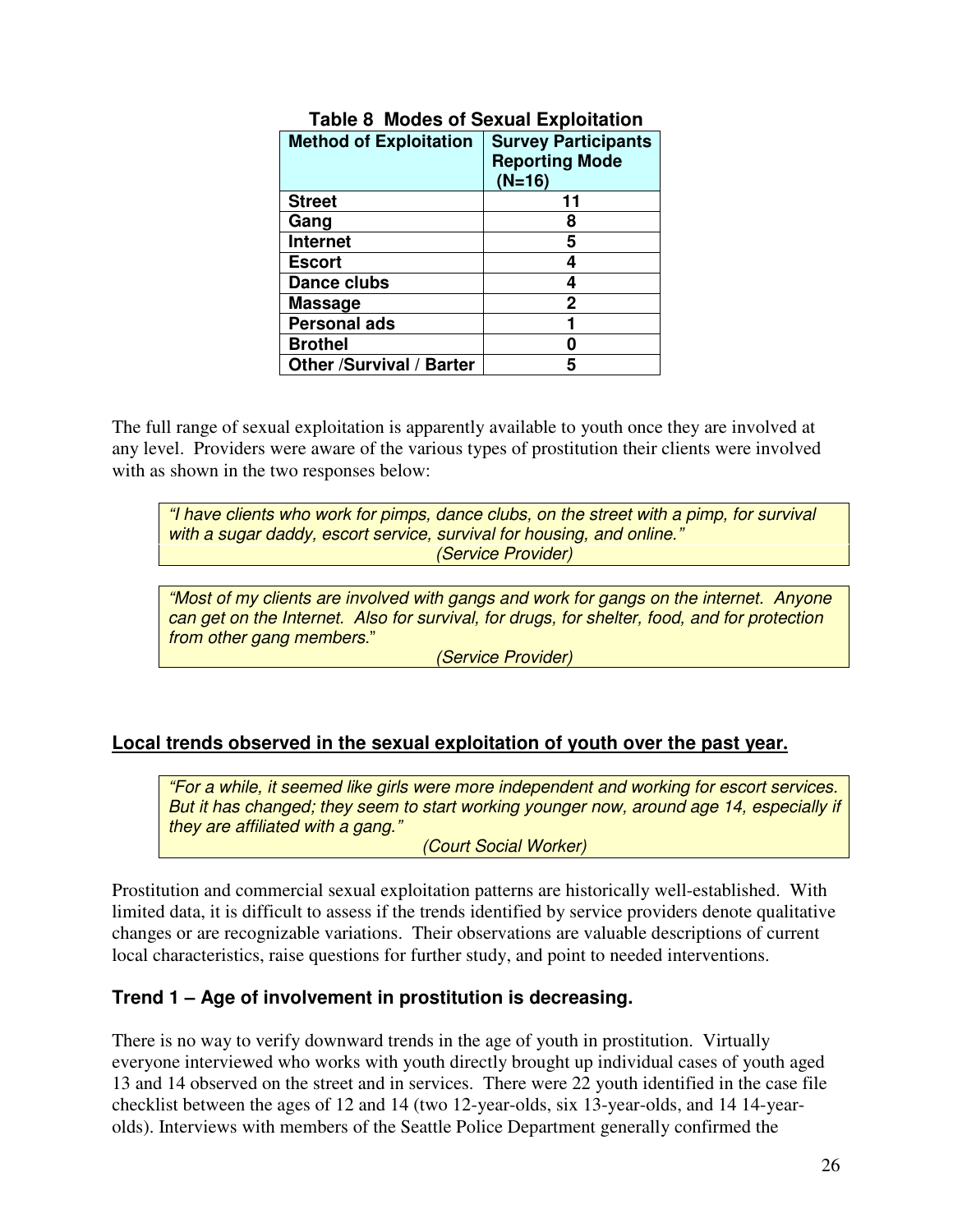observations of service providers. Police observe more youth ages 16-17 in prostitution, but acknowledge they may have been involved for a long time before they come to the attention of the police. The incidence of 12, 13, and 14-year-olds involved in prostitution should not have to be increasing to trigger an appropriate intervention.

# **Trend 2 – Increased observations of youth controlled by pimps and victims of pimp violence.**

"They (pimps) hang out around Westlake and Nordstroms looking for the best-looking girls."

"If a girl has no experience they will turn her out and she will stay with him. Kids with more street savvy will run from a pimp. They will get their nails done and their clothes and then move on to the next one."

(Responses from prostitution survivors and social workers)

Social service and juvenile court staff reported additional trends:

- Increased incidents of pimp kidnappings and youth being drugged and held against their will by pimps,
- Increases in gang-related prostitution, youth having to "choose" a pimp for protection from other gang members, and more youth being recruited into gang life,
- Increases in youth using the Internet for prostitution,
- Observations of female youth recruiting other females for their pimp in more aggressive ways,
- Observations of more youth not involved in the "fast life" subculture resorting to prostitution for quick cash and survival needs, and
- Police enforcement has shifted its focus to include different patterns of juvenile involvement such as being promoted on craigslist.org, in escort services, and in personal ads, such as in "The Stranger." It is their impression that fewer youth are on the street compared to those working from escort services and the Internet. Police believe juveniles are not in dance clubs because they are well regulated.

"Lots of escort services use juveniles in the Seattle area. There are a hundred or more." (Response from Seattle Police Officer)

# **Trend 3 – Domestic trafficking patterns are prevalent with prostituted youth**.

Survey participants responded to several questions concerning international and domestic trafficking to gain an understanding of how services may be affected by these trends. Participants reported the following trends:

• Of the 16 social service provider survey respondents, two reported cases of international trafficking. In both cases, staff were suspicious because youth were not open about how they arrived in this country and people who said they were family were apparently not.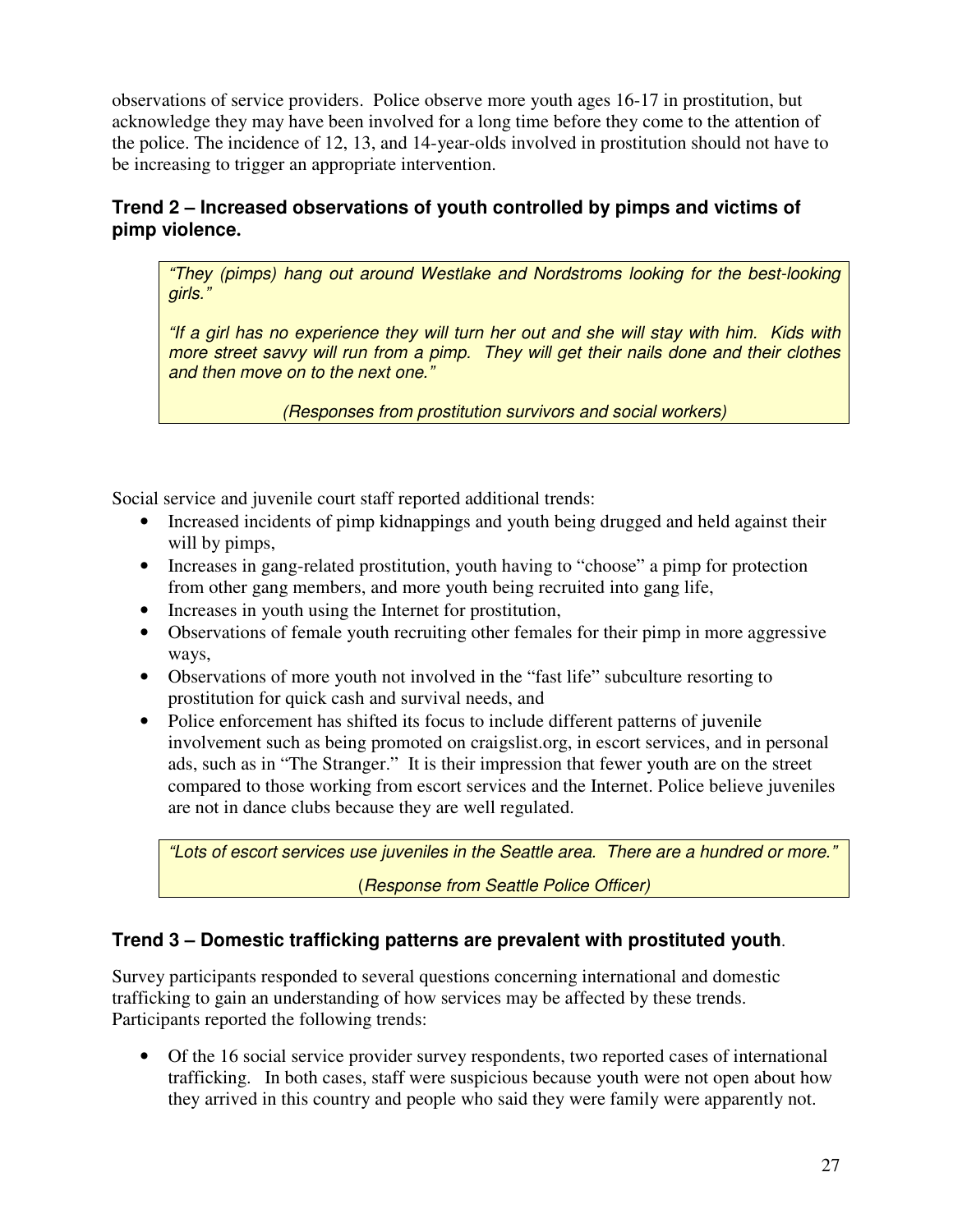Several providers realized they needed training on the signs of trafficking, and one agency moved forward quickly to provide training to staff.

- Interstate trafficking was quite prevalent; seven respondents described ten cases of youth being trafficked across state lines to work in Oregon, California, and Nevada. In four of these cases, youth were taken by force with a weapon. In six cases, the youth went with the pimp out of fear for their lives. Overall, youth were trafficked by pimps.
- Trafficking between cities is also common, with 12 survey participants responding that their clients were moved around the state. Two providers believed that one in every 10 of their prostitution-involved clients was moved from city to city or across state lines. Staff from one agency described a pattern in which youth were taken to other states to work, and when they returned to Washington, they did not have charges or a record here.
- Increase in trafficking of youth across state lines and an increase in the number of youth working the "track," particularly being prostituted in Las Vegas.
- Police stated that the Snohomish/King County line is a major area of prostitution. They stated there was a large influx last summer of **"**well-dressed girls" on Aurora who had been tracked through California, Nevada, and through Oregon to Seattle, but most were over 18.

## **Trend 4 – Increased prostitution affiliated with gangs and controlled by gang members.**

Goldie ran from home at age 13 because of a physically abusive father, who is now in jail. She first ran to the home of a friend from middle school, which was located in the central area of Seattle. Goldie is Native American and Caucasian and is "preyed on" by everyone according to her caseworker. At her first hearing in Juvenile Court, no one was aware of her prostitution involvement. She was held in detention for 30 days on another charge and then released on community supervision. Other youth in detention recognized her and knew she had affiliated with a gang and had a pimp. While in detention, she had to keep her head down as a sign that she was "not choosing" a pimp and was not making herself available to another pimp in detention. Goldie had started using drugs and was already addicted.

 While in detention, she also made contact with a community social worker and enrolled herself in case management. She is out of detention and has tried living with her mother, but is overwhelmed by the demands of middle school and outpatient treatment. She has an STD and has started disappearing again. She told her caseworker she wanted a family.

(Case Study provided by Agency Staff)

Data from surveys and interviews indicated there was an increase in gang-affiliated prostitution, which may be related to the recent increase in gang activity in the Seattle area. Data were collected on 19 females whose case managers confirmed their gang affiliation. Of these, eight were African American, six were Caucasian, two were Asian/Pacific Islander, and the remaining three were Hispanic, Native American, and multi-ethnic. The mean age was 15.7. The group included three 13-year-olds and one 14-year-old. All of the gang-involved youth were prostituted on the street, with one also working in escort services. Case managers reported that nine of these young women were new to the streets and in the early stages of immersion in the lifestyle of street prostitution. Sixteen were reported as having substance abuse problems.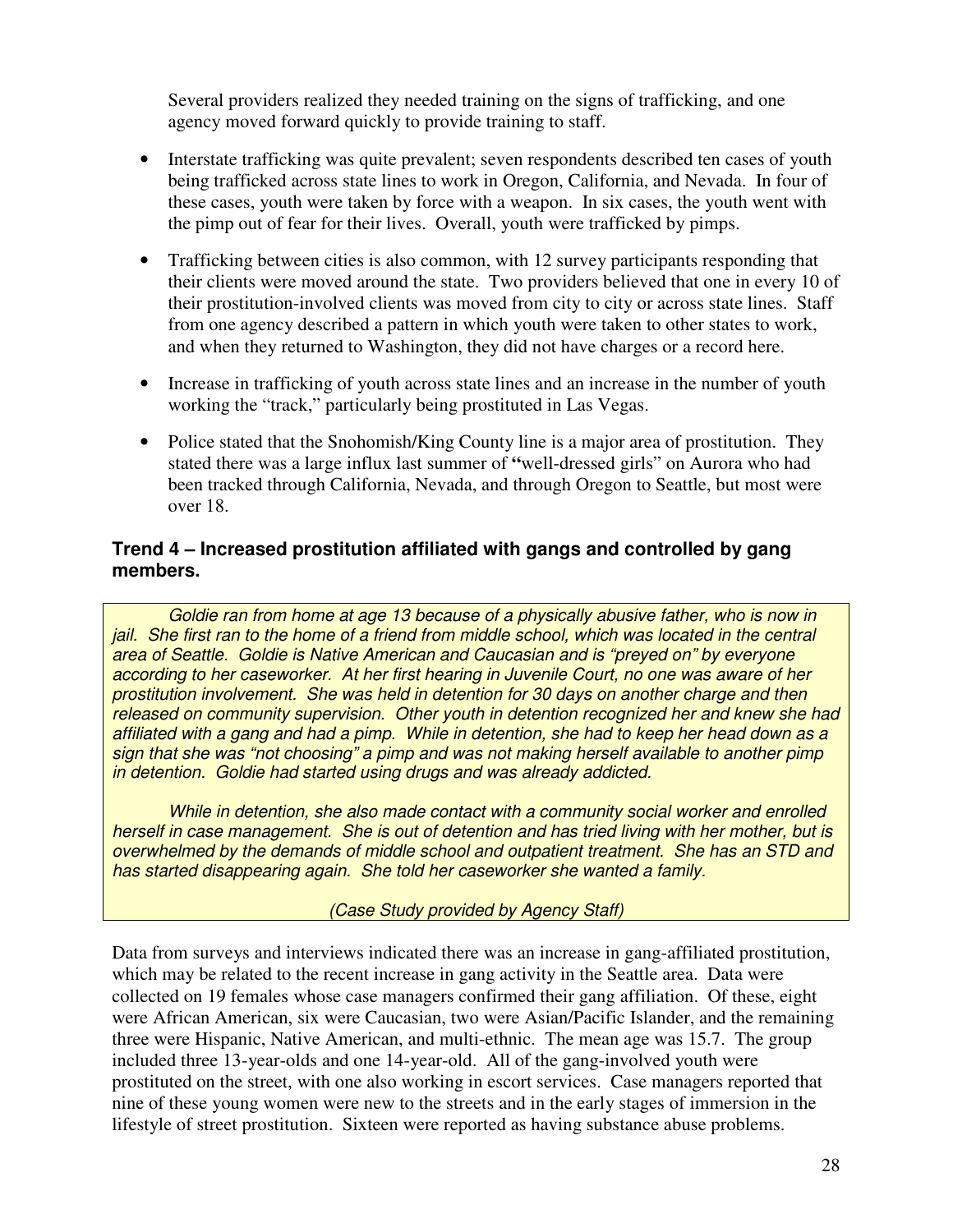Gang-affiliated prostitution raises several issues for intervention. Gangs use women to increase individual members' status, to make money for the gang through prostitution, to commit crimes such as selling drugs, and girls are used in horrendous ways as part of gang initiation and loyalty rituals. The characteristic pimping of young girls within gangs is seldom integrated in gang intervention programs

The gang affiliations are a major obstacle to extricating youth from prostitution. When youth go into detention, for example, they often know other incarcerated youth. If they are gangaffiliated, they have to declare their gang so youth can be separated to prevent inter-gang violence. In addition, there are clear rules for girls whose pimps are gang members. As cited in the case study above, if girls raise their heads and establish eye contact it means they are available to a new pimp, they are "choosing." For their safety, girls usually keep their heads down to avoid violence not only from their pimp, but also from their pimp's friends when they are out of detention. Police, probation officers, and service providers must be convinced of the extreme threat gang involvement poses to prostituted girls. Gang interventions should integrate interventions regarding the treatment of women and prostitution.

# **VII. Findings**

With every street cycle and prostitution episode, youth involved in prostitution face extreme threats to their physical and emotional well-being and lengthen their recovery process.

- There is a dedicated core of service providers committed to improving services and collaborations across agencies and institutions for sexually exploited youth.
- Seattle has the capacity to implement a successful community treatment model for youth in prostitution.
- At this time, specialized housing, case management, and prostitution recovery services are not available.
- Prostitution-involved youth are underserved and often unrecognized in youth services to a surprising degree.
- Recidivism rates among youth in prostitution are apparently high and involve crimes that are more serious.

Although there is an infrastructure for youth services, Seattle does not have specialized housing and recovery services for an adequate community treatment model and referral source for prostituted youth. A community-wide commitment is necessary to help youth break out of the isolation, violence, fear, and danger of prostitution that is unimaginable for most of us.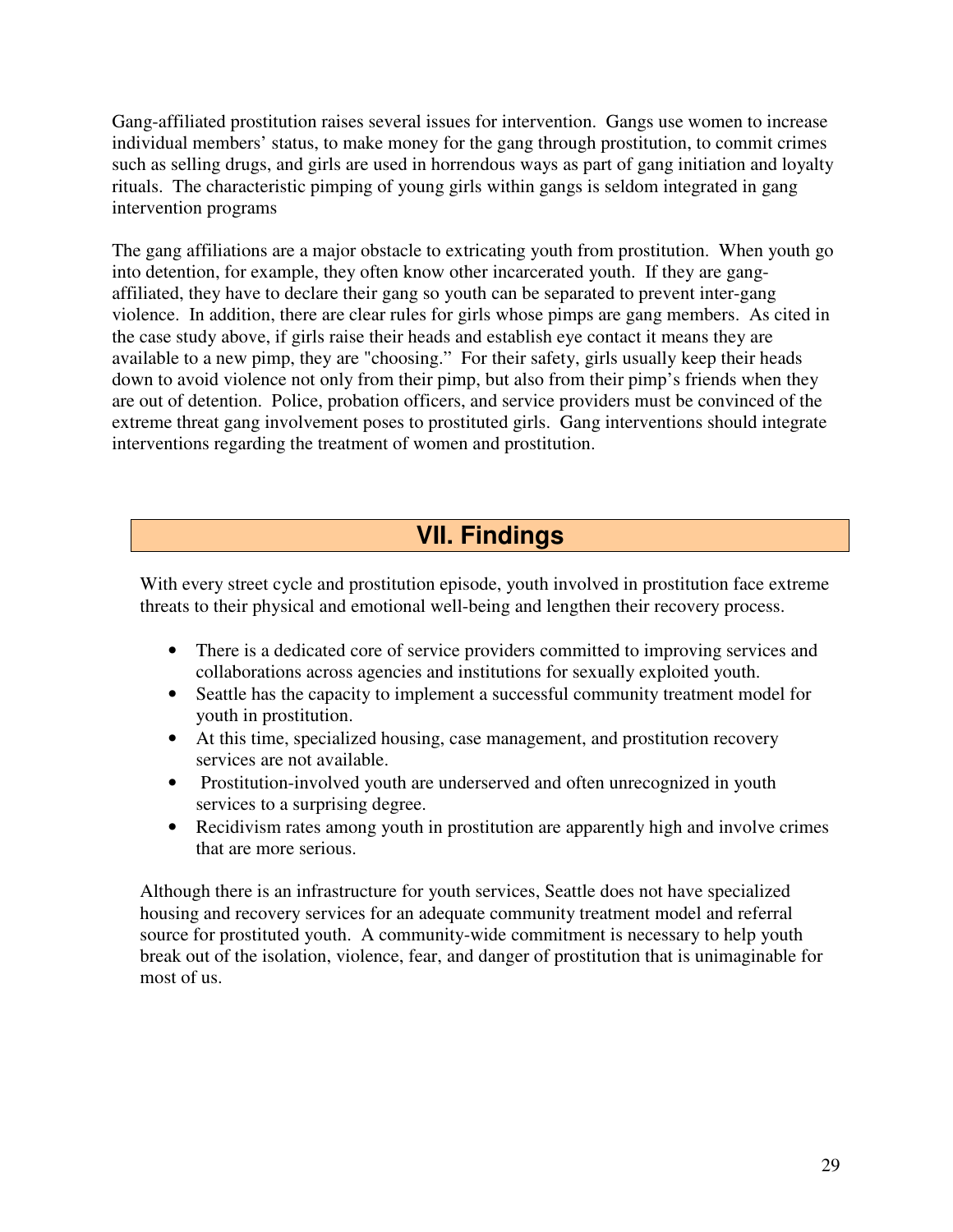# **VIII. Assessment of Service Utilization and Service Gaps**

- "These kids don't want help." (Response from community service provider).
- "I did an MI and sent a prostitute to Echo Glen for a year because she begged me to." (Response from probation counselor.)

There are a few programs in the United States that offer comprehensive prostitution recovery services for youth. These programs include Children of the Night in Los Angeles and the SAGE program in San Francisco. There are many other programs nationally, such as the Paul and Lisa Program in Westbrook, Connecticut, which provide education and early intervention but do not include outreach and residential services, for example. The services provided by programs with comprehensive services have been used as the "baseline" for assessing local service gaps for this report. Comprehensive services for prostitution recovery generally need to include the following:

- **Outreach** The trust and trauma issues of prostituted youth makes street outreach a cornerstone of service continuums,
- **Detention-based Services** Detention services that include referrals for post-custody housing, case management, and other aftercare services, self-esteem/gender-based groups, life skills, and education,
- **Emergency Needs** Shelter, personal needs/hygiene/clothing, transportation, medical care, and protection,
- **Housing –** Emergency shelter, safe housing, transitional and permanent housing,
- **Community Services** Family reconciliation, education, health education, trauma recovery counseling, and case management,
- **Employment** training, vocational preparation, and job placement,
- **Legal advocacy** and assistance,
- **Survivor** support groups,
- **Substance**-abuse treatment,
- **Skill Building** and support groups that include topics on positive relationships, sexual exploitation, personal and neighborhood safety, anger management, recognizing perpetrators, communication skills, and recreation programs, and
- **Services Addressing Customers** including diversion schools that address HIV and STD prevention and education on the harm of prostitution.

The service provider community, including representatives from Juvenile Court, is in the process of developing a service grid for youth in prostitution. When the grid is completed, there will be an opportunity to examine all of the services available that could be enhanced to serve youth in prostitution more effectively. In this section, gaps in the most critical services for community treatment are discussed.

Seattle does have the capacity to develop a comprehensive community-wide response to juveniles in prostitution. There is interest and dedication to this issue on the part of many service providers and several task forces and groups are prepared to collaborate. In addition, there are many services available to juveniles in the Seattle area that fit the continuum of services needed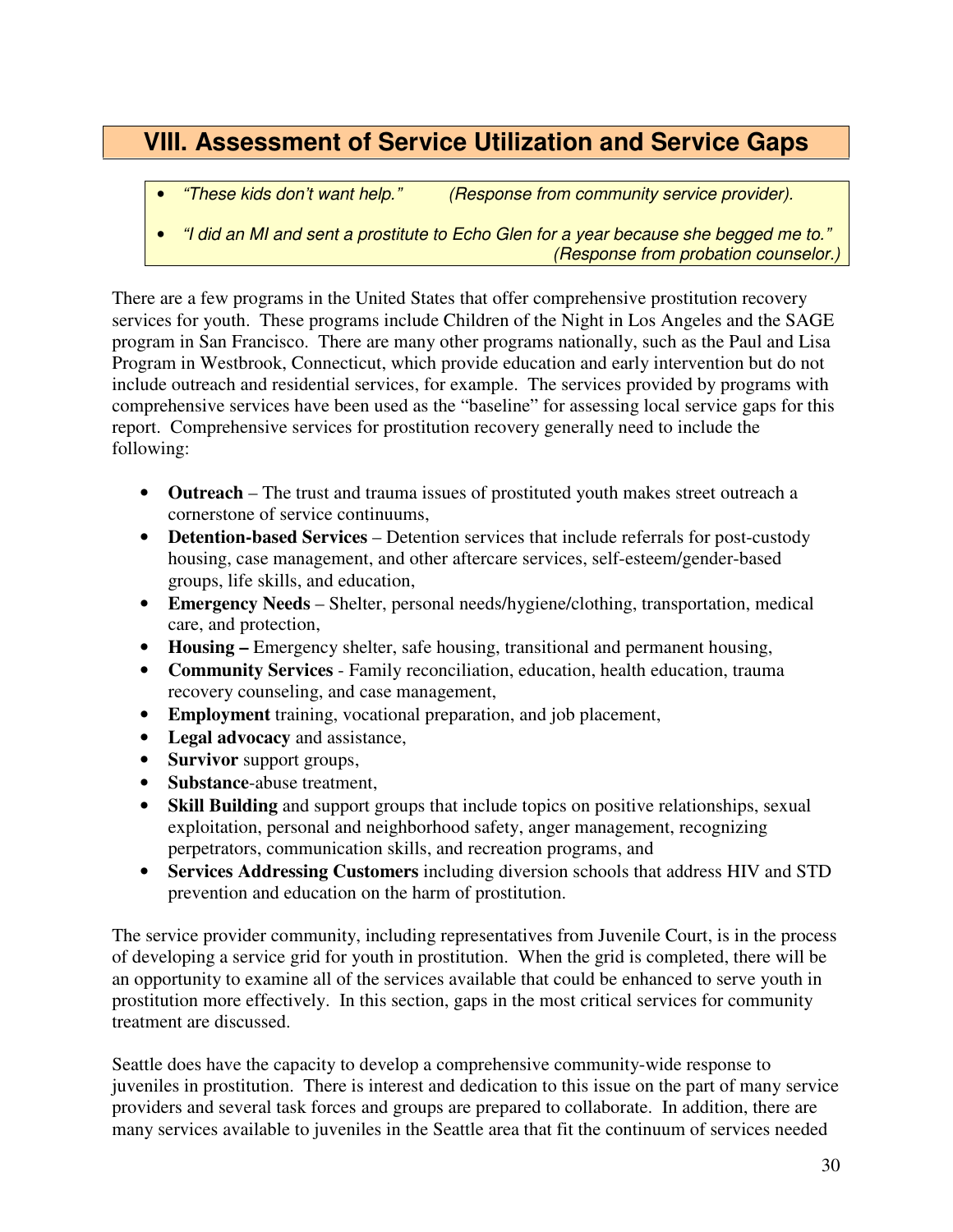for prostitution recovery. Existing services could be significantly strengthened with training and collaboration, which could be facilitated and supported at minimal costs given the expertise in the city on the issue of prostitution.

# **Assessment of Service Gaps**

- 1. Early intervention services, such as street outreach provided by several agencies, are understaffed and there is a lack of service coordination and collaboration.
- 2. Key services directed toward street youth and other youth populations at high risk for sexual exploitation readily acknowledge their need for training to be more effective with the sexually exploited youth population.
- 3. Safe and secure housing for youth in prostitution affiliated with pimps and gangs is not available in Seattle or in the state.
- 4. Youth in prostitution may be eligible for existing youth housing, but there are barriers to immediate placement at critical times.
- 5. Youth in prostitution who are released from juvenile detention facilities require dedicated housing with specialized support services. This housing and services are not available in Seattle.
- 6. Reintegration, aftercare, and intensive case management services necessary for prostitution recovery are not available.

Interview and survey participants identified the service gaps and needs for youth involved in prostitution displayed in the table below. The gaps fell into the categories of housing, treatment, wraparound support services, and system collaboration.

| <b>Housing specific to</b><br>prostitution<br><b>Housing counseling</b><br>support groups,<br><b>Wraparound services,</b><br>Safe housing and food up<br>to two years<br>Housing, counseling,<br>community-based wrap<br>around<br><b>Safe housing</b><br><b>Therapeutic housing and</b><br>services for young men<br><b>Safe housing and</b><br>employment,<br><b>Housing and job training</b><br><b>Children of the Night</b><br>program | <b>Viable income and</b><br>$\bullet$<br>employment<br><b>Concrete resource for</b><br>$\bullet$<br>needs/employment<br><b>Training for service</b><br>$\bullet$<br>providers<br><b>Support services in the</b><br>$\bullet$<br>juvenile justice system<br><b>Treatment and</b><br>$\bullet$<br><b>rehabilitation services</b><br><b>Employment and self-</b><br>$\bullet$<br>esteem<br><b>Counseling services</b><br>$\bullet$<br><b>More court services for</b><br>$\bullet$<br>therapy and support<br>groups<br><b>Coordination between</b><br>$\bullet$<br><b>systems</b> | <b>Sex health</b><br>$\bullet$<br>education<br><b>Support groups</b><br>$\bullet$<br>focus on<br>prostitution<br><b>Safe way to report</b><br>$\bullet$<br><b>bad dates</b><br><b>More understanding</b><br>$\bullet$<br>among the police<br>that they are victims<br>and not offenders<br><b>Cohesive networks</b><br>and wrap around<br>team and immediate<br><b>services</b><br><b>Peer survivor</b><br><b>services</b> |
|--------------------------------------------------------------------------------------------------------------------------------------------------------------------------------------------------------------------------------------------------------------------------------------------------------------------------------------------------------------------------------------------------------------------------------------------|-------------------------------------------------------------------------------------------------------------------------------------------------------------------------------------------------------------------------------------------------------------------------------------------------------------------------------------------------------------------------------------------------------------------------------------------------------------------------------------------------------------------------------------------------------------------------------|----------------------------------------------------------------------------------------------------------------------------------------------------------------------------------------------------------------------------------------------------------------------------------------------------------------------------------------------------------------------------------------------------------------------------|
|--------------------------------------------------------------------------------------------------------------------------------------------------------------------------------------------------------------------------------------------------------------------------------------------------------------------------------------------------------------------------------------------------------------------------------------------|-------------------------------------------------------------------------------------------------------------------------------------------------------------------------------------------------------------------------------------------------------------------------------------------------------------------------------------------------------------------------------------------------------------------------------------------------------------------------------------------------------------------------------------------------------------------------------|----------------------------------------------------------------------------------------------------------------------------------------------------------------------------------------------------------------------------------------------------------------------------------------------------------------------------------------------------------------------------------------------------------------------------|

### **Table 9: Service Gaps and Needs As Stated by Interview and Survey Participants**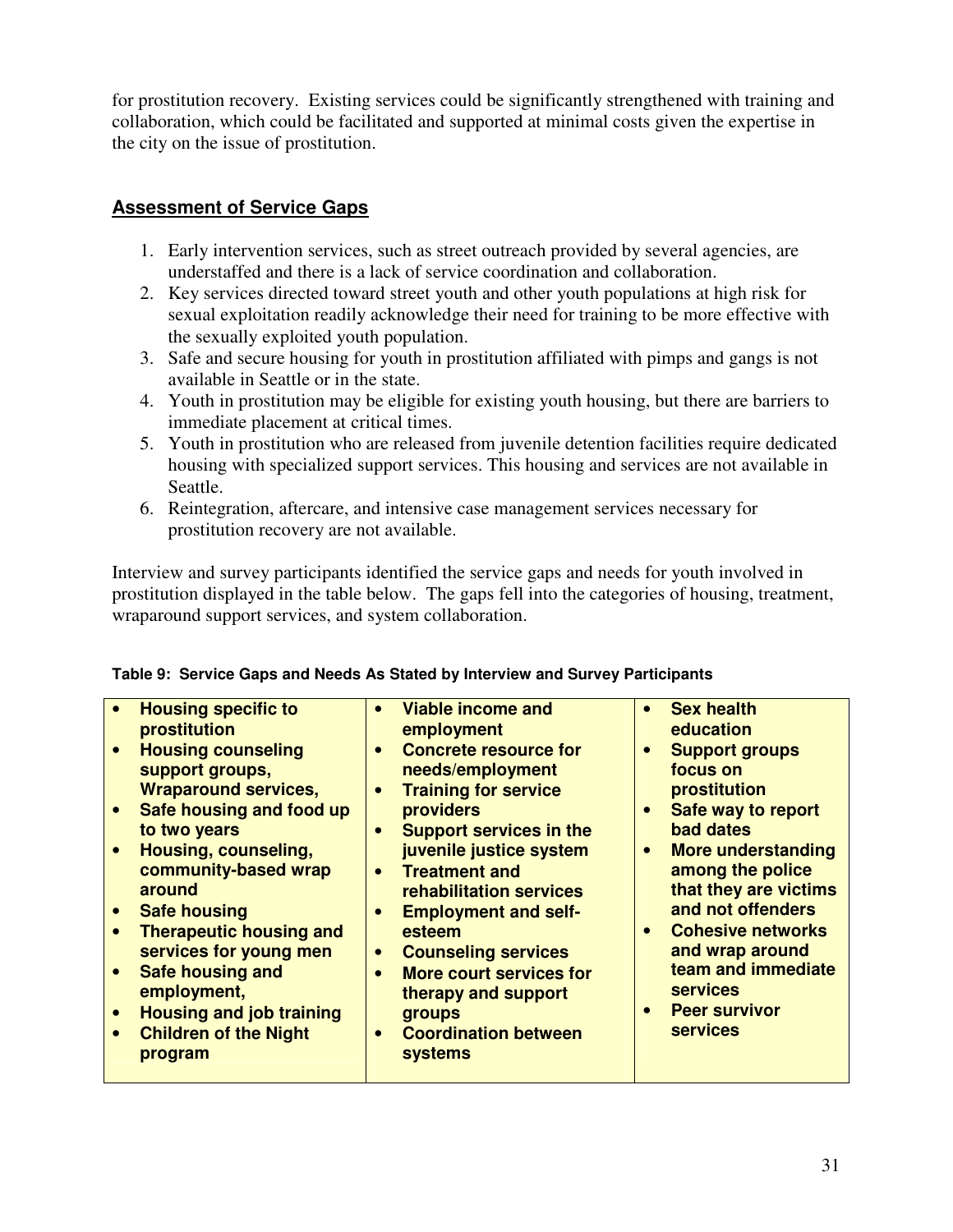# **IX. Recommendations**

Prostitution is a complex issue filled with internal contradictions and every solution seems to have a landmine attached to it. There are subsets of the youth population involved in prostitution that are in different phases of the experience and interpreting its value against their childhood histories. It is important not to confuse their street personae with what we, as adults, should recognize as their developmental needs and rights as a child. Adequate community services should be in place and we should not be confused by their means of defending themselves.

The recommendations generated from this report are intended to be pragmatic and based on what we understand about the issue locally. They are intended to help focus on the priority needs of youth who can be identified and who need to be given lifelines to people they can trust. Finally, they are intended to enhance and maximize the effectiveness of the existing service network that has been put in place for street-involved and sexually exploited youth.

## **Respond to Critical Needs and Establish Community-Based Treatment Resources**

### **1. Safe Housing**

- a. Convene a planning group to develop safe and secure housing with appropriate recovery support services available for statewide referrals.
- b. A safe housing program will take time and resources to establish. An alternative model for safe housing could be accomplished by providing incentives to establish housing exchange options between providers across the state for up to 25 youth.

### **2. Local Housing**

a. Support up to 25 dedicated housing placements locally among youth housing providers.

### **3. Services and training:**

- a. Support additional case management by community providers for prostitutioninvolved youth released from juvenile facilities.
- b. Encourage implementation of the Wraparound Case Management Model developed at Portland State University, which is being implemented under a United Way Youth Homelessness Initiative in Seattle/King County. (This model has been used successfully with at-risk youth. The model is currently being implemented by an organization serving runaway and street-involved youth).
- c. Augment all community services with annual community training events to sustain provider knowledge and assessment skills across agencies where sexually exploited youth present or are contacted.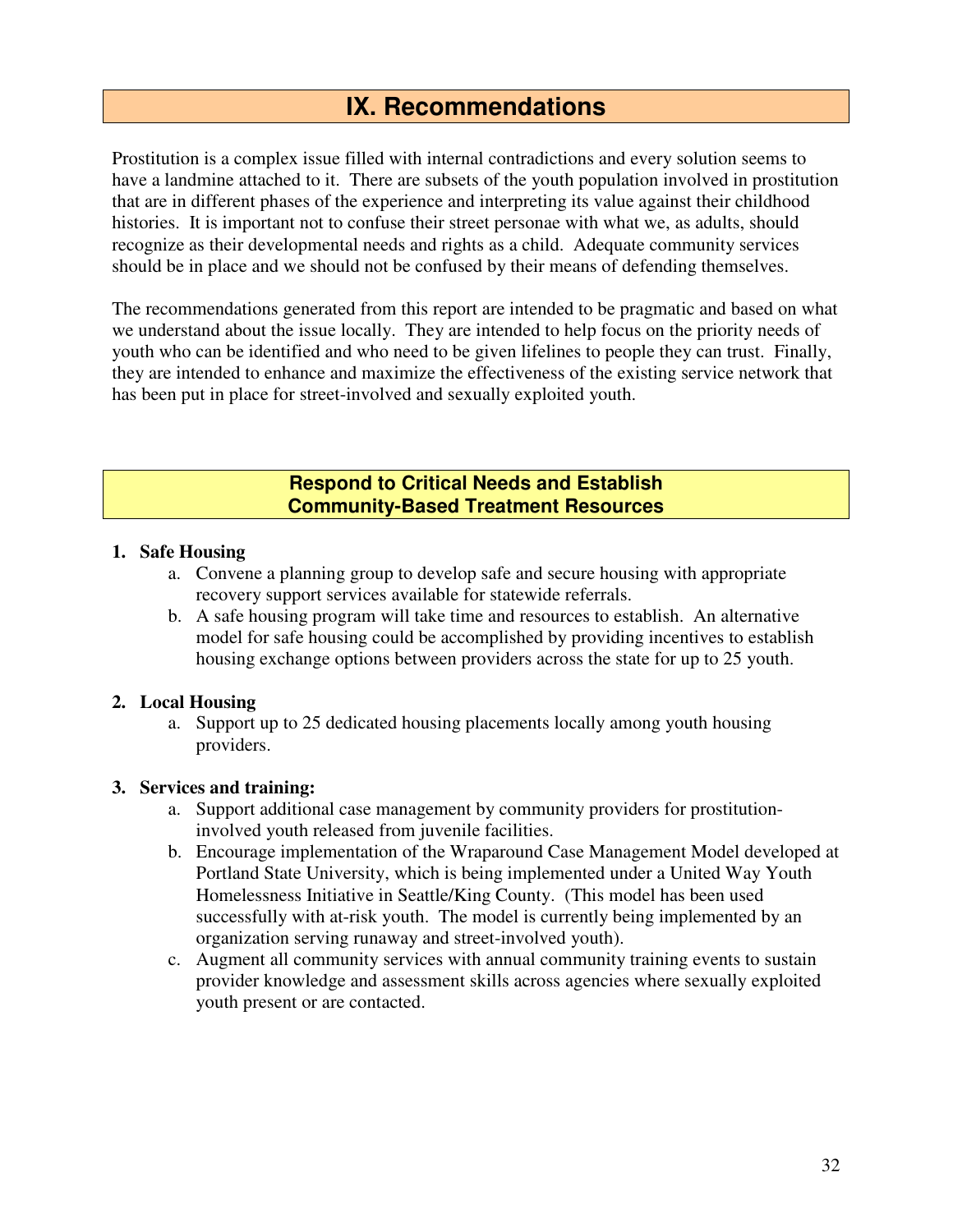### **Support Community Collaborations to Develop Community-Based Support Services.**

- 1. Support and expand the current community collaboration and coordination efforts focused on sexually exploited youth and maintain the inclusion of law enforcement in these efforts. Law enforcement has updated knowledge on street trends and they are often the first responders to youth in prostitution.
- 2. Encourage coordination and collaboration between existing outreach programs across the several agencies providing these services.
- 3. Explore and support expansion of counseling services for trauma and post-traumatic stress for young women of color in their communities.
- 4. Encourage development of survivor support groups utilizing survivors and peer workers within structured professional settings.
- 5. Support dedicated placements of youth with prostitution histories in youth employment programs.
- 6. Address pimping and prostitution aspects of gang-related behavior by encouraging inclusion of gender-specific programs in gang prevention efforts to address the behavior and attitudes of young men who engage in pimping and associated violence and exploitation of young women.
- 7. Develop an outcome evaluation plan based on Juvenile Justice data available through King County Office of Management and Budget to monitor and assess the impact of community-based treatment resources on entry and reentry into the juvenile justice system by prostitution-involved youth.

# **Address the Contradictory Legal Status of Youth involved in Prostitution**

- **1.** Arrest and conviction of youth under the age of 18 for prostitution or loitering contradicts the status extended to minors under the United Nations protocols on human trafficking, the United States' Trafficking Victims Protection Act, and the Washington State laws on trafficking and commercial sexual abuse of minors. Youth under the age of 18 involved in prostitution should be considered victims. A working group should be convened to propose legislation to resolve the contradiction in local ordinances, state law, and the juvenile code, which outlines standard range sentencing. The working group could begin planning for alternative response policies and more effective services provided under the Becca Legislation.
- **2.** Increase fines for those convicted of patronizing and other related offenses**.** The routine fine for those arrested for "patronizing" is \$500 although the maximum that can be imposed is \$1,000. Additional funds can be used to support victims of sexual exploitation.

.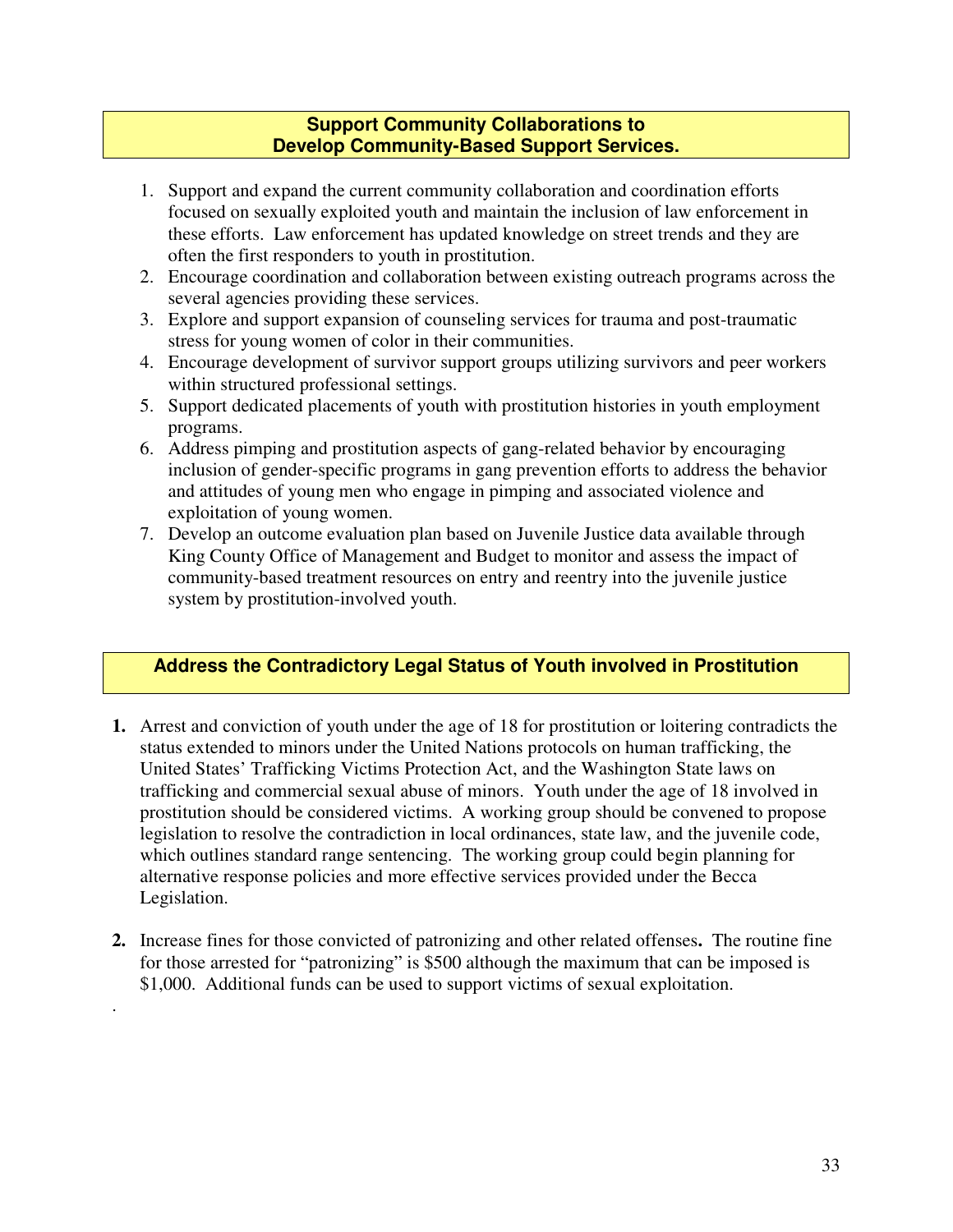### **Discussion of Specific Recommendations**

#### **Housing**

.

Youth involved in prostitution do not all require the same kind of housing or level of security. Based on what we know of the identifiable population, approximately 15-25 youth per year may need safe housing similar to domestic violence shelter models. These youth will most often be associated with a pimp or gang, clearly identify themselves as "in the life," and refer to themselves with the language of the prostitution subculture.

**Safe Housing and Prostitution Recovery** – The most critical need is access to safe housing. The planning estimate of 250 youth, which should be an annual services goal, will not all require Safe Housing; approximately 15-25 youth per year are currently identified as needing secure housing in the Seattle area. For this group, safety may not be possible in Seattle; they can still be found by pimps, gang affiliates, and street acquaintances as they move through downtown, try to go to school, or take a bus. Kidnappings are not uncommon. Safe Housing is also a need in other cities in the state including Tacoma, Spokane, and Vancouver. The need may increase as services become more effective.

Safe housing is expensive and complicated, particularly for youth under age 18. Considerable planning will be required to develop an appropriate model with considerations for sustainable funding, licensing requirements, security options, programming, location, and potential statewide collaborations, partnerships, and cost-sharing. Until a fully developed Safe Housing Program can be established, an alternative plan to provide safe housing needs to be developed.

**Safe Housing Alternatives Plan** – There are youth housing programs across the state of Washington that could provide safe housing for youth from other counties who need out of their local area due to threats from pimps and gangs. Agencies with youth residential programs that have the infrastructure, including understanding of licensing requirements, should be given incentives and waivers to form collaborations with programs across the state for youth housing exchange programs. Exchange programs would need to provide up to 25 safe beds for sexually exploited youth across the state.

**Dedicated Housing Placements for sexually exploited youth** – "There is nowhere to send them" was heard repeatedly throughout this assessment. Youth housing is a complicated mix of programs from emergency shelter to long-term housing. Many have age, referral, gender, and time-limit restrictions and many are set up for specific populations such as pregnant and parenting teens, DSHS youth, and sexually-aggressive youth. In addition, there is a mix of emergency shelter beds across the county, some of which are closed during the day. Many of these programs are quite inflexible because of federal regulations and state licensing requirements. In fact, many "youth" programs actually serve the 18-24 years age group. There are fewer housing options for youth under age 18 than would first appear. The clear and critical housing need is for youth upon their release from detention who do not have anywhere to go or anywhere safe to go.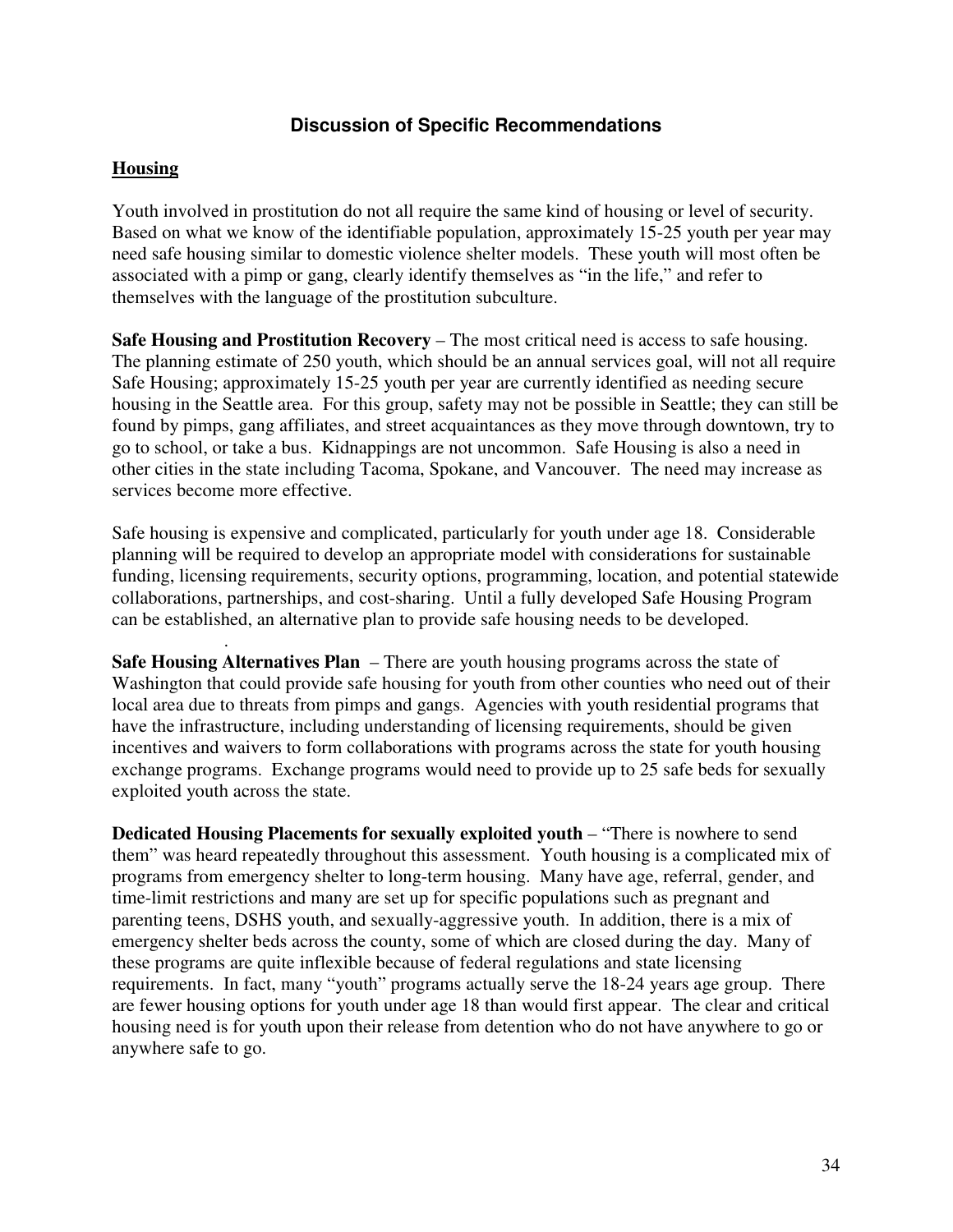## **Wraparound Case Management**

United Way of Seattle/King County has recently invested a considerable amount of money to address youth homelessness, which is a key factor in youth prostitution. Funds have been allocated to one agency, which serves high-risk youth, to implement the Wraparound Case Management Model. United Way has provided training open to all social services, and will most likely offer repeat trainings on this particular case management model. This evidenced-based practice offers a promising approach for working with sexually exploited youth. It differs from the traditional single case manager approach. Fidelity to the model requires a team-oriented approach with individualized services, identification of support networks, and cross-agency teams, and a unified plan for care. The Connections Program in Clark County Washington is using this program successfully with youth in the Juvenile Justice system. (See Appendix 3.)

## **Training**

Staff in agencies who participated in this assessment willingly admitted they needed help working with sexually-exploited youth and some felt wholly unprepared. Many admitted they did not know what to say or what to do. Youth are not asked about prostitution experiences, it is generally not included as part of intake assessments, and youth do not feel safe bringing it up. At the same time, Seattle has many of the components in place for an adequate response to sexually exploited youth, which would allow them to be treated in the community. Training would improve effectiveness and confidence of staff across the board. Cross-agency training could also be directed toward establishing a "Treatment on Demand" Model with trained staff available wherever sexually exploited youth are likely to be contacted. Because of the high turnover rate of staff in social services, it is important that the training component have a permanent home and long-term commitment.

### **Increased access to trauma counseling for young women of color**

Seattle is quite fortunate to have the expertise of the Harborview Center for Sexual Assault and Traumatic Stress. The prosecutor's office has agreed to refer youth to the Center for counseling services from Juvenile Court. Youth who feel safe, are in housing, and have basic needs met are more likely to benefit from this resource. There is an extensive need for trauma counseling for survivors of prostitution and young women of color are dramatically underserved according to representatives of agencies serving women and youth of color who were interviewed for this assessment. Increasing access, providing cross-agency training, and extending this resource, particularly for youth of color, is a very critical need for youth whose basic requirements for safety have been met.

### **Gender specific programming to address pimping culture and gang-related prostitution**

There is apparently a significant increase in gang activity in the Seattle area with an associated increase of gang violence toward girls including prostitution. A number of initiatives are under way to address the gang issues. This opportunity should be taken to include prostitution issues in these initiatives and interventions. There are no gender-specific programs to address the behavior and attitudes of young men who engage in pimping and associated violence and exploitation of young women. As one interviewee stated: "They are somebody's sons." This side of the equation should not be ignored.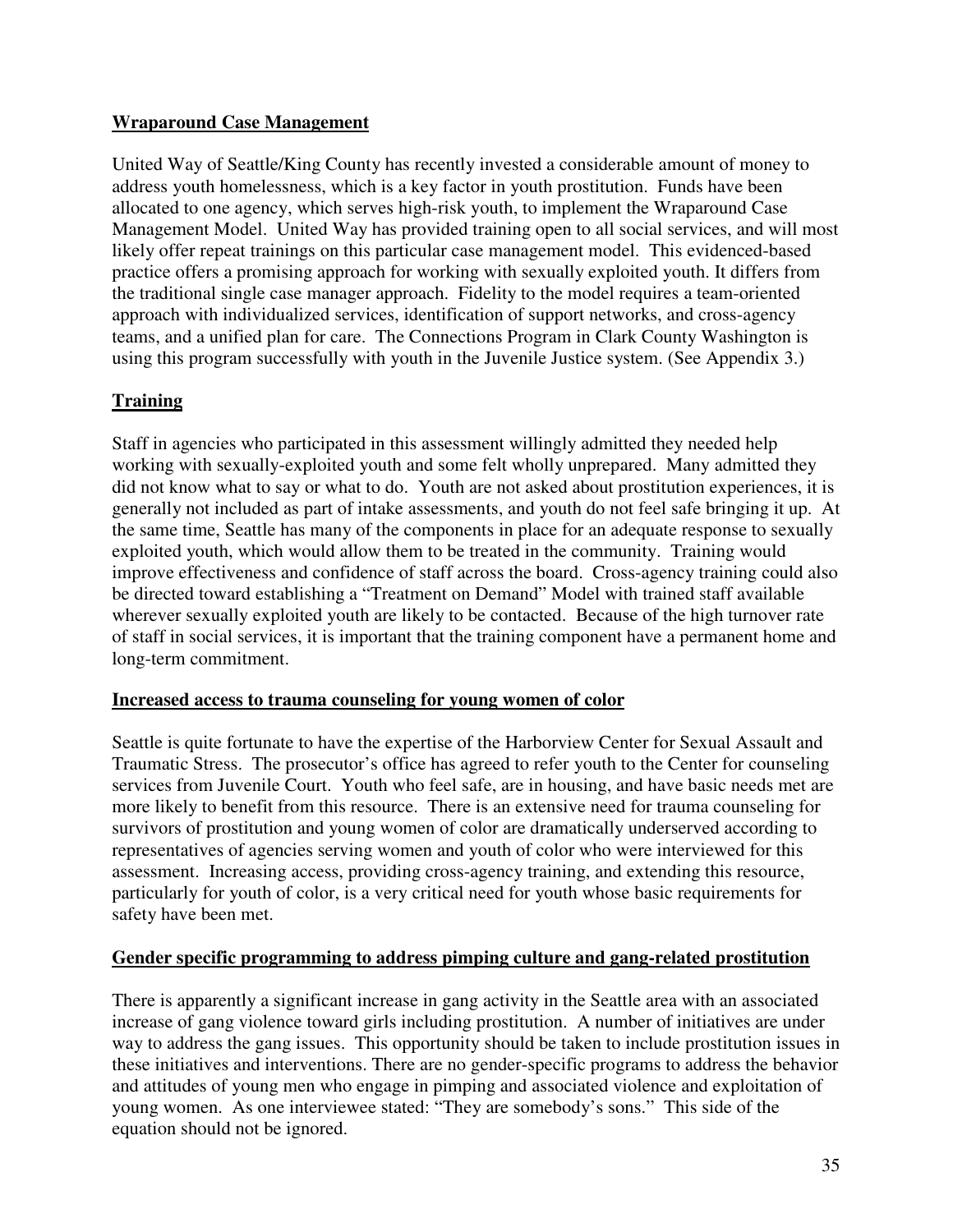### **Service Collaboration**

A successful community approach to help sexually exploited youth will be predicated on agency collaboration and sharing of resources and expertise. The Prostitution Prevention Network has begun this process. In recent months, they have tried to focus more on the needs of individual youth and to develop a cross-system service approach. Agency agreements have been finalized among this group. It will be important to support community collaboration efforts.

### **Peer Support Groups**

Survivors of prostitution and peer workers can offer the most effective interventions when they are provided with training, and a supportive and professional structure. Support groups can be initiated and supported through existing agencies and they should be encouraged to do so.

# **X. Final Thoughts: Addressing the Contradictions**

All programs that promote positive youth development, increase awareness of child safety and protection, build social/emotional learning skills, and intervene with high-risk youth have preventative effects. We are however, placing the responsibility for prevention of prostitution on the shoulders of children and youth alone when we fail to address the cultural norms that shield the dynamics of demand and normalize the behavior of buying sex. There is no curriculum that can provide an abused and frightened fourteen-year-old with the cognitive ability and refusal skills to outthink a 26-year-old offering love, money, and to take care of them. A cultural backdrop that has mainstreamed prostitution only further confuses them.

An honest effort to reduce the sexual exploitation of youth means we must address the demand for prostitution by increasing penalties, prioritizing enforcement strategies, and providing public education on the harm of prostitution.

As individuals and as a community it is important to come together on how we "think" about prostitution. Whose problem is it when a 12-year-old is being prostituted? Should a 12-, 13-, or 14- year-old be held accountable in the same manner as a 16-year-old? What systems are failing children to the extent that the only "treatment response" comes from the juvenile justice system? What is our responsibility for early intervention? Who is served by the myth "they don't want help" or "they choose to do this?" The developmental needs and phases of child development should be primary considerations in treatment and justice responses for this age group.

In 2000, Congress passed the Trafficking Victims Protection Act (TVPA), which provides a range of benefits for victims of a severe form of trafficking including sex trafficking where individuals are purchased, sold, and transported to perform acts of prostitution. Under TVPA, these acts are further defined as commercial sex acts induced by force, fraud, or coercion, or when the person is under age eighteen. Force, fraud, or coercion is defined as: 1. Threats of serious harm to or physical restraint against any person, 2. Any scheme, plan, or pattern intended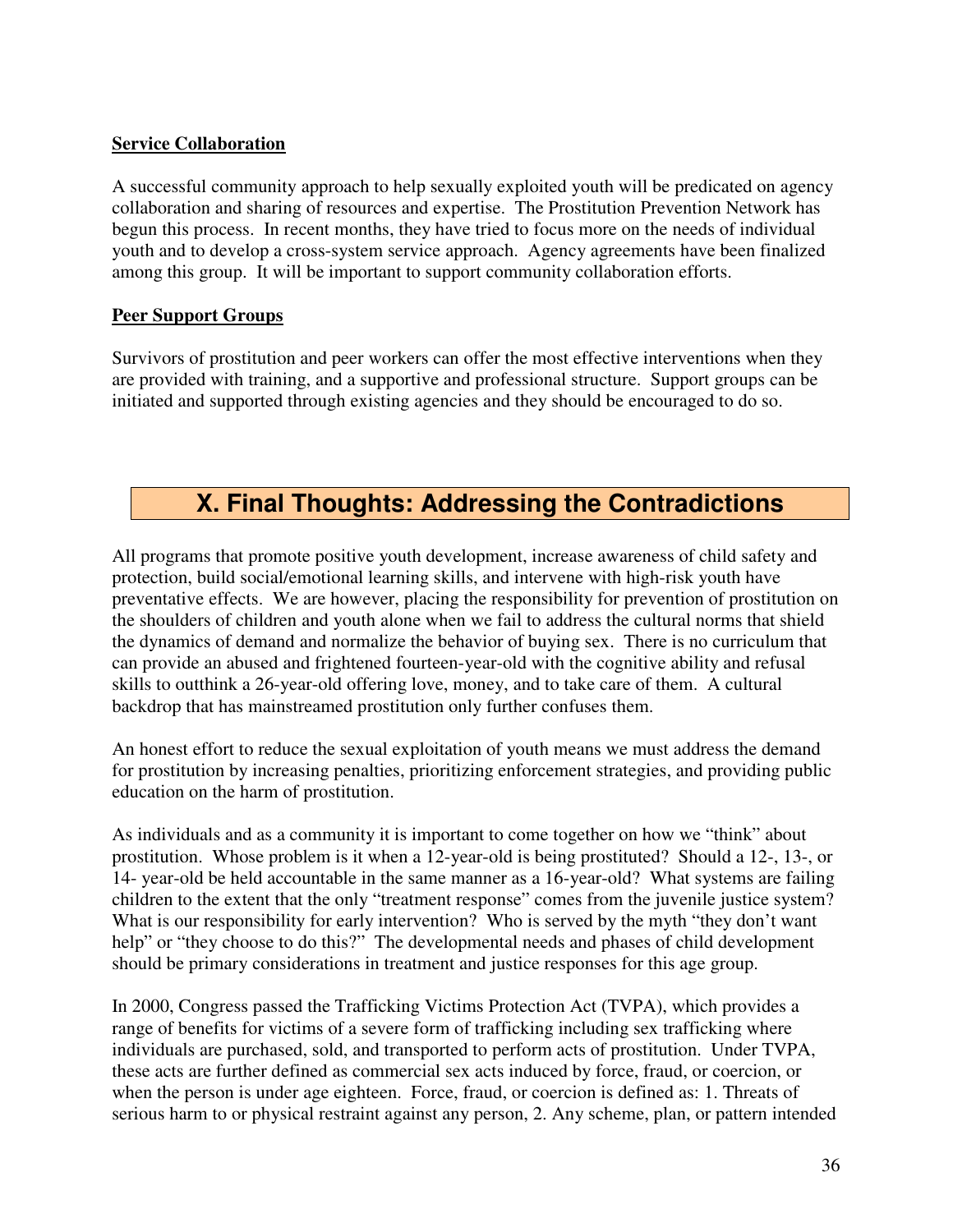to cause a person to believe that failure to perform an act would result in serious harm, or physical restraint, and 3. Abuse or threaten abuse of law or the legal process.

Victims are eligible for benefits and services from both federal and state programs including "the right to rescue and shelter, social and economic assistance including job counseling, skills training, and education, the right to medical care both physical and psychological treatment, legal representation, mandatory restitution, and witness protection." In addition, there are Trafficking in Persons phone help lines. The focus of the TVPA is on the "protection" of victims of trafficking and strengthens the prosecution and punishment of traffickers.<sup>ix</sup> Under TVPA, victims of sexual trafficking are not characterized as offenders or prosecuted; there is no assumption of agency or choice in their participation in commercial sex. They are not inappropriately prosecuted or punished for surviving.

Prostitution poses many social and legal contradictions. The TVPA raises another: the differential treatment of victims of global exploitation and locally prostituted women and adolescent girls. Prostituted adolescents are also subject to violence, threats, and coercion of pimps. They are separated from families and support systems, moved to avoid law enforcement and often work on "prostitution tracks." Global issues related to sex trafficking are also local human rights issues. $\frac{x}{x}$ 

As a community, we are no less accountable for the sanctioning of sexual violence and exploitation of women and girls because they are prostituted locally. Women in prostitution are routinely victimized in the course of their crime, which intensifies their trauma and isolation and keeps them in prostitution. However, the dual status of victim and offender implies agency and choice, which continues to plague responses of social services and law enforcement. The question must be asked: "Who is served by continuing to adhere to a misconceived notion of 'choice' in adolescent prostitution?" If we believe they choose to be there, do we have less responsibility?

An initial law enforcement response to prostitution may be the best we can do, if for no other reason than the need for emergency responses to what are life-threatening situations for adolescents as exemplified by the Becca Bill legislation. If the template of resources, benefits, and understanding of sexual exploitation contained in the TVPA were extended to local victims of prostitution, legal and social responses may be more closely aligned and prove to be a more effective response for prostituted women and children, and the community.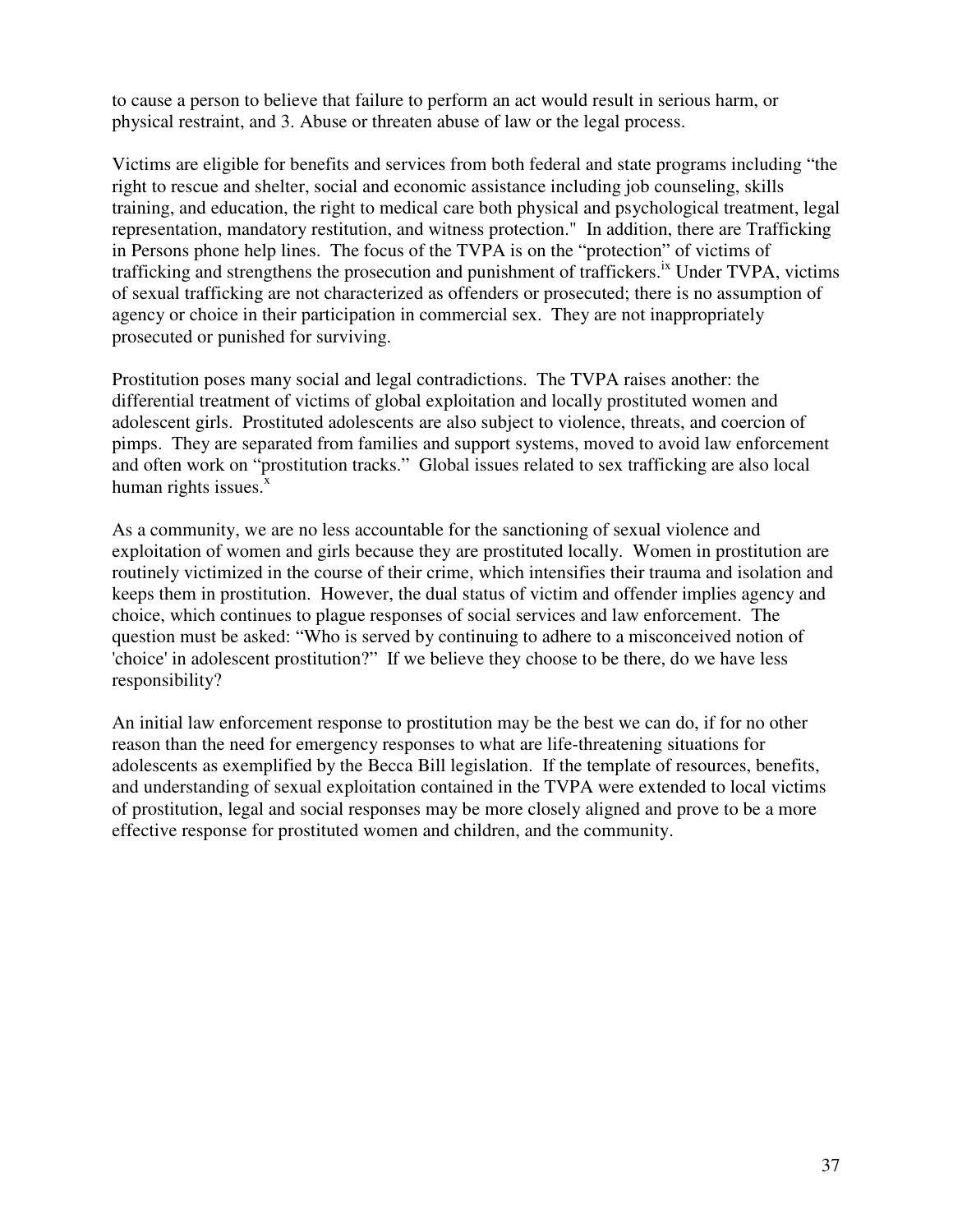# **XI. Appendices**

- **1. Key Stakeholders and Systems Interview Schedule/Guide**
- **2. Case Management Survey and Case File Checklist**
- **3. Ten Principles of the Wraparound Process**

#### **Appendix 1 - Key Stakeholders and Systems Interview Schedule/Guide**

**Assessment of Youth Involvement in Prostitution City of Seattle DVSAP Division** 

**Key Stakeholders and Systems Interview Schedule/Guide** 

**(Each interview tailored to individual position)** 

| $\mathbf{1}$ . | Date   | Code                      |
|----------------|--------|---------------------------|
|                |        |                           |
| 2.             | Name/s | <b>Number interviewed</b> |
|                |        |                           |
| $\mathfrak{I}$ | Agency | <b>Position</b>           |
|                |        |                           |

- **4. What role does your agency have regarding juvenile prostitution and commercial sexual exploitation of youth?**
- **5. What services do you offer that sexually exploited youth may use?**
- **6. What specialized services do you offer for this population?**
- **7. What services do you need to have in place to be more effective with this population?**
- **8. What data on this topic do you track; what data are available? a. Prevalence, Type of exploitation, JJ involvement**
- **9. How many cases of juveniles involved in prostitution, sexual bartering/trading/ other sex work have you had over the past year, past 6 months, past month?**<br>**Past 6 months**

**Year \_\_\_\_\_\_\_\_\_\_\_\_ Past 6 months \_\_\_\_\_\_\_\_\_\_\_\_\_\_\_ Past Month \_\_\_** 

- **10. Please describe these cases:** 
	- **a. Type of activity**
	- **b. Age, length of involvement**
	- **c. Adults involved**
	- **d. Coercion issues**
	- **e. Gang association**
	- **f. Drug association**
	- **g. Foreign/Domestic**

**11. What is the general geographical where youth exploitation occurs?** 

- **12. What is your involvement, collaboration with police and juvenile justice agencies** 
	- **a. Police involvement**
	- **b. Case disposition**
	- **c. Referrals**
- **13. Reviewing your cases over the past year can you describe in general your knowledge in these areas:** 
	- **a. Knowledge/info on background of youth**
	- **b. Path to involvement**
	- **c. Family history**
	- **d. Sexual abuse history**
	- **e. Trafficking**
	- **f. Response to services**
	- **g. Service involvement**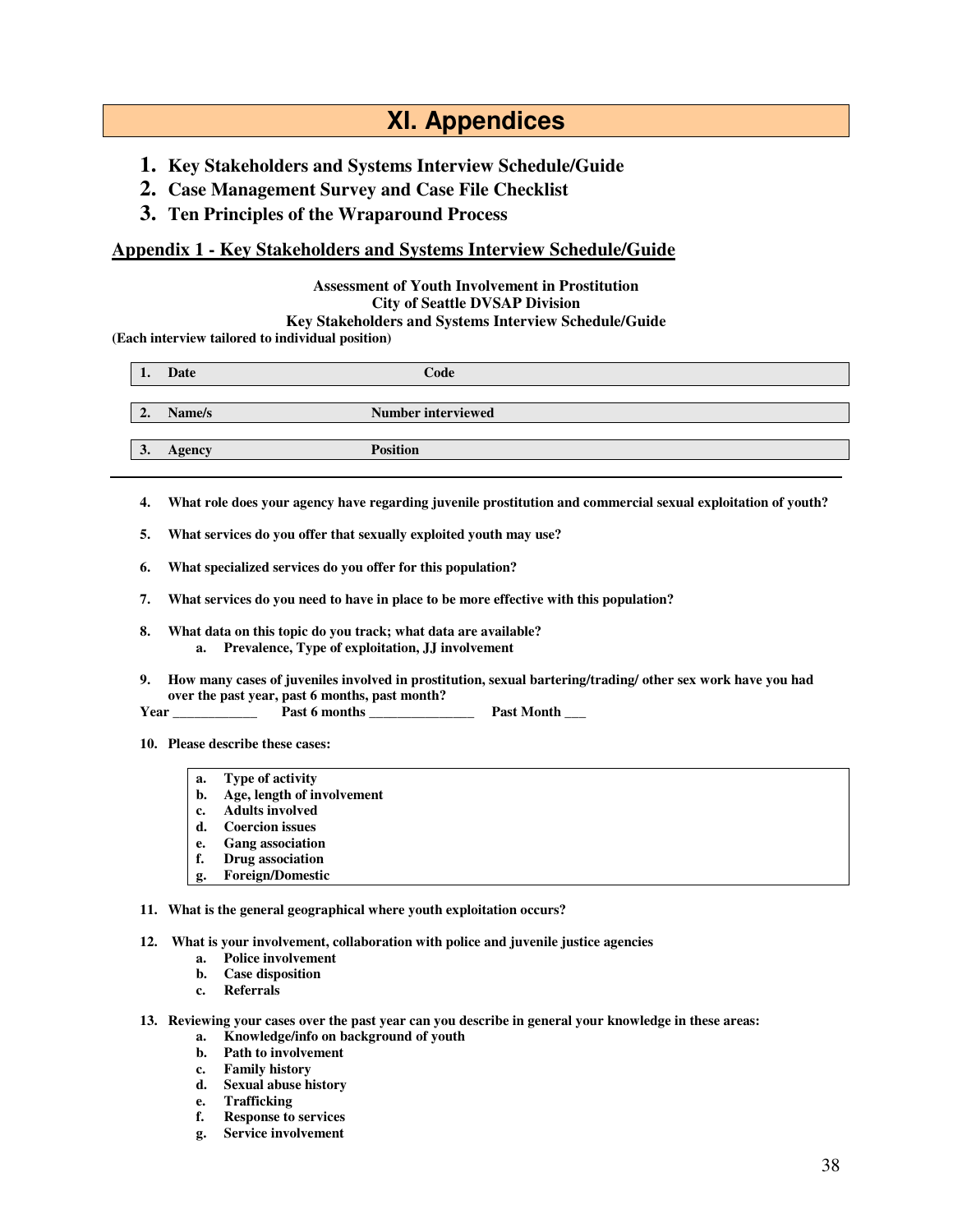- **14. What services were used/referred to for these clients?**
- **15. What services were needed? Were they referred, did the services exist, did the services respond?**
- **16. Do your staff have training on commercial sexual exploitation, trafficking, prostitution**
- **17. How do your staff respond to this issue? Is there a protocol in place?**
- **18. What are the current service needs for sexually exploited youth?**
- **19. What services are in place but need more support/ what type of support is needed to make them more effective?**
- **20. . Additional Comments**

#### **Appendix 2 – Case Management Survey**

#### **Assessment of Juvenile Involvement in Prostitution Case Management Survey and Case File Checklist 2008**

#### **Introduction**

 The City of Seattle Human Services Department, Domestic Violence, and Sexual Assault Prevention Division will be releasing an RFI for funding to agencies providing services to sex industry victims. DVSAP has contracted with Debra Boyer, PhD, to complete a community assessment of youth involvement in prostitution and sex work in the Seattle area to inform and guide the RFI process. This survey is part of the assessment process.

 We are asking case managers, juvenile probation counselors, attorneys, law enforcement officials, and other knowledgeable individuals to complete the survey. We are attempting to generate an estimate of the number of youth involved in prostitution and other forms of commercial sexual exploitation and to understand patterns of recruitment and overall conditions. The information will be used to inform service needs.

 Thank you for your help. Your agency will be included in dissemination of the final report and notified of any other activities related to this project.

#### **Instructions**

 There are two parts to this survey; Part I asks general questions about your knowledge on sexually exploited youth and Part II is a case file checklist. Please complete both sections.

 Please answer the questions on this survey for clients/youth who are assigned to your caseload or for whom you are the primary case manager or contact person in your agency.

 Please fill out the questions below and the case file checklist that follows. Return surveys to your agency contact person. Contact Debra Boyer, PhD with any questions at 206.329.0381 or

mailto:boyerdebra@hotmail.com . You may also return the survey via email to this address.

#### **BEGIN SURVEY**

- **1. Please give us your name** 
	- **Name of agency you are representing:**
- **2. Your position or title:**
- **4. Date Completed:**

#### **PART I – CASELOAD INFORMATION**

- **1.** What was the **total** number of clients on your caseload in **2007**?
- **2.** Of that number, how many would you say had been involved in prostitution or other form of commercial sexual exploitation? *(Exchanging sexual activity for money, drugs, or survival needs.)*  What is the total number of individuals on your caseload for the past **6 months of 2007**?
- **3.** Of these, how many have been involved with prostitution or other forms of commercial sexual exploitation?
- **4.** Of these, (past 6 months) how many are age 18 or younger?
- **5.** Of these, (past 6 months) how many are ages 19-24?
- **6.** Has the overall number of commercially sexually exploited youth On your caseload changed over the past year? □ Increased □ Decreased □ Stayed about the same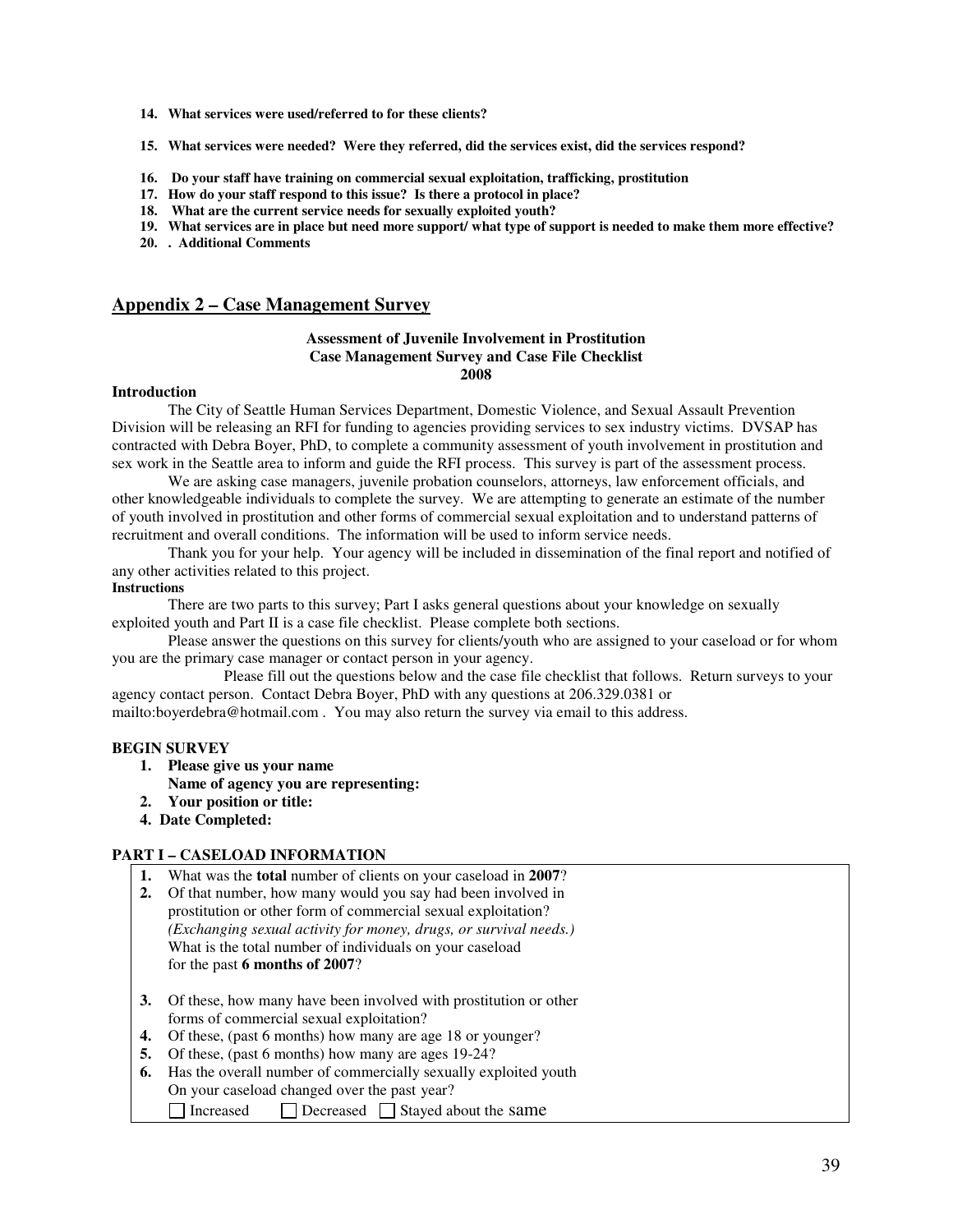#### **7. What types of commercial sexual exploitation are youth involved in?**

- **Please check all that apply?**
- Street (track prostitution)
- Escort Services
- Massage Parlors
- Brothels
- $\overline{\Box}$  Internet sites such as Craig's List
- □ Personal advertisement through papers/Message boards
- Gang affiliated
- $\Box$  Dance Clubs
- $\Box$  Other, please specify.

#### **Please continue to next page.**

- **8. Of the youth on your caseload over the past 6 months, how many were involved in each type of commercial sexual exploitation?** 
	- Street (track prostitution)
	- □ Escort Services
	- Massage Parlors
	- Brothels
	- Internet sites such as Craig's List
	- Personal advertisement through papers/Message boards
	- Gang affiliated
	- $\Box$  Dance Clubs
	- □ Other, please specify.

#### **9. What are the most frequent types of commercial sexual exploitation that you see among your clients?**

#### **10. What trends have you observed regarding the sexual exploitation of youth over the past year**?

- **11. Have you served youth who were involved in international trafficking for sexual purposes**?
	- $\text{No} \ \Box \ \text{Yes} \ \Box \ \text{If yes, how many in total?}$
	- **If yes, what time period does this cover?**
	- **Please describe this case/s briefly.**

#### **12. Have you served youth involved in interstate trafficking as clients?**

 **No Yes** 

**If yes, how many in total? If yes, what time period does this cover?** 

**Please describe this situation/s briefly.** 

- **13. Have many of your clients moved from city to city or state to state to work?**
- No  $\Box$  Yes  $\Box$  If yes, how many in the past year?

**Please describe these situations briefly.** 

- **14. Have you had youth involved in prostitution who were refugees?** 
	- $\text{No} \ \Box \ \text{Yes} \ \Box \ \text{If yes, how many over the past year?}$
- **15. Who are sexually exploited youth associating with or/working for in prostitution? Please check all that apply.** 
	- **1.**  $\Box$  Gang related prostitution
	- **2.** Pimp involvement
	- **3.** Parents/Other Relatives
	- **4.** Working alone
	- **5.**  $\Box$  Working with friend
	- **6.** Other promoter Please describe
- **16. What are the most frequent types of associates?**

#### **Services for Youth Involved in Prostitution**

**17. What services does your agency provide to youth involved in prostitution? Please list and describe any services specific to this group provided.** 

**18. What services do you refer youth to who are involved in prostitution?** 

**19. What services are needed that are not available in this area for youth involved in prostitution?** 

**20. Is your agency collaborating with any other agencies or groups to provide services to sexually exploited youth? If yes, please describe.**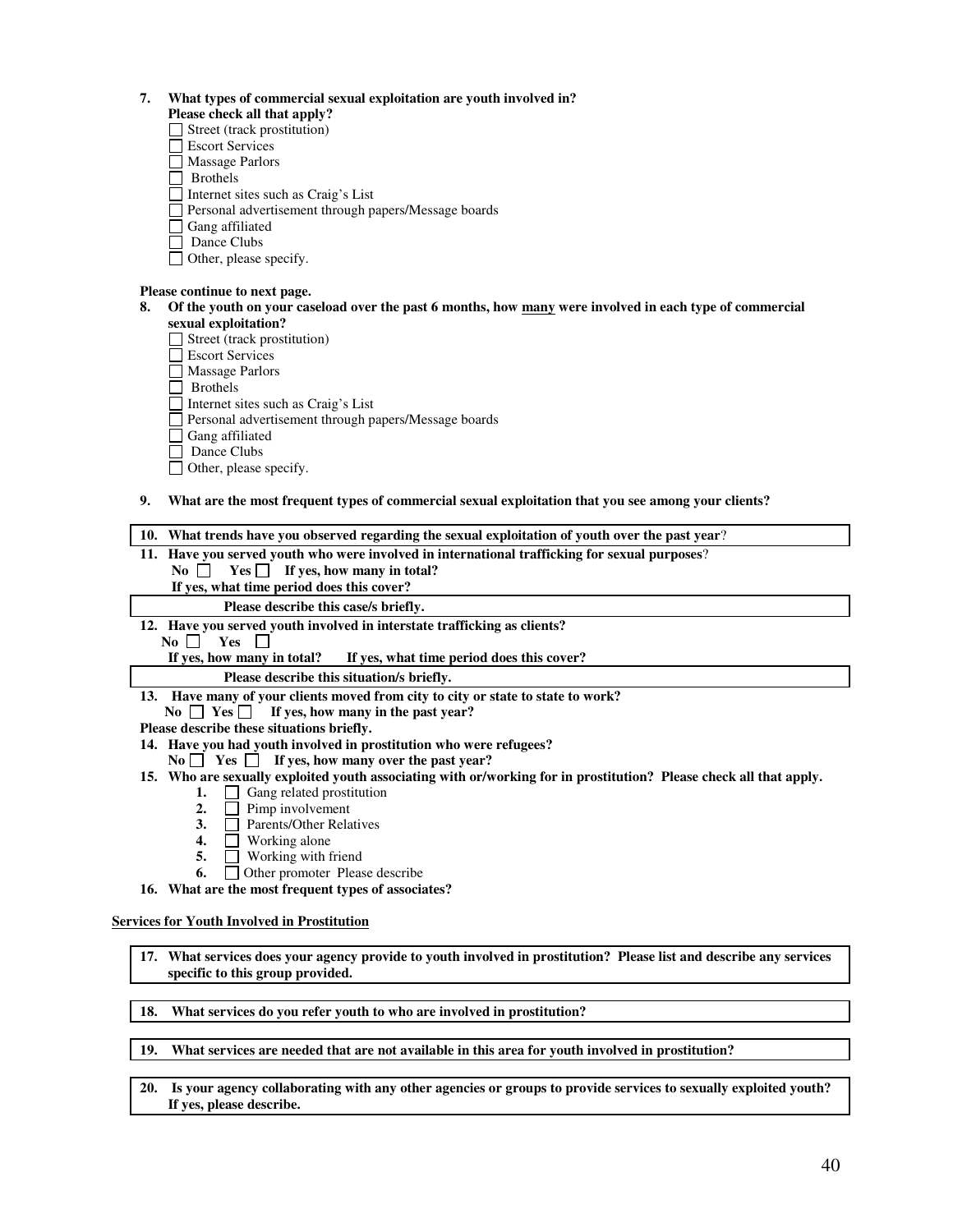- **21. Does your agency receive any funding that is specifically identified to serve sexually exploited youth? If yes, please describe the source of funding and the program.**
- **22. What changes in the system response to youth arrested for prostitution or who are known to be involved in prostitution would you recommend?**
- **23. What are the current strengths of the system and social service response to juveniles involved in prostitution?**

#### **24. Please add any other comments, recommendations, or information you would like to contribute to this project. Thank you very much for your help!**

 **Please continue to Part II - Caseload Checklist** 

#### **PART II - CASE FILE CHECKLIST**

The purpose of this form is to extract information from case files on youth who are involved in survival sex, prostitution, or other forms of commercial sexual exploitation.

**Instructions:** Please review your **current and open cases** and fill out the following chart for each case that meets **at least one** of the following criteria:

- You have knowledge that the youth is engaged in survival or barter sex for a place to stay drugs, food, or other needs.
- You have knowledge that the youth has exchanged sex for money.
- You have knowledge that the youth has engaged in other forms of commercial sexual exploitation work such as street prostitution, escort services, dance clubs, internet contacts, gang or pimp coercive sex, etc.
- Youth has been arrested on prostitution or prostitution related charges

**Please begin by answering these questions:** 

- **1. What is the total number of clients on your current caseload?**
- **2. What number of cases will you report on in this survey?**

Now, please fill in the chart information for each client, checking all boxes that apply. Make additional copies of the chart if necessary.

**3. Do not use names of youth.** 

**Please note the key for the ethnicity column 2: AI-Native/American Indian, B-African American, C- Caucasian, H-Hispanic/Latino/a, AP-Asian/Pacific Island, M-Multi ethnic identify, O–Other, please state.**

|               |              | CASE REVIEW CHART Agency Name |     |                 |           |              |               |                  |               |                             |              |
|---------------|--------------|-------------------------------|-----|-----------------|-----------|--------------|---------------|------------------|---------------|-----------------------------|--------------|
| <b>Client</b> | ${\bf AI}$   | Gender                        | Age | Youth           | Youth has | Youth        | List types of | Youth works:     | Where         | <b>Level of Involvement</b> | Addi         |
| #             | B            | <b>M-</b>                     |     | has             | exchanged | involved     | sex work      | $A = alone$      | do            | 1=Professional              | ction        |
|               | $\mathbf C$  | Male                          |     | engaged         | sex for   | in           | involvement   | <b>F=friends</b> | they          | 2.= Immersion               | <b>Issue</b> |
|               | H            | Female                        |     | in              | money     | prostitution |               | G=Gang           | work;         | 3=Novice                    |              |
|               | AP           | <b>T-</b>                     |     | <b>Survival</b> | Yes/No    | or other     |               | P=pimp/promoter  | street,       | 4=Occasional/Survival       |              |
|               | M            | <b>Trans</b>                  |     | Sex.            |           | commercial   |               |                  | escort        |                             | Yes/         |
|               | $\mathbf{o}$ | gender                        |     | Yes/No          |           | sex work.    |               |                  | etc.          |                             | No           |
|               |              |                               |     |                 |           | Yes/No       |               |                  | <b>Please</b> |                             |              |
|               |              |                               |     |                 |           |              |               |                  |               |                             |              |
|               |              |                               |     |                 |           |              |               |                  | list.         |                             |              |
| 1.            |              |                               |     |                 |           |              |               |                  |               |                             |              |
|               |              |                               |     |                 |           |              |               |                  |               |                             |              |
| 2.            |              |                               |     |                 |           |              |               |                  |               |                             |              |
|               |              |                               |     |                 |           |              |               |                  |               |                             |              |
| 3.            |              |                               |     |                 |           |              |               |                  |               |                             |              |
|               |              |                               |     |                 |           |              |               |                  |               |                             |              |
| 4.            |              |                               |     |                 |           |              |               |                  |               |                             |              |
|               |              |                               |     |                 |           |              |               |                  |               |                             |              |
| 5.            |              |                               |     |                 |           |              |               |                  |               |                             |              |
|               |              |                               |     |                 |           |              |               |                  |               |                             |              |
|               |              |                               |     |                 |           |              |               |                  |               |                             |              |
| 6.            |              |                               |     |                 |           |              |               |                  |               |                             |              |
|               |              |                               |     |                 |           |              |               |                  |               |                             |              |
| 7.            |              |                               |     |                 |           |              |               |                  |               |                             |              |
|               |              |                               |     |                 |           |              |               |                  |               |                             |              |
| 8.            |              |                               |     |                 |           |              |               |                  |               |                             |              |
|               |              |                               |     |                 |           |              |               |                  |               |                             |              |
| 9.            |              |                               |     |                 |           |              |               |                  |               |                             |              |
|               |              |                               |     |                 |           |              |               |                  |               |                             |              |
|               |              |                               |     |                 |           |              |               |                  |               |                             |              |
|               |              |                               |     |                 |           |              |               |                  |               |                             |              |
| 10            |              |                               |     |                 |           |              |               |                  |               |                             |              |

#### **CASE REVIEW CHART Agency Name**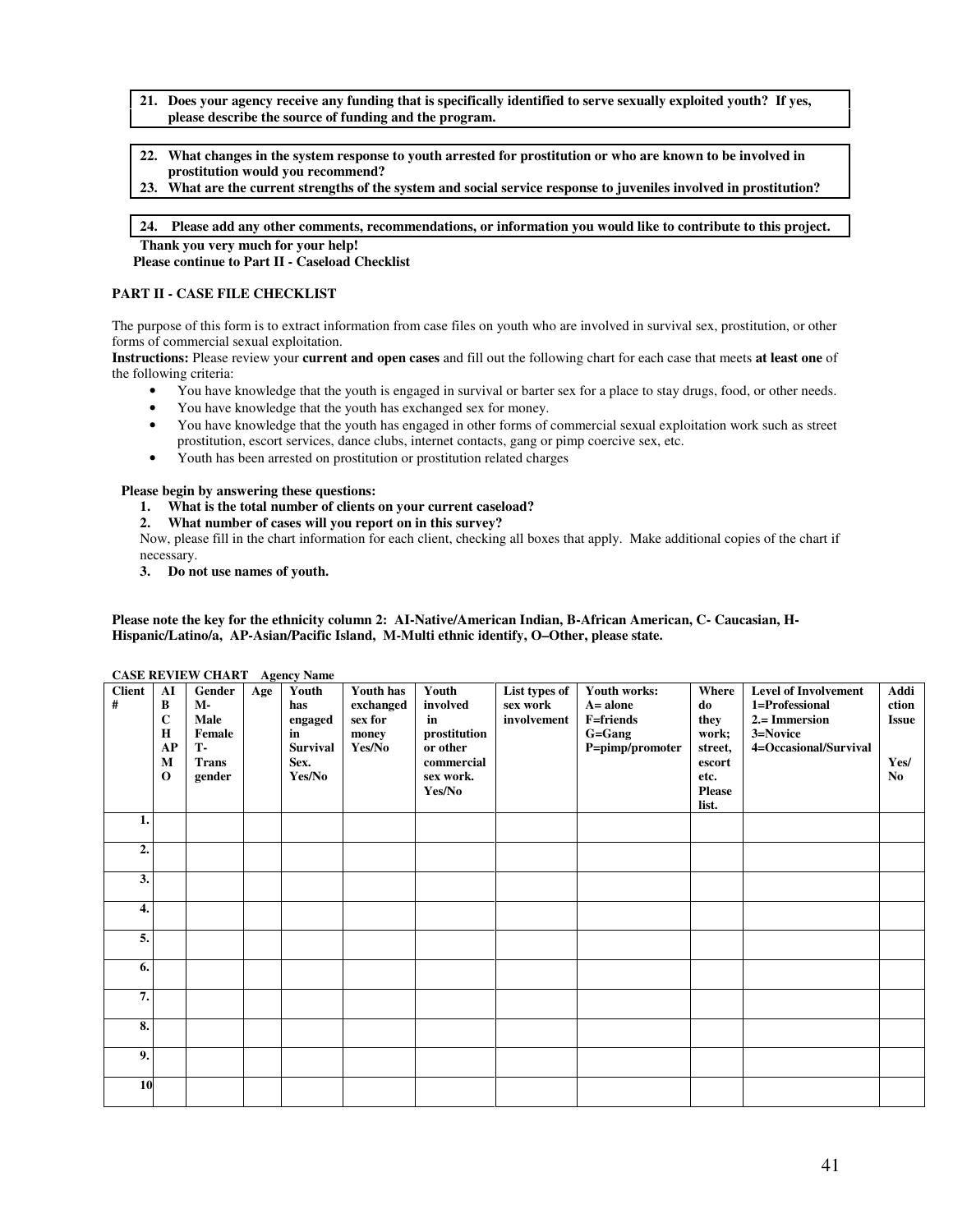### **Appendix 3 --Ten Principles of the Wraparound Process**

### **Description of Wraparound, from California Evidence Based Clearinghouse: http://www.cachildwelfareclearinghouse.org/program/68/detailed**

**Target Population**: Designed for children and youth with severe emotional, behavioral, or mental health difficulties and their families. Most often these are young people who are in, or at risk for, out of home, institutional, or restrictive placements; and who are involved in multiple child and family-serving systems (e.g. child welfare, mental health, juvenile justice, special education, etc.) Wraparound is widely implemented in each of these various settings; however, because the youth have multi-system involvement, wraparound participants have many similarities across settings.

### **Brief Description**:

*Wraparound* has been rated by the CEBC in the area of Placement Stabilization. *Wraparound* is a team-based planning process intended to provide individualized and coordinated family-driven care. *Wraparound* is designed to meet the complex needs of children who are involved with several child and family-serving systems (e.g. mental health, child welfare, juvenile justice, special education, etc.); who are at risk of placement in institutional settings; and who experience emotional, behavioral, or mental health difficulties. The *Wraparound* process requires that families, providers, and key members of the family's social support network collaborate to build a creative plan that responds to the particular needs of the child and family. Team members then implement the plan and continue to meet regularly to monitor progress and make adjustments to the plan as necessary. The team continues its work until members reach a consensus that a formal *Wraparound* process is no longer needed.

The values associated with *Wraparound* require that the planning process itself, as well as the services and supports provided, should be individualized, family driven, culturally competent and community-based. Additionally, the *Wraparound* process should increase the "natural support" available to a family by strengthening interpersonal relationships and utilizing other resources that are available in the family's network of social and community relationships. Finally, Wraparound should be "strengths-based," helping the child and family recognize, utilize, and build talents, assets, and positive capacities.

### **Link to the full article, Ten Principles to the Wraparound Process:**

### **http://www.rtc.pdx.edu/PDF/TenPrincWAProcess.pdf**

**Suggested citation:** Burns, E.J., Walker, J.S., Adams, J., Miles, P., Osher, T.W., Rast, J., VanDenBerg, J.D. & National Wraparound Initiative Advisory Group (2004). *Ten principles of the wraparound process.* Portland, OR: National Wraparound Initiative, Research and Training Center on Family Support and Children's Mental Health, Portland State University.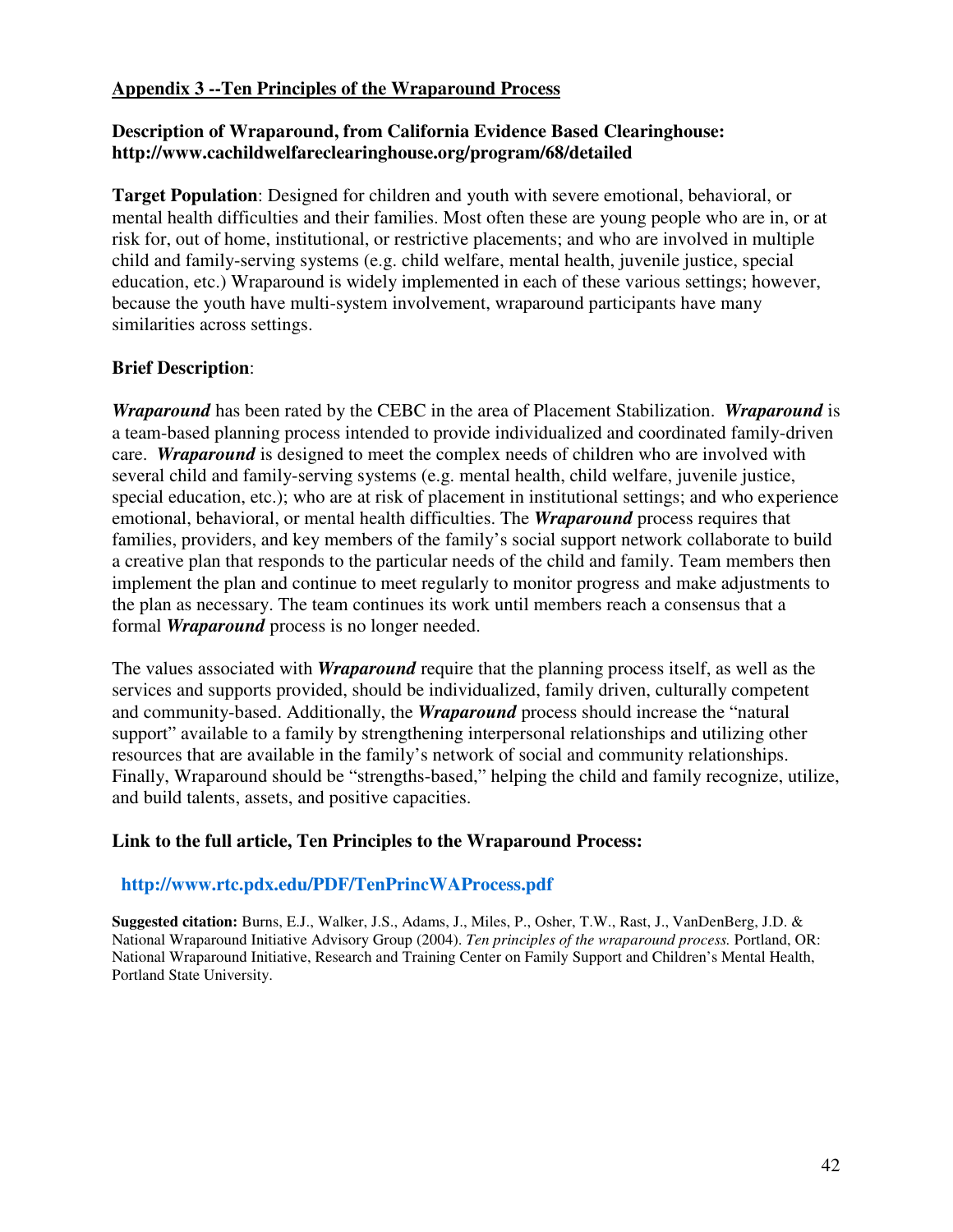#### **Endnotes**

 $\overline{a}$ 

- <sup>i</sup>Boyer, D. & James, J. (1983). Sex and social order: The prostitute as victim. In D. MacNamara and A.Camen (Eds.), *Deviance and victimology*. Sage Annual Review of Studies in Deviance Vol. 7. Beverly Hills, CA: Sage Publications.
- Boyer, D. (1982). Easy money: Adolescent involvement in prostitution. In S. Davidson, (Ed.), *Justice for young women: Close up on critical issues*, Tucson, Arizona: New Directions for Young Women.
- Boyer, D. & James, J. (1982). Juvenile prostitution. In C. Griffith and M. Nance (Eds.), *The female offender, Selected papers from an international symposium*. Vancouver, Canada: Simon Fraser University Criminology Research Center.
- Nandon, S.M., Koverola, C. & Schludermann, E.H. (1998). Antecedents of prostitution: Childhood victimization. *Journal of Interpersonal Violence*, *13*, 206-221
- Silbert, M..H.. & Pines, A.M. (1983). Early sexual exploitation as an influence in prostitution. *Social Work*, *28*, 285-28
- Weisberg, D.K. (1985). *Children of the Night: A Study of Adolescent Prostitution*. Lexington, MA: Lexington Books.
- ii Center for Women Policy Studies (2004) *Fact Sheet from the National Institute on State Policy on Trafficking of Women and Girls*,
- iii Barnitz, L.A. (1998). Children for sale: Youth involved in prostitution, pornography and sex trafficking. *Youth Advocate Program International Report*, *3*(2) 1-3.
- ECPTAT (1996). *End child prostitution, Child pornography, and the trafficking of children for sexual exploitation , Europe and North America regional profile.* Issued by the World Congress Against Commercial Sexual Exploitation of Children. Stockholm: Sweden.
- iv Stransky, M and Finkelhor, D. (2008). *How many juveniles are involved in prostitution in the U.S.?,* Fact sheet. Crimes against Children Research Center, University of New Hampshire,126 Horton Social Science Center, Durham, NH 03824, Available online at: www.unh.edu/ccrc.
- v Finkelhor, D. & Ormrod, R. (2004). Prostitution of juveniles: Patterns from NIBRS. OJJDP. *Juvenile Justice Bulletin*. June. Available online at 222.ojp.usdoj.gov/ojjdp
- *vi* McCausland, S.G. & Griffin, R.L. (2003) *Washington's Runaway Youth Placed in Secure Facilities.* Merit Research.
- vii LPP Program, Administered by SOS. Funding from Seattle King County Dept of Public Health. Nature Carter-Gooding, Project Coordinator.
- viii Data provided by Ed Vukich, Juvenile Justice Research and Data Analyst, Management Analysis and Planning Section, King County Office of Management and Budget.
- ix *Training service providers on effective methods to provide services to victims of a severe form of trafficking*. (2003). The Protection Project of the Johns Hopkins University, School of Advanced International Studies.
- x Leidholdt, D.A. (2004) *Demand and the debate*. Coalition against Trafficking in Women. Online: http://action.web.ca/home/catw/readingroom.shtml?x=53793&AA\_EX\_Session=9a8295287250cf63 459acf67554e8008